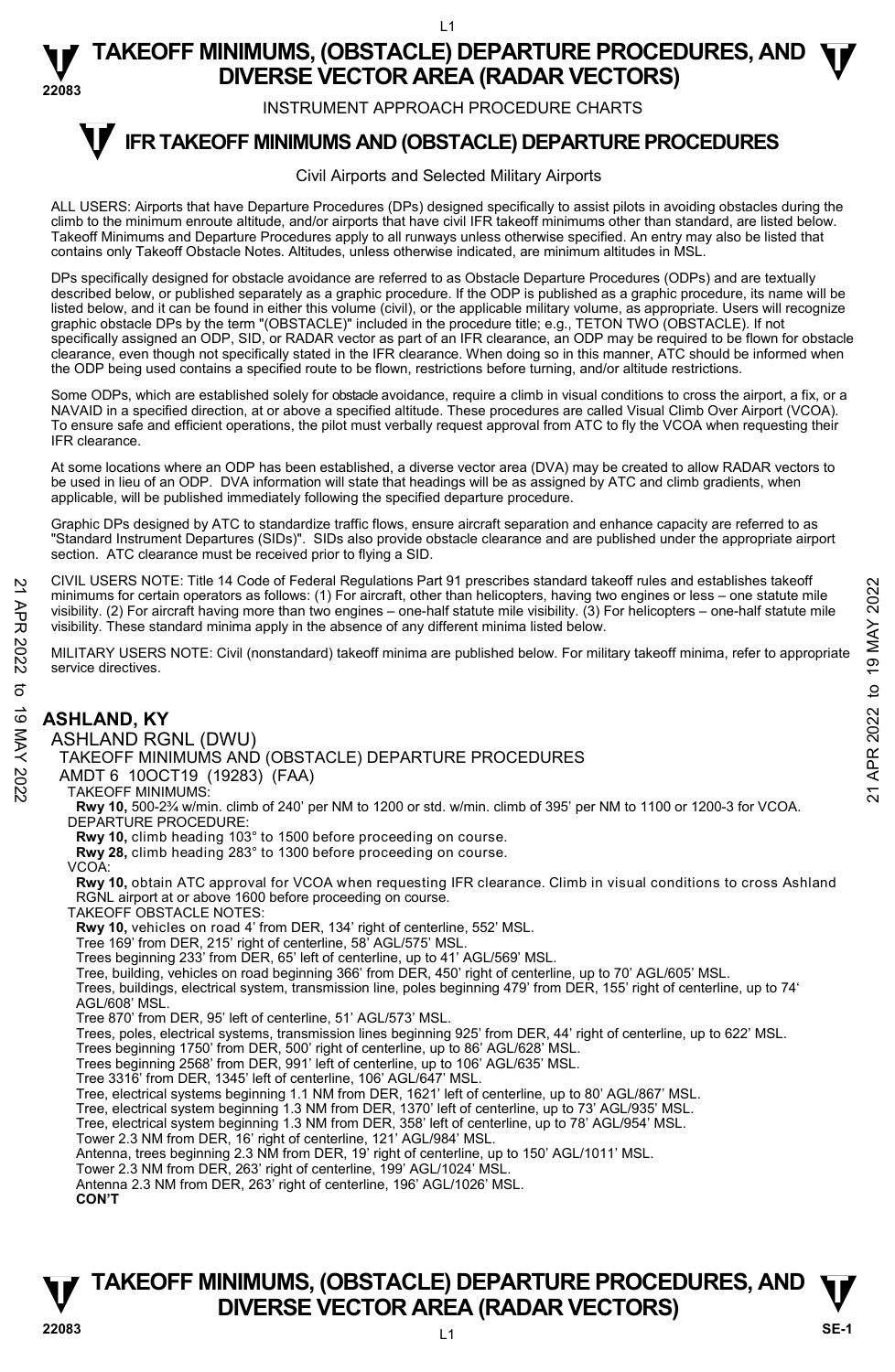**22083** 

**ASHLAND, KY (CON'T)**  ASHLAND RGNL (DWU) (CON'T)  **Rwy 28**, trees beginning 80' from DER, 194' left of centerline, up to 81' AGL/606' MSL. Tree 387' from DER, 134' right of centerline, 37' AGL/558' MSL. Trees beginning 954' from DER, 215' left of centerline, up to 621' MSL. Trees beginning 976' from DER, 3' left of centerline, up to 115' AGL/633' MSL. Trees beginning 1224' from DER, 24' right of centerline, up to 585' MSL. Tree 1364' from DER, 73' right of centerline, 61' AGL/588' MSL.<br>Trees beginning 1387' from DER, 26' right of centerline, up to 69' AGL/591' MSL.<br>Trees beginning 1421' from DER, 69' right of centerline, up to 69' AGL/597' M Tree 2192' from DER, 24' right of centerline, 82' AGL/602' MSL. **ATHENS, TN**  MCMINN COUNTY (MMI) TAKEOFF MINIMUMS AND (OBSTACLE) DEPARTURE PROCEDURES AMDT 1A 25FEB21 (21056) (FAA) TAKEOFF MINIMUMS: **Rwy 2,** 400-2¾ or std. w/ min. climb of 400' per NM to 1200 or 1800-3 for VCOA.  **Rwy 20,** 300-1½ or std. w/ min. climb of 285' per NM to 3900 or 1800-3 for VCOA. DEPARTURE PROCEDURE: **Rwy 2,** climb on heading 022° to 2200 before turning right. **Rwy 20,** climb on heading 202° to 1900 before turning left. VCOA:  **All Rwys,** obtain ATC approval for VCOA when requesting IFR clearance. Climb in visual conditions to cross McMinn County airport at or above 2500 before proceeding on course. TAKEOFF OBSTACLE NOTES: **Rwy 2,** fence 40' from DER, 262' left of centerline, 1' AGL/882' MSL. Tree, building beginning 146' from DER, 322' left of centerline, up to 885' MSL. Fence 337' from DER, 549' right of centerline, 14' AGL/907' MSL. Fence 359' from DER, 358' left of centerline, 2' AGL/887' MSL. Tree 420' from DER, 506' right of centerline, 980' MSL. Trees, fence beginning 502' from DER, 485' right of centerline, up to 997' MSL. Fence 515' from DER, 396' left of centerline, 5' AGL/891' MSL. Trees, fence, building, terrain beginning 632' from DER, 34' right of centerline, up to 1013' MSL. Tree 1351' from DER, 537' left of centerline, 952' MSL. Tree 1352' from DER, 599' left of centerline, 954' MSL. Tree 1437' from DER, 600' left of centerline, 958' MSL. Trees beginning 1464' from DER, 42' left of centerline, up to 990' MSL. Tree 3592' from DER, 1361' left of centerline, 1020' MSL. Tree 3794' from DER, 1419' left of centerline, 1052' MSL. Trees beginning 3812' from DER, 1161' left of centerline, up to 1064' MSL. beginning 4156' from DER, 955' right of centerline, up to 1017' MSL. Tree 4349' from DER, 1636' right of centerline, 1020' MSL. Trees beginning 4384' from DER, 1329' right of centerline, up to 1033' MSL. Trees beginning 4677' from DER, 1063' right of centerline, up to 1039' MSL.<br>Trees, building beginning 4834' from DER, 1051' left of centerline, up to 100' AGL/1079' MSL. Trees beginning 4991' from DER, 1387' right of centerline, up to 1048' MSL. Trees beginning 5015' from DER, 1051' left of centerline, up to 1072' MSL. Trees, building beginning 5066' from DER, 1092' left of centerline, up to 1076' MSL. Trees beginning 5369' from DER, 1696' left of centerline, up to 1079' MSL. Building 1 NM from DER, 1842' right of centerline, 1062' MSL. Tree 1.4 NM from DER, 2857' left of centerline, 1097' MSL. Trees beginning 1.5 NM from DER, 2501' left of centerline, up to 1114' MSL. Tree 1.5 NM from DER, 2867' left of centerline, 1142' MSL. Trees beginning 1.5 NM from DER, 2801' left of centerline, up to 1187' MSL. Tree, building beginning 1.6 NM from DER, 2566' left of centerline, up to 1225' MSL. Trees beginning 1.9 NM from DER, 2151' left of centerline, up to 1240' MSL. Trees beginning 2 NM from DER, 2130' left of centerline, up to 1260' MSL. Trees beginning 2.1 NM from DER, 1745' left of centerline, up to 1271' MSL. Tree 2.2 NM from DER, 1882' left of centerline, 1246' MSL. **Rwy 20,** tree 2' from DER, 243' right of centerline, 861' MSL. Trees beginning 43' from DER, 216' right of centerline, up to 868' MSL. Trees beginning 283' from DER, 407' left of centerline, up to 858' MSL. Tree 364' from DER, 438' left of centerline, 864' MSL. Trees beginning 912' from DER, 549' right of centerline, up to 872' MSL. 22 Fence 359 from DER, 358 left of centerline, 2/AGL/887 MSL.<br>
Tree 420' from DER, 368 left of centerline, 890' MSL.<br>
Trees, fence beginning 502' from DER, 485' right of centerline, up to 997' MSL.<br>
Tense, fence, building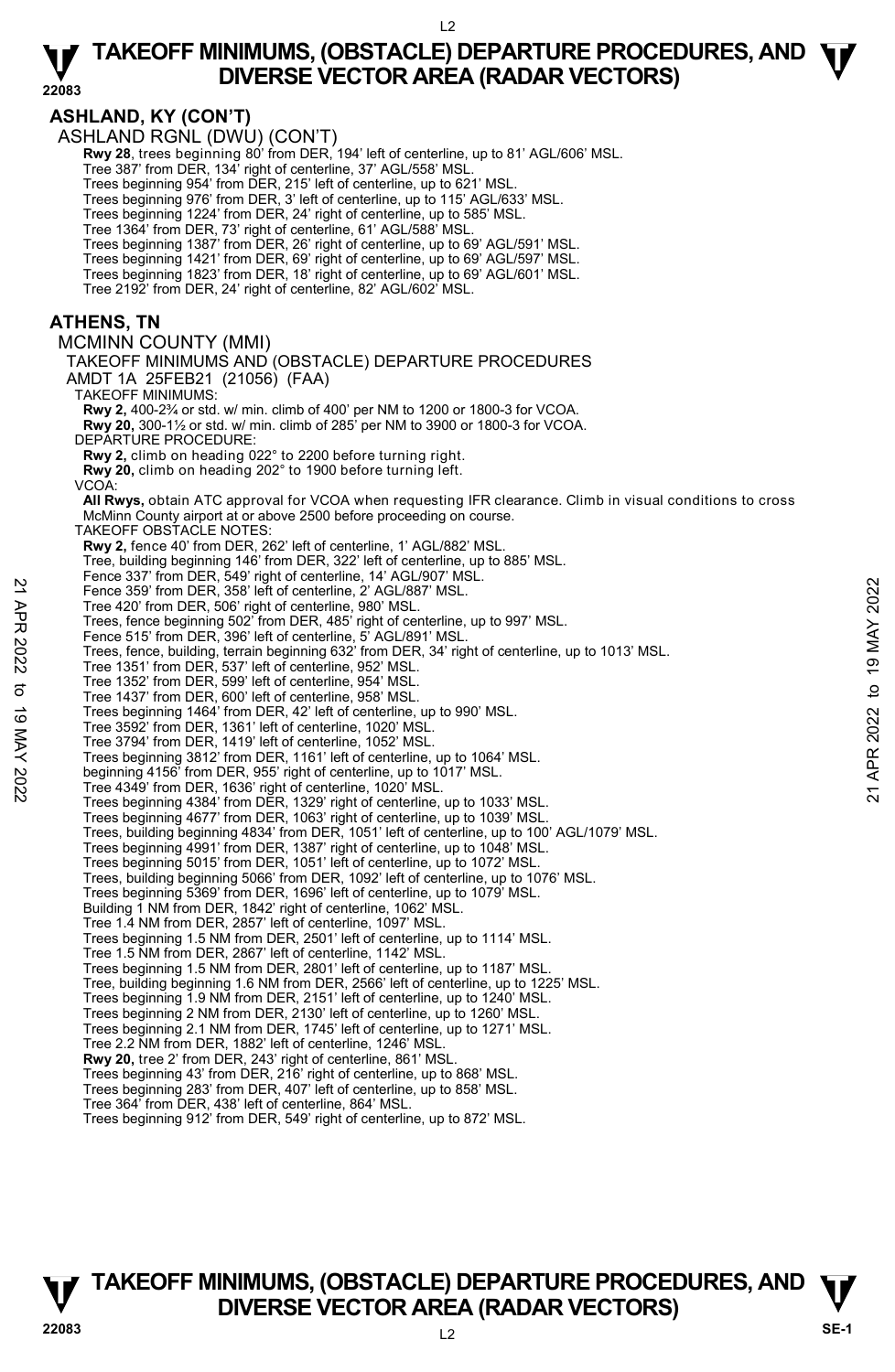**22083** 

#### **BARDSTOWN, KY**

SAMUELS FLD (BRY) TAKEOFF MINIMUMS AND (OBSTACLE) DEPARTURE PROCEDURES AMDT 2 29MAR18 (21112) (FAA) TAKEOFF OBSTACLE NOTES: **Rwy 3,** traverse way, fence beginning 3' from DER, 250' left of centerline, up to 674' MSL. Tree 332' from DER, 561' left of centerline, 66' AGL/694' MSL. Trees beginning 332' from DER, 394' left of centerline, up to 64' AGL/695' MSL. Trees beginning 362' from DER, 364' left of centerline, up to 63' AGL/706' MSL. Trees beginning 385' from DER, 367' left of centerline, up to 84' AGL/709' MSL. Trees beginning 387' from DER, 372' left of centerline, up to 86' AGL/718' MSL. Tree 437' from DER, 574' right of centerline, 72' AGL/702' MSL. Trees beginning 446' from DER, 319' left of centerline, up to 86' AGL/728' MSL. Trees beginning 470' from DER, 429' right of centerline, up to 85' AGL/711' MSL. Trees beginning 556' from DER, 417' right of centerline, up to 84' AGL/713' MSL. Trees beginning 569' from DER, 365' right of centerline, up to 103' AGL/720' MSL. Trees beginning 722' from DER, 417' right of centerline, up to 94' AGL/724' MSL. Trees beginning 749' from DER, 405' right of centerline, up to 95' AGL/729' MSL. Tree 2340' from DER, 372' left of centerline, 74' AGL/733' MSL. Tree 2359' from DER, 319' left of centerline, 78' AGL/737' MSL.<br>Trees beginning 3127' from DER, 799' left of centerline, up to 92' AGL/752' MSL.<br>Trees beginning 3373' from DER, 615' left of centerline, up to 100' AGL/758' **Rwy 21,** catenary 4' from DER, 422' left of centerline, 28' AGL/650' MSL.<br>Terrain 42' from DER, 228' right of centerline, 639' MSL. Fence 90' from DER, 247' right of centerline, 6' AGL/642' MSL. Fence 107' from DER, 246' right of centerline, 8' AGL/643' MSL. Catenary, transmission line, tree beginning 122' from DER, 214' left of centerline, up to 35' AGL/657' MSL.<br>Trees beginning 338' from DER, 347' right of centerline, up to 71' AGL/689' MSL. Trees beginning 421' from DER, 67' left of centerline, up to 61' AGL/660' MSL. Trees beginning 463' from DER, 30' right of centerline, up to 85' AGL/695' MSL. Trees beginning 575' from DER, 127' left of centerline, up to 78' AGL/674' MSL. Trees beginning 1025' from DER, 4' left of centerline, up to 73' AGL/684' MSL. Tree, pole beginning 1355' from DER, 36' left of centerline, up to 60' AGL/688' MSL. Tree 1604' from DER, 87' right of centerline, 79' AGL/698' MSL. Trees beginning 1621' from DER, 71' right of centerline, up to 76' AGL/700' MSL. Trees beginning 1651' from DER, 59' right of centerline, up to 82' AGL/712' MSL. Tree 1725' from DER, 391' left of centerline, 73' AGL/700' MSL. Trees beginning 1805' from DER, 93' left of centerline, up to 91' AGL/715' MSL. Trees beginning 2555' from DER, 94' left of centerline, up to 101' AGL/734' MSL. Trees beginning 2742' from DER, 65' right of centerline, up to 88' AGL/722' MSL. **BOLIVAR, TN**  WILLIAM L WHITEHURST FLD (M08) TAKEOFF MINIMUMS AND (OBSTACLE) DEPARTURE PROCEDURES ORIG 01DEC77 (21112) (FAA) TAKEOFF MINIMUMS: **Rwy 1,** 200-1. **Rwy 19,** 300-1. Trees beginning  $9/5$  from DER,  $4/1$  let of centerline, up to 73' AGL/684' MSL.<br>
Tree, pole beginning 1355' from DER,  $3^c$  left of centerline, up to 73' AGL/684' MSL.<br>
Tree 1604 from DER,  $3^c$  left of centerline, up to

### **BOWLING GREEN, KY**

BOWLING GREEN-WARREN COUNTY RGNL (BWG) TAKEOFF MINIMUMS AND (OBSTACLE) DEPARTURE PROCEDURES AMDT 2 18NOV10 (10322) (FAA) TAKEOFF MINIMUMS: **Rwy 3,** 300-2 or std. w/ a min. climb of 238' per NM to 900. TAKEOFF OBSTACLE NOTES: **Rwy 3,** rising terrain and trees beginning 130' from DER, left and right of centerline, up to 100' AGL/615' MSL. Antenna and pole 1579' from DER, 354' left of centerline, up to 35' AGL/565' MSL. Towers beginning 1.3 NM from DER, 1429' left of centerline, up to 265' AGL/765' MSL.<br>**Rwy 12,** fence beginning 197' from DER, left and right of centerline, up to 8' AGL/541' MSL. Vehicle on road beginning 243' from DER, left and right of centerline, up to 15' AGL/548' MSL. Trees beginning 279' from DER, 132' right of centerline, up to 60' AGL/610' MSL. Tree 857' from DER, 327' left of centerline, 100' AGL/649' MSL. **Rwy 21,** tree 113' from DER, 499' left of centerline, 70' AGL/630' MSL. Tower 1202' from DER, 401' left of centerline, 47' AGL/581' MSL. Tree 2510' from DER, 911' right of centerline, 100' AGL/649' MSL. Obstruction light on tank 4690' from DER, 1637' left of centerline, 150' AGL/691' MSL. **Rwy 30,** vehicle on road beginning 31' from DER, 209' left of centerline, up to 15' AGL/564' MSL. Pole 916' from DER, 407' left of centerline, 40' AGL/584' MSL. Building 1135' from DER, 618' left of centerline, 33' AGL/584' MSL. Tree 1689' from DER, 357' right of centerline, 100' AGL/649' MSL. Tree 1853' from DER, 271' left of centerline, 40' AGL/582' MSL.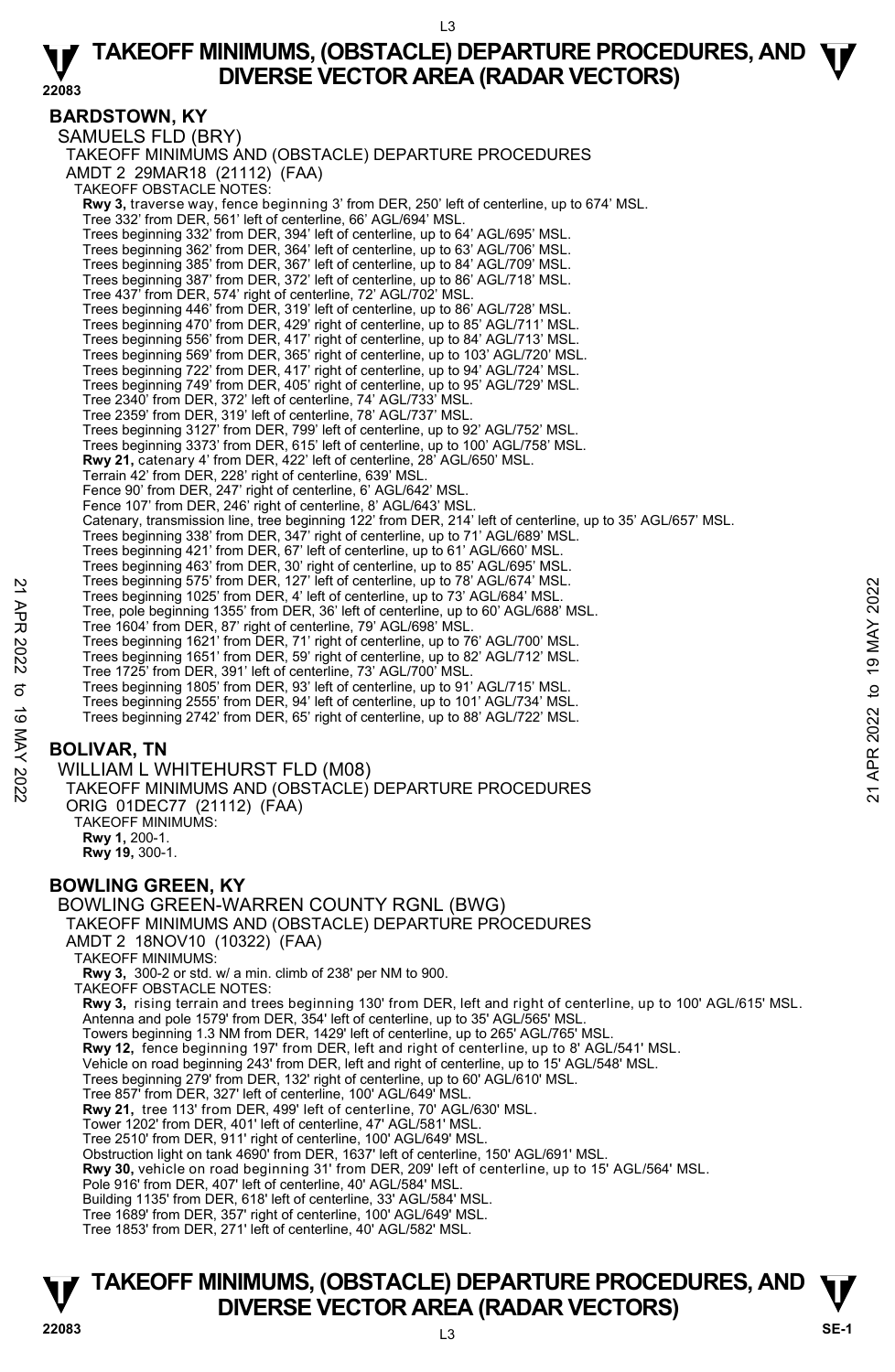#### **BRISTOL/JOHNSON/KINGSPORT, TN**

TRI-CITIES (TRI)

TAKEOFF MINIMUMS AND (OBSTACLE)DEPARTURE PROCEDURES AMDT 7A 09NOV17 (17313) (FAA) DEPARTURE PROCEDURE: Use TRICITIES DEPARTURE.

#### **CAMDEN, TN**

BENTON COUNTY (0M4)

TAKEOFF MINIMUMS AND (OBSTACLE) DEPARTURE PROCEDURES AMDT 1 27AUG09 (09239) (FAA)

DEPARTURE PROCEDURE:

**Rwy 4,** climb heading 037° to 900 before turning left. TAKEOFF OBSTACLE NOTES:

**Rwy 4,** trees beginning 539' from DER, 25' right of centerline, up to 100' AGL/534' MSL. Trees beginning 1067' from DER, 57' left of centerline, up to 100' AGL/549' MSL. Utility poles beginning 951' from DER, 325' left of centerline, 40' AGL/501' MSL. **Rwy 22,** trees beginning 1158' from DER, 597' left of centerline, up to 100' AGL/619' MSL. Trees beginning 1753' from DER, 925' right of centerline, up to 100' AGL/549' MSL.

#### **CAMPBELL AAF (KHOP)**

FORT CAMPBELL, KY

TAKEOFF MINIMUMS AND (OBSTACLE) DEPARTURE PROCEDURES TAKEOFF OBSTACLE NOTES: **Rwy 18,** touchdown reflector 85' from DER, 109' left of centerline, 4' AGL/564' MSL.

Touchdown reflector 104' from DER, 109' right of centerline, 4' AGL/563' MSL.

**Rwy 23,** tree line 1029' from DER, 541' left of centerline, 60' AGL/590' MSL.

**Rwy 36,** tree line 1199' from DER, 591' left of centerline, 60' AGL/607' MSL.

#### **CAMPBELLSVILLE, KY**

TAYLOR COUNTY (AAS) TAKEOFF MINIMUMS AND (OBSTACLE) DEPARTURE PROCEDURES ORIG-A 08NOV18 (18312) (FAA) TAKEOFF MINIMUMS: **Rwy 5,** std. w/min. climb of 260' per NM to 2000 or 1000-2½ for VCOA. VCOA: **Rwy 5,** obtain ATC approval for VCOA when requesting IFR clearance. Climb in visual conditions to cross Taylor County Airport at or above 1800 before proceeding on course. TAKEOFF OBSTACLE NOTES: **Rwy 5,** building, trees beginning 56' from DER, 398' left of centerline, up to 25' AGL/945' MSL.<br>Fence 208' from DER, 267' right of centerline, 9' AGL/933' MSL. Fence 724' from DER, 329' right of centerline, 6' AGL/939' MSL. Transmission line, poles beginning 1467' from DER, 877' right of centerline, up to 26' AGL/968' MSL. Trees beginning 1856' from DER, 168' right of centerline, up to 81' AGL/1002' MSL.<br>Poles, transmission line, trees beginning 1935' from DER, 668' left of centerline, up to 36' AGL/980' MSL. Transmission line, poles, trees beginning 2133' from DER, 258' left of centerline, up to 39' AGL/981' MSL. Trees beginning 2248' from DER, 464' left of centerline, up to 83' AGL/1005' MSL Trees beginning 3256' from DER, 856' right of centerline, up to 91' AGL/1031' MSL. Tree 3956' from DER, 1143' left of centerline, 89' AGL/1025' MSL. **Rwy 23,** vehicles on roadway beginning 3' from DER, 427' left of centerline, up to 13' AGL/882' MSL. Vehicles on roadway 4' from DER, 346' right of centerline, 16' AGL/883' MSL.<br>Transmission line, poles beginning 81' from DER, 400' right of centerline, up to 29' AGL/894' MSL. Tree 573' from DER, 591' left of centerline, 49' AGL/909' MSL. Tree 669' from DER, 575' left of centerline, 60' AGL/920' MSL. **CAMPBELLSVILLE, KY**<br>  $\frac{20}{20}$ <br>
TAYLOR COUNTY (AAS)<br>
TAKEOFF MINIMUMS AND (OBSTACLE) DEPARTURE PROCEDURES<br>
ORIG-A 08NOV18 (18312) (FAA)<br>
TAKEOFF MINIMUMS:<br>
TAKEOFF MINIMUMS:<br>
TAKEOFF MINIMUMS:<br>
COA:<br>
YOA:<br>
YOA:<br>
Ray 5,

Building 1094' from DER, 156' right of centerline, 39' AGL/899' MSL.

Trees, elevator beginning 1145' from DER, 248' right of centerline, up to 65' AGL/926' MSL.

Tree 2732' from DER, 738' left of centerline, 69' AGL/949' MSL.

Tree 3722' from DER, 1197' left of centerline, 112' AGL/978' MSL.

Tree 4854' from DER, 1708' left of centerline, 100' AGL/999' MSL.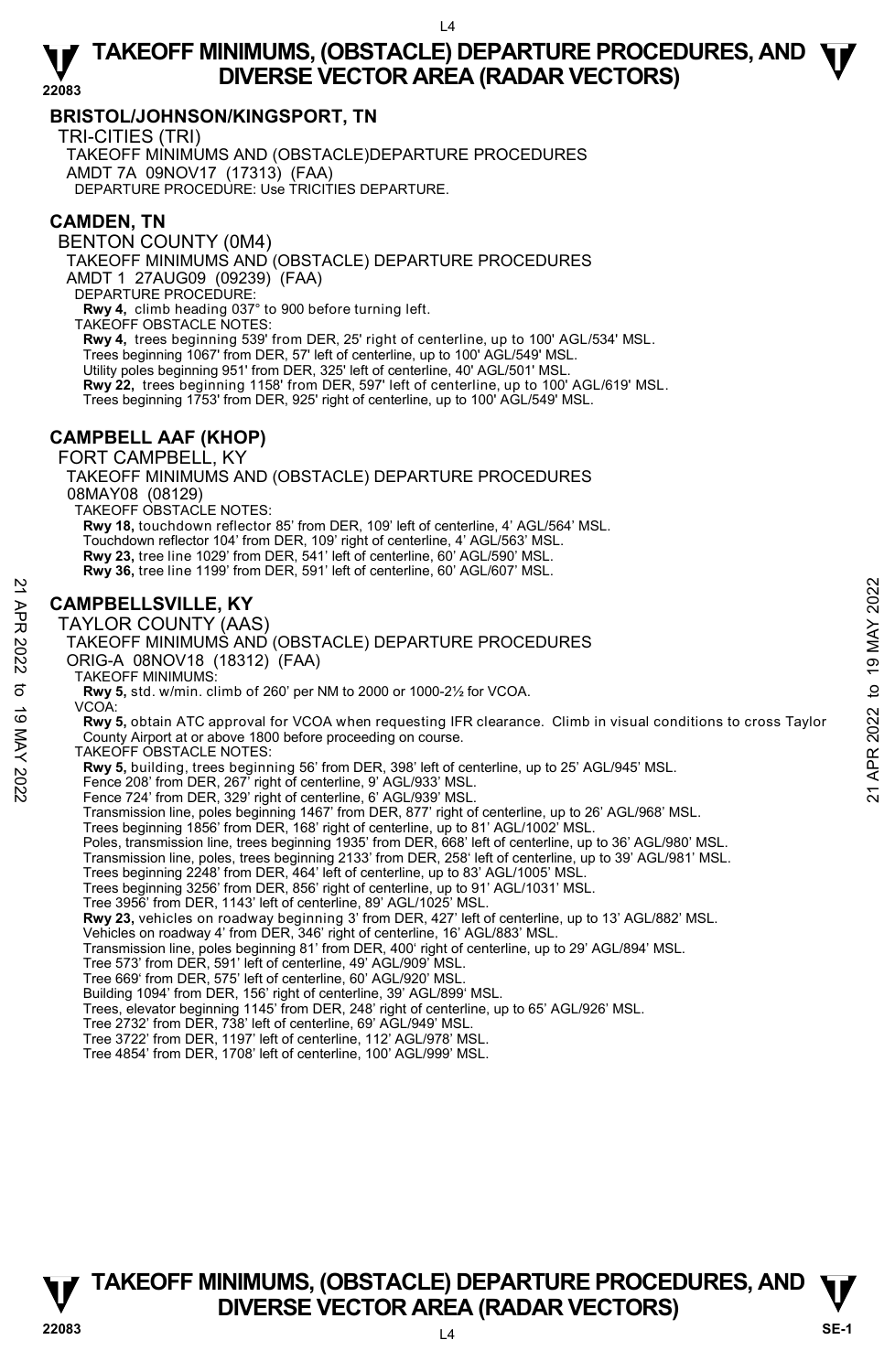#### **CENTERVILLE, TN**

CENTERVILLE MUNI (GHM) TAKEOFF MINIMUMS AND (OBSTACLE) DEPARTURE PROCEDURES AMDT 1 10DEC15 (15344) (FAA) TAKEOFF OBSTACLE NOTES: **Rwy 2,** vehicle on road 8' from DER, 156' left of centerline, 17' AGL/770' MSL, up sloping ground 131' from DER, 383' left of centerline, up to 785 MSL. Building 1375' from DER, 621' right of centerline, 25' AGL/815' MSL. Building 440' from DER, 528' left of centerline, 25' AGL/810' MSL. Trees beginning 47' from DER, 433' right of centerline, up to 60' AGL/821' MSL. Trees beginning 451' from DER, 346' right of centerline, up to 76' AGL/839' MSL. Trees beginning 716' from DER, 328' right of centerline, up to 81' AGL/860' MSL. Trees beginning 726' from DER, 540' right of centerline, up to 67' AGL/860' MSL. Trees beginning 745' from DER, 413' left of centerline, up to 62' AGL/862' MSL. Trees beginning 1174' from DER, 577' right of centerline, up to 85' AGL/875' MSL. Trees beginning 1438' from DER, 844' right of centerline, up to 87' AGL/887' MSL. Trees beginning 1955' from DER, 869' right of centerline, up to 93' AGL/893' MSL. Trees beginning 861' from DER, left and right of centerline, up to 43' AGL/856' MSL. Power poles beginning 1390' from DER, 61' right of centerline, 28' AGL/808' MSL. **Rwy 20,** power pole 37' from DER, 453' left of centerline, 35' AGL/793' MSL. Trees beginning 103' from DER, 508' left of centerline, up to 54' AGL/820' MSL. Vehicle on road 442' from DER, 56' right of centerline, 17' AGL/777' MSL. Vehicle on road 467' from DER, 127' left of centerline, 17' AGL/779' MSL. Power pole 436' from DER, 286' left of centerline, 50' AGL/811' MSL. Trees beginning 398' from DER, 402' left of centerline, up to 73' AGL/849' MSL. Trees beginning 524' from DER, 522' right of centerline, up to 70' AGL/833' MSL. Trees beginning 583' from DER, 321' right of centerline, up to 62' AGL/827' MSL. Trees beginning 608' from DER, 193' right of centerline, up to 57' AGL/818' MSL. Trees beginning 678' from DER, 567' right of centerline, up to 76' AGL/840' MSL. Tree beginning 694' from DER, 602' right of centerline, up to 86' AGL/850' MSL. Trees beginning 468' from DER, left and right of centerline, up to 44' AGL/839' MSL. **CHATTANOOGA, TN**  LOVELL FLD (CHA) TAKEOFF MINIMUMS AND (OBSTACLE) DEPARTURE PROCEDURES AMDT 12 03JAN19 (21168) (FAA) TAKEOFF MINIMUMS: **Rwy 15,** 300-2¼ or std. w/min. climb of 375' per NM to 1100. **Rwy 33,** 500-3 or std. w/min. climb of 330' per NM to 1300. DEPARTURE PROCEDURE: **Rwy 2,** climb heading 022° to 2400 before turning. **Rwy 15,** climb heading 150° to 1400 before turning. Trees beginning 468' from DER, left and right of centerline, up to 44' AGL/839' MSL.<br> **CHATTANOOGA, TN**<br>
LOVELL FLD (CHA)<br>
TAKEOFF MINIMUMS AND (OBSTACLE) DEPARTURE PROCEDURES<br>
AMDT 12 03JAN19 (21168) (FAA)<br> **RWY 33**, 500-TAKEOFF OBSTACLE NOTES: **Rwy 2**, vegetation 279' from DER, 555' left of centerline, 676' MSL. Vehicles on road 812' from DER, 644' right of centerline, 695' MSL. Tree 869' from DER, 600' left of centerline, 720' MSL. Tree 918' from DER, 623' right of centerline, 718' MSL. Trees beginning 938' from DER, 503' right of centerline, up to 733' MSL. Trees beginning 968' from DER, 646' left of centerline, up to 731' MSL. Trees beginning 1075' from DER, 520' left of centerline, up to 94' AGL/748' MSL. Tree 2045' from DER, 915' right of centerline, 742' MSL. Trees beginning 2054' from DER, 203' right of centerline, up to 748' MSL. **Rwy 15,** pole and tank beginning 61' from DER, 410' right of centerline, up to 32' AGL/705' MSL. Tank 164' from DER, 489' left of centerline, 687' MSL. Poles beginning 241' from DER, 287' right of centerline, up to 713' MSL. Tree and vehicles on road beginning 351' from DER, 181' right of centerline, up to 733' MSL. Pole and vehicles on road beginning 376' from DER, 5' left of centerline, up to 690' MSL. Terrain, vehicles on road, and trees beginning 424' from DER, 40' right of centerline, up to 764' MSL.<br>Tree and vehicles on road beginning 578' from DER, 43' left of centerline, up to 717' MSL. Pole and trees beginning 630' from DER, 68' left of centerline, up to 739' MSL. Tree 745' from DER, 618' right of centerline, 771' MSL. Transmission line, vehicles on road, poles, and trees beginning 826' from DER, 14' right of centerline, up to 774' MSL. Trees beginning 1052' from DER, 401' left of centerline, up to 755' MSL. Pole and trees beginning 1164' from DER, 211' left of centerline, up to 758' MSL. Pole and trees beginning 1256' from DER, 33' left of centerline, up to 764' MSL. Trees beginning 1542' from DER, 7' left of centerline, up to 91' AGL/765' MSL. Trees beginning 1905' from DER, 102' left of centerline, up to 766' MSL. Signs, poles, and trees beginning 2634' from DER, 2' left of centerline, up to 770' MSL. Pole 3005' from DER, 899' right of centerline, 798' MSL. Pole and trees beginning 3009' from DER, 12' right of centerline, up to 130' AGL/809' MSL. Trees beginning 3179' from DER, 836' left of centerline, up to 772' MSL. Tree 3439' from DER, 1408' left of centerline, 781' MSL.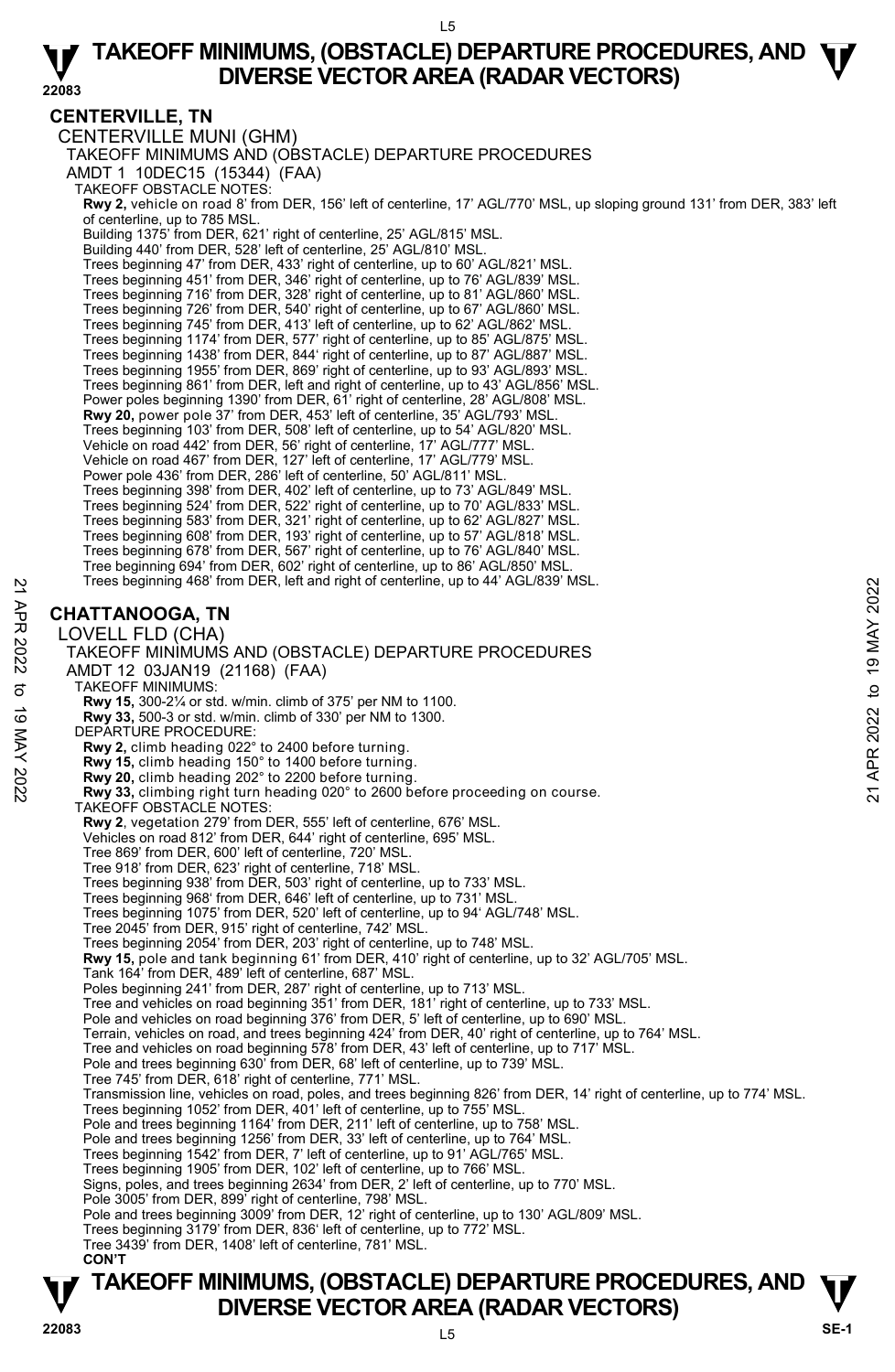L6

#### **22083 TAKEOFF MINIMUMS, (OBSTACLE) DEPARTURE PROCEDURES, AND**  $\Psi$ **<br>DIVERSE VECTOR AREA (RADAR VECTORS) DIVERSE VECTOR AREA (RADAR VECTORS)**

**CHATTANOOGA, TN (CON'T)**  LOVELL FLD (CHA) (CON'T) **Rwy 15 (CON'T),** trees beginning 3485' from DER, 908' left of centerline, up to 786' MSL.<br>Trees beginning 3572' from DER, 770' left of centerline, up to 790' MSL. Tree 3764' from DER, 1357' left of centerline, 797' MSL. Trees beginning 3768' from DER, 172' left of centerline, up to 810' MSL. Trees beginning 3997' from DER, 37' left of centerline, up to 815' MSL. Trees beginning 4268' from DER, 1446' left of centerline, up to 832' MSL. Trees beginning 4393' from DER, 213' left of centerline, up to 864' MSL. Trees beginning 4494' from DER, 1190' left of centerline, up to 865' MSL. Trees beginning 4544' from DER, 371' left of centerline, up to 876' MSL. Trees beginning 4633' from DER, 790' left of centerline, up to 891' MSL. Trees beginning 4753' from DER, 1165' left of centerline, up to 892' MSL. Trees beginning 4798' from DER, 445' left of centerline, up to 899' MSL. Vehicles on road, poles, buildings, and trees beginning 4912' from DER, 124' left of centerline, up to 904' MSL. Tree 5276' from DER, 207' right of centerline, 77' AGL/810' MSL. Tree 5301' from DER, 185' right of centerline, 84' AGL/820' MSL. Trees beginning 5338' from DER, 63' right of centerline, up to 82' AGL/826' MSL. Pole, vehicles on road, buildings, and trees beginning 5455' from DER, 181' left of centerline, up to 925' MSL. Building 1.0 NM from DER, 25<sup>7</sup> right of centerline, 831' MSL. Poles and trees beginning 1.0 NM from DER, 4' left of centerline, up to 86' AGL/946' MSL. Trees beginning 1.0 NM from DER, 410' right of centerline, up to 845' MSL. Trees beginning 1.0 NM from DER, 487' right of centerline, up to 847' MSL. Trees beginning 1.0 NM from DER, 315' right of centerline, up to 864' MSL. Trees beginning 1.0 NM from DER, 113' right of centerline, up to 865' MSL. Trees beginning 1.0 NM from DER, 315' right of centerline, up to 866' MSL. Trees and poles beginning 1.0 NM from DER, 37' right of centerline, up to 869' MSL. Trees beginning 1.1 NM from DER, 340' right of centerline, up to 877' MSL. Tree 1.1 NM from DER, 231' right of centerline, 892' MSL. Tree 1.1 NM from DER, 644' right of centerline, 900' MSL. Tree 1.1 NM from DER, 440' right of centerline, 906' MSL. Trees beginning 1.1 NM from DER, 545' right of centerline, up to 921' MSL. Pole and trees beginning 1.1 NM from DER, 83' right of centerline, up to 936' MSL. Trees, buildings, towers, and antennas beginning 1.1 NM from DER, 14' right of centerline, up to 88' AGL/940' MSL. Tree 1.8 NM from DER, 1924' left of centerline, 73' AGL/957' MSL.  **Rwy 20,** lighting 9' from DER, 55' left of centerline, 2' AGL/682' MSL. Tree 611' from DER, 585' left of centerline, 735' MSL. Trees beginning 816' from DER, 698' right of centerline, up to 719' MSL. Trees beginning 1062' from DER, 688' right of centerline, up to 736' MSL. Tree 2714' from DER, 1047' right of centerline, 758' MSL. Trees beginning 2724' from DER, 1156' right of centerline, up to 763' MSL. Trees beginning 2905' from DER, 791' right of centerline, up to 771' MSL. Trees beginning 3618' from DER, 938' right of centerline, up to 118' AGL/786' MSL. Trees beginning 1:1 NM from DER, 545 right of centerline, up to 921' MSL.<br>These beginning 1:1 NM from DER, 83' right of centerline, up to 936' MSL.<br>The and trees beginning 1:1 NM from DER, 83' right of centerline, up to 93 Terrain and tree beginning 151' from DER, 324' right of centerline, up to 725' MSL. Trees beginning 263' from DER, 431' right of centerline, up to 727' MSL. Trees beginning 411' from DER, 9' right of centerline, up to 751' MSL. Pole and trees beginning 1682' from DER, 25' left of centerline, up to 87' AGL/746' MSL. Trees beginning 1928' from DER, 57' left of centerline, up to 101' AGL/749' MSL. Trees beginning 2014' from DER, 18' left of centerline, up to 93' AGL/750' MSL. Trees beginning 2130' from DER, 195' left of centerline, up to 106' AGL/755' MSL. Trees beginning 2136' from DER, 54' left of centerline, up to 108' AGL/759' MSL. Trees beginning 2256' from DER, 261' right of centerline, up to 760' MSL. Tree 2295' from DER, 588' right of centerline, 766' MSL. Tree 2327' from DER, 464' right of centerline, 768' MSL. Trees beginning 2364' from DER, 219' right of centerline, up to 92' AGL/777' MSL. Tree 2403' from DER, 622' right of centerline, 782' MSL. Tree 2411' from DER, 389' right of centerline, 784' MSL. Tower, poles, and trees beginning 2414' from DER, 8' right of centerline, up to 790' MSL. Tree 2999' from DER, 127' left of centerline, 62' AGL/763' MSL. Trees beginning 3153' from DER, 1229' left of centerline, up to 769' MSL. Trees beginning 3254' from DER, 62' left of centerline, up to 90' AGL/781' MSL. Trees beginning 3548' from DER, 7' right of centerline, up to 85' AGL/796' MSL. Trees beginning 3699' from DER, 30' left of centerline, up to 100' AGL/795' MSL. Electrical system and trees beginning 3996' from DER, 8' left of centerline, up to 119' AGL/817' MSL. Trees beginning 4842' from DER, 51' right of centerline, up to 826' MSL. Electrical system and trees beginning 5227' from DER, 3' right of centerline, up to 86' AGL/838' MSL.<br>Transmission line 5583' from DER, 15' left of centerline, 90' AGL/823' MSL. Trees beginning 5626' from DER, 31' left of centerline, up to 836' MSL. Trees beginning 5707' from DER, 153' left of centerline, up to 840' MSL. Trees beginning 5902' from DER, 1339' left of centerline, up to 857' MSL. Trees beginning 1.0 NM from DER, 2' left of centerline, up to 858' MSL. Tree 1.1 NM from DER, 292' right of centerline, 846' MSL. **CON'T**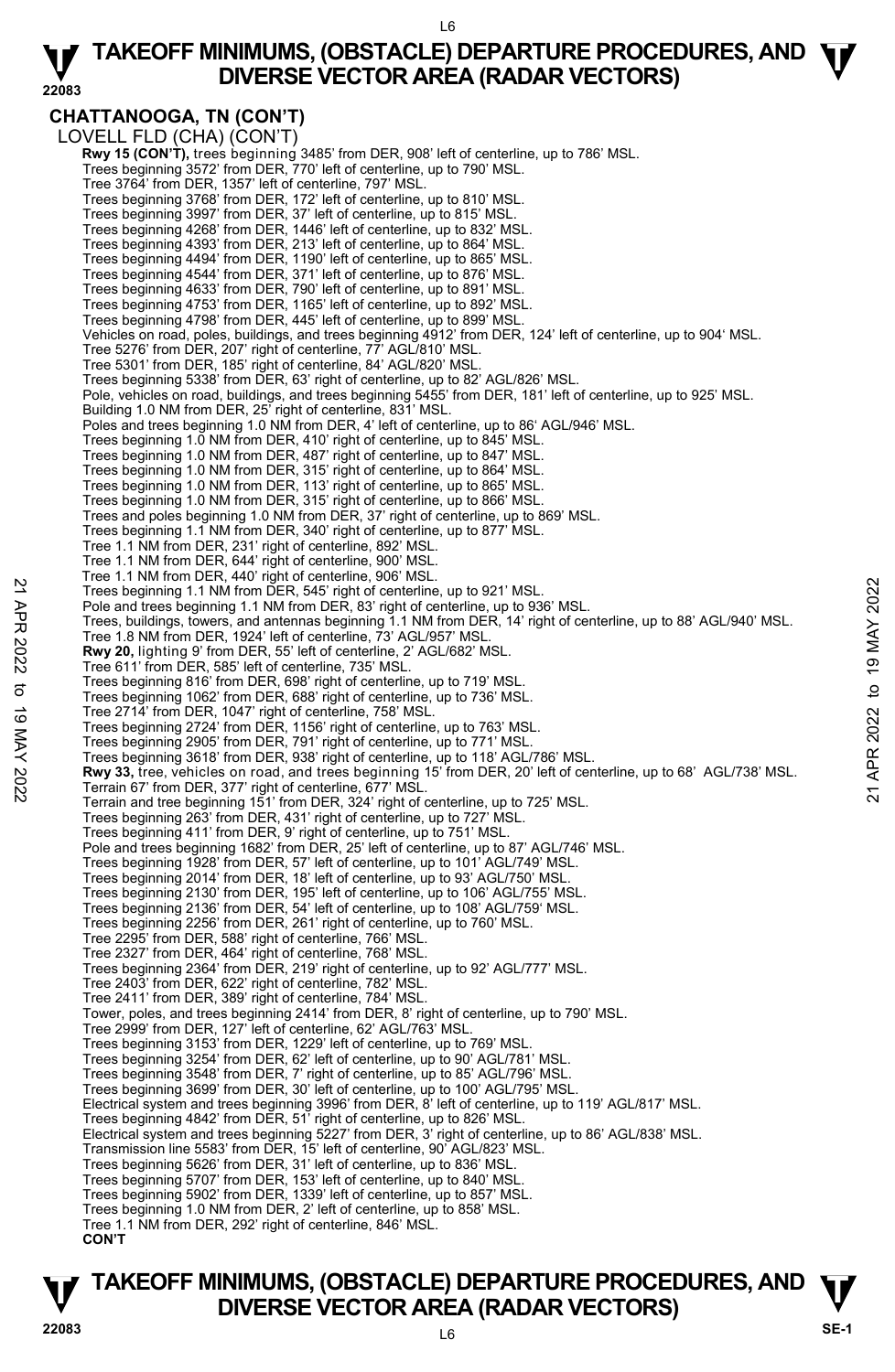L7

#### **22083 TAKEOFF MINIMUMS, (OBSTACLE) DEPARTURE PROCEDURES, AND**  $\Psi$ **<br>DIVERSE VECTOR AREA (RADAR VECTORS) DIVERSE VECTOR AREA (RADAR VECTORS)**

### **CHATTANOOGA, TN (CON'T)**

LOVELL FLD (CHA) (CON'T)

- **Rwy 33 (CON'T),** trees beginning 1.1 NM from DER, 45' right of centerline, up to 862' MSL.<br>Trees beginning 1.1 NM from DER, 86' right of centerline, up to 888' MSL.
- 
- Trees beginning 1.1 NM from DER, 6' right of centerline, up to 914' MSL. Trees beginning 1.2 NM from DER, 81' left of centerline, up to 875' MSL.
- 
- Trees beginning 1.2 NM from DER, 65' left of centerline, up to 876' MSL.
- Tree 1.2 NM from DER, 915' right of centerline, 918' MSL.
- Trees beginning 1.2 NM from DER, 407' right of centerline, up to 920' MSL.
- Tree 1.2 NM from DER, 1149' right of centerline, 923' MSL.
- Trees beginning 1.2 NM from DER, 284' right of centerline, up to 926' MSL. Trees beginning 1.2 NM from DER, 812' right of centerline, up to 929' MSL.
- Tree 1.2 NM from DER, 1412' right of centerline, 931' MSL.
- Trees beginning 1.2 NM from DER, 480' right of centerline, up to 932' MSL.
- Trees beginning 1.2 NM from DER, 1292' right of centerline, up to 936' MSL.
- Pole and trees beginning 1.2 NM from DER, 659' right of centerline, up to 90' AGL/990' MSL.
- 
- Trees beginning 1.7 NM from DER, 1629' left of centerline, up to 974' MSL. Trees beginning 1.9 NM from DER, 2446' left of centerline, up to 1002' MSL.
- Tree 1.9 NM from DER, 3461' left of centerline, 1022' MSL.
- Pole and trees beginning 2.0 NM from DER, 241' left of centerline, up to 92' AGL/1099' MSL.
- Tree 2.3 NM from DER, 60' right of centerline, 84' AGL/1033' MSL.
- Tree 2.5 NM from DER, 1570' left of centerline, 105' AGL/1126' MSL.
- Tree 2.5 NM from DER, 1088' left of centerline, 1085' MSL.

#### **CLARKSVILLE, TN**

OUTLAW FLD (CKV)

TAKEOFF MINIMUMS AND (OBSTACLE) DEPARTURE PROCEDURES

AMDT 2 28SEP06 (21280) (FAA)

- TAKEOFF MINIMUMS:
	- **Rwy 35,** 300-1 or std. w/min. climb of 240' per NM to 800, alternatively, with std. takeoff minimums and a normal 200'/NM climb gradient, takeoff must occur no later than 1900' prior to DER.
- TAKEOFF OBSTACLE NOTES:
- **Rwy 5,** multiple trees beginning 29' from DER, 135' right of centerline, up to 100' AGL/650' MSL.<br>Multiple trees beginning 787' from DER, 225' left of centerline, up to 100' AGL/626' MSL.
- 
- Road 41' from DER, 122' right of centerline, up to 15' AGL/541' MSL.
- Terrain 32' from DER, 414' right of centerline, 0' AGL/535' MSL.
- **Rwy 17,** multiple trees and poles beginning 14' from DER, 251' right of centerline, up to 100' AGL/621' MSL.
- Multiple trees beginning 174' from DER, 212' left of centerline, up to 59' AGL/608' MSL.
- **Rwy 23,** multiple trees beginning 184' from DER, 61' right of centerline, up to 100' AGL/593' MSL.<br>Multiple trees beginning 912' from DER, 106' left of centerline, up to 100' AGL/590' MSL.
- 
- Road 162' from DER, 7' right of centerline, up to 15' AGL/551' MSL.
- Cross on church 752' from DER, 237' left of centerline, 52' AGL/587' MSL.

**Rwy 35,** multiple trees, poles, and buildings beginning 929' from DER, 249' left of centerline, up to 75' AGL/645' MSL. 22<br>
22 Climb gradient, takeoff must occur no later than 1900' prior to DER.<br>
TAKEOFF OBSTACLE NOTES:<br>
TAKEOFF OBSTACLE NOTES:<br>
22 Tight of centerline, up to 100' AGL/626' MSL.<br>
22 Multiple trees beginning 787' from DER, 22

Multiple trees, poles and transmission towers beginning 959' from DER, 147' right of centerline, up to 100' AGL/695' MSL.

#### **CLEVELAND, TN**

#### CLEVELAND RGNL JETPORT (RZR)

TAKEOFF MINIMUMS AND (OBSTACLE) DEPARTURE PROCEDURES

- AMDT 2 08NOV18 (18312) (FAA)
- TAKEOFF MINIMUMS:

**Rwy 21,** 300-1¾ or std. w/min. climb of 260' per NM to 1200. DEPARTURE PROCEDURE:

**Rwy 3,** climb heading 034° to 2200 before turning right.

**Rwy 21,** climb heading 214° to 2400 before proceeding on course.

TAKEOFF OBSTACLE NOTES:

- **Rwy 21,** tree 3009' from DER, 676' left of centerline, 920' MSL.
- Tree 1.1 NM from DER, 2087' left of centerline, 1011' MSL.
- Tree 1.1 NM from DER, 2321' left of centerline, 1021' MSL.
- Tower 1.1 NM from DER, 65' left of centerline, 196' AGL/1054' MSL.
- Tower 1.4 NM from DER, 880' right of centerline, 225' AGL/1075' MSL.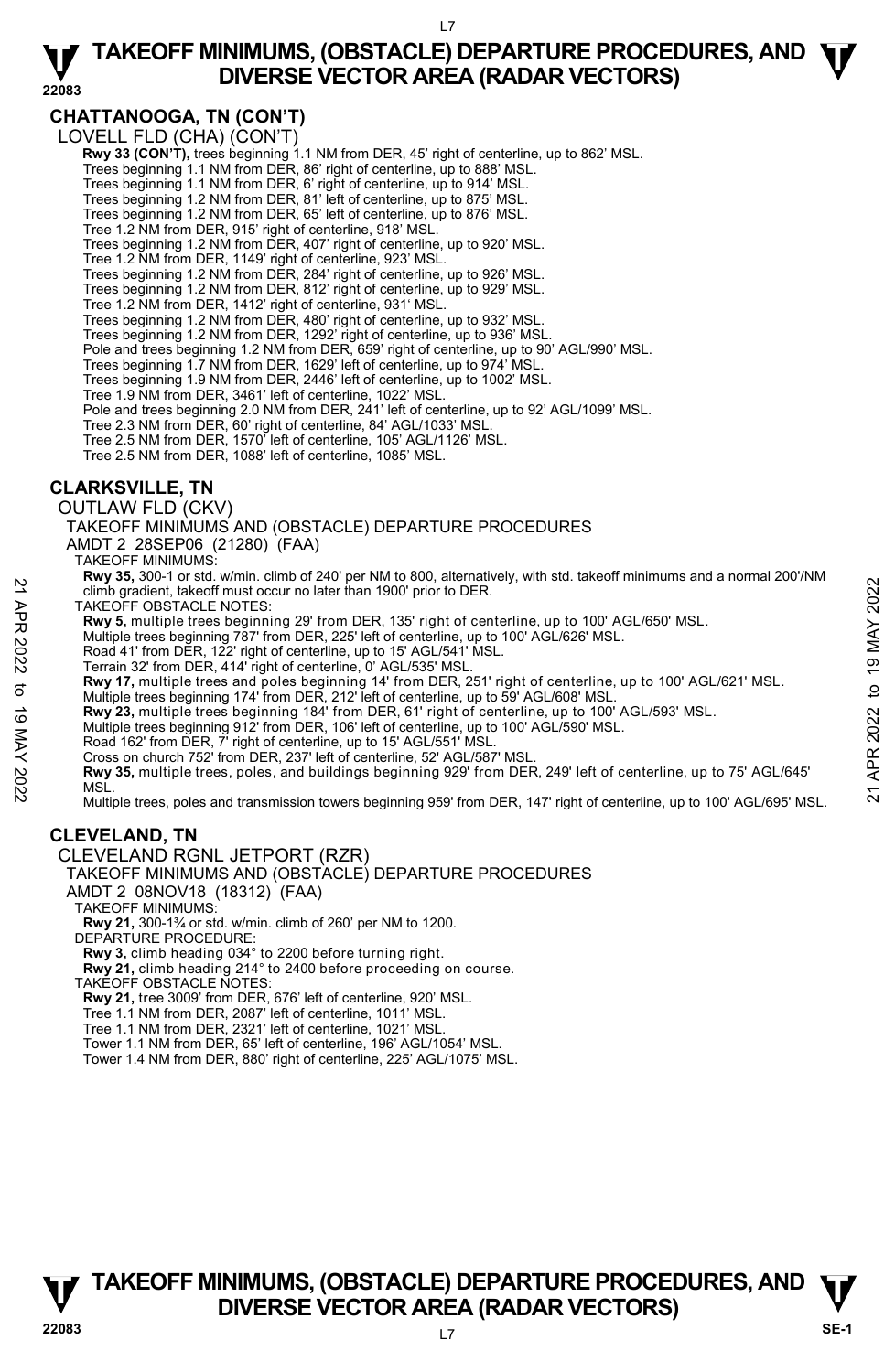#### **COLUMBIA-MT. PLEASANT, TN**

MAURY COUNTY RGNL (MRC)

TAKEOFF MINIMUMS AND (OBSTACLE) DEPARTURE PROCEDURES

AMDT 3A 21JUN18 (21224) (FAA)

TAKEOFF MINIMUMS:

**Rwys 17, 35,** NA-Environmental.

**Rwy 6,** 300-1½ or std. w/min. climb of 301' per NM to 1100.

**Rwy 24,** 400-2¼ or std. w/min. climb of 278' per NM to 1200.

DEPARTURE PROCEDURE:

**Rwy 24,** climb heading 235° to 1200 before turning left. TAKEOFF OBSTACLE NOTES:

**Rwy 6**, trees beginning 1177' from DER, 591' left of centerline, up to 92' AGL/751' MSL.

Trees beginning 1123' from DER, 732' right of centerline, up to 96' AGL/745' MSL. Poles 24' from DER, 356' left of centerline, 42' AGL/691' MSL.

Trees beginning 2716' from DER, 921' left of centerline, up to 88' AGL/757' MSL.

**Rwy 24**, trees beginning 1819' from DER, 190' right of centerline, up to 124' AGL/739' MSL.

Trees beginning 1239' from DER, 700' left of centerline, up to 104' AGL/718' MSL.

Trees beginning 1299' from DER, 217' left of centerline, up to 96' AGL/712' MSL.

Pole 21' from DER, 487' right of centerline, 23' AGL/677' MSL.

Trees beginning 1725' from DER, 10' left of centerline, up to 106' AGL/719' MSL. Trees beginning 2607' from DER, 324' left of centerline, up to 107' AGL/735' MSL.

#### **COPPERHILL, TN**

MARTIN CAMPBELL FLD (1A3) TAKEOFF MINIMUMS AND (OBSTACLE) DEPARTURE PROCEDURES ORIG 25AUG11 (21280) (FAA) TAKEOFF MINIMUMS: **Rwy 2,** std. w/min. climb of 433' per NM to 3000, or 2400-3 for climb in visual conditions.

**Rwy 20,** std. w/min. climb of 402' per NM to 3900, or 2400-3 for climb in visual conditions. DEPARTURE PROCEDURE:

**Rwy 2,** climb heading 019° to 4000 before proceeding on course or for climb in visual conditions cross Martin Campbell Fld at or above 4000 before proceeding on course. PLEAR IVE PROCEDURE:<br> **21 APR 2022 TO APR 2022 TO APP 2022**<br> **221 APR 2022** To 19 to 4000 before proceeding on course or for climb in visual conditions cross Martin<br> **221 APR 20** climb heading 199° to 3000 before proceedi

**Rwy 20,** climb heading 199°to 3900 before proceeding on course or for climb in visual conditions cross Martin Campbell Fld at or above 4000 before proceeding on course.

TAKEOFF OBSTACLE NOTES:

**Rwy 2,** trees beginning 28' from DER, 133' left of centerline, up to 100' AGL/2186' MSL.<br>Trees beginning 104' from DER, 144' right of centerline, up to 100' AGL/1860' MSL.

**Rwy 20,** trees beginning 1' from DER, 163' left of centerline, up to 100' AGL/1827' MSL. Terrain 119' from DER, 2' left of centerline, 1775' MSL.

Trees beginning 4' from DER, 156' right of centerline, up to 100' AGL/1827' MSL.

#### **COVINGTON, KY**

CINCINNATI/NORTHERN KENTUCKY INTL (CVG)

TAKEOFF MINIMUMS AND (OBSTACLE) DEPARTURE PROCEDURES AMDT 1 08APR10 (10098) (FAA)

TAKEOFF OBSTACLE NOTES:

**Rwy 9,** trees beginning 4562' from DER, 900' left of centerline, up to 94' AGL/1003' MSL.

Trees 3385' from DER, 1117' right of centerline, up to 59' AGL/988' MSL. **Rwy 18C,** trees beginning 1882' from DER, 834' left of centerline, up to 75' AGL/974' MSL.

Trees 3473' from DER, 904' right of centerline, up to 70' AGL/929' MSL.

 **Rwy 18R,** trees beginning 3221' from DER, 895' left of centerline, up to 85' AGL/964' MSL. **Rwy 36C,** trees beginning 956' from DER, 613' right of centerline, up to 94' AGL/963' MSL. **Rwy 36R,** light pole 1476' from DER, 813' left of centerline, 47' AGL/926' MSL.

Trees 1602' from DER, 754' right of centerline, up to 59' AGL/938' MSL.

#### **COVINGTON, TN**

COVINGTON MUNI (M04)

TAKEOFF MINIMUMS AND (OBSTACLE) DEPARTURE PROCEDURES ORIG-A 03APR14 (14093) (FAA)

TAKEOFF OBSTACLE NOTES:

**Rwy 1,** vehicle on road 513' from DER, 13' right of centerline, up to 15' AGL/294' MSL.<br>**Rwy 19,** fence beginning 150' from DER, 248' right of centerline, up to 2' AGL/284' MSL.

Trees beginning 500' from DER, 60' left of centerline, up to 55' AGL/356' MSL.

Building and trees beginning 1793' from DER, 304' right of centerline, up to 60' AGL/372' MSL.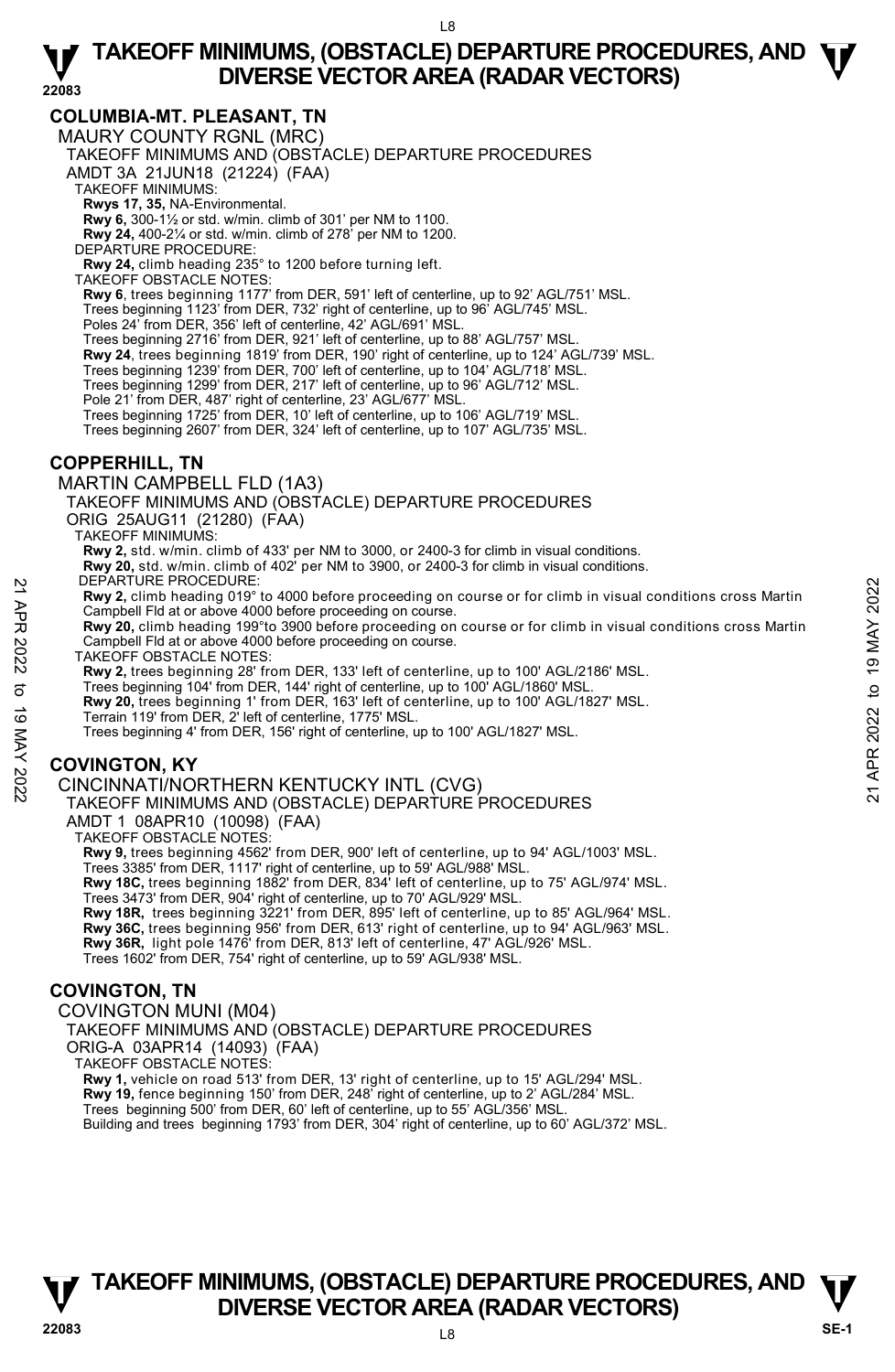**22083** 

#### **CROSSVILLE, TN**

CROSSVILLE MEML-WHITSON FLD (CSV)

TAKEOFF MINIMUMS AND (OBSTACLE) DEPARTURE PROCEDURES

ORIG 04SEP03 (21112) (FAA)

TAKEOFF OBSTACLE NOTES:

**Rwy 8,** trees 31' from DER, 499' left of centerline, 60' AGL/1905' MSL.

Trees 572' from DER, 499' left of centerline, 75' AGL/1889' MSL.

Trees 8' from DER, 438' right of centerline, 30' AGL/1873' MSL.

Bush 76' from DER, 213' right of centerline, 8' AGL/1872' MSL. **Rwy 26,** tree 43' from DER, 468' left of centerline, 26' AGL/1910' MSL.

Numerous trees 94 to 576' from DER, 355 to 583' right of centerline, 40 to 70' AGL/1901 to 1927' MSL.

Pole 141' from DER, 474' right of centerline, 50' AGL/1914' MSL.

Tree 1083' from DER, 363' right of centerline, 74' AGL/1922' MSL.

Tree 343' from DER, 538' left of centerline, 68' AGL/1939' MSL.

#### **CYNTHIANA, KY**

CYNTHIANA-HARRISON COUNTY (0I8)

TAKEOFF MINIMUMS AND (OBSTACLE) DEPARTURE PROCEDURES ORIG 13NOV14 (14317) (FAA)

TAKEOFF MINIMUMS:

**Rwy 11,** 300-1½ or std. w/ min. climb of 510' per NM to 1000.

**Rwy 29,** 300-1¼ or std. w/ min. climb of 240' per NM to 1000. TAKEOFF OBSTACLE NOTES:

**Rwy 11,** multiple trees beginning 25' from DER, 56' left of centerline, up to 108' AGL/819' MSL. Fence 942' from DER, 643' left of centerline, 17' AGL/767' MSL.

Multiple trees beginning 1067' from DER, along and right of course, up to 125' AGL/908' MSL. Multiple trees beginning 1090' from DER, along and left of course, up to 114' AGL/900' MSL.

Terrain beginning 1201' from DER, 1' left of centerline, up to 837' MSL.

Multiple poles beginning 1265' from DER, 4' left of centerline, up to 67' AGL/879' MSL. Multiple buildings beginning 1642' from DER, 3' left of centerline, up to 19' AGL/832' MSL.

Terrain beginning 1881' from DER, 4' right of centerline. up to 859' MSL.

Multiple fences beginning 1907' from DER, 26' left of centerline, up to 15' AGL/838' MSL.<br>Multiple fences beginning 2266' from DER, 22' right of centerline, up to 13' AGL/855' MSL.

Multiple buildings beginning 2274' from DER, 7' right of centerline, up to 33' AGL/872' MSL.

Multiple poles beginning 2331' from DER, 39' right of centerline, up to 70' AGL/897' MSL. Vehicles on road beginning 2356' from DER, left and right of centerline, up to 15' AGL/833' MSL.<br>Antenna 2879' from DER, 753' right of centerline, 36' AGL/856' MSL. Nultiple buildings beginning 1942' from DER, 4' right of center and the S59' MSL.<br>
Terrain beginning 1881' from DER, 4' right of center line, up to 15' AGL/838' MSL.<br>
Multiple fences beginning 2206' from DER, 26' right of

**Rwy 29,** runway end lights 11' from DER, 113' right of centerline, 3' AGL/722' MSL.

Multiple trees beginning 37' from DER, 18' right of centerline, up to 85' AGL/856' MSL.

Bushes beginning 82' from DER, 201' left of centerline, up to 11' AGL/728' MSL. Multiple buildings beginning 217' from DER, 272' right of centerline, up to 23' AGL/757' MSL.

Railroad beginning 412' from DER, crossing left and right of centerline, up to 23' AGL/780' MSL.

Multiple trees beginning 440' from DER, 12' left of centerline, up to 111' AGL/894' MSL. Multiple poles beginning 968' from DER, 153' left of centerline, up to 35' AGL/755' MSL.

Flag pole 1409' from DER, 798' right of centerline, 51' AGL/781' MSL.

Multiple poles beginning 1453' from DER, 73' right of centerline, up to 50' AGL/771' MSL.<br>Multiple buildings beginning 4754' from DER, 342' left of centerline, up to 51' AGL/851' MSL.

#### **DANVILLE, KY**

STUART POWELL FLD (DVK)

#### TAKEOFF MINIMUMS AND (OBSTACLE) DEPARTURE PROCEDURES

AMDT 1 20OCT11 (21280) (FAA)

TAKEOFF MINIMUMS:

**Rwys 1, 19,** NA-Obstacles.

**Rwy 30,** 500-3 or std. w/min. climb of 290' per NM to 1600. DEPARTURE PROCEDURE:

**Rwy 30,** climb heading 305° to 1700 before turning left.

TAKEOFF OBSTACLE NOTES:

**Rwy 12,** trees beginning 1938' from DER, 603' left of centerline, up to 100' AGL/1100' MSL.<br>**Rwy 30,** trees and building beginning 8' from DER, 269' left of centerline, up to 100' AGL/1080' MSL.

Trees and obstruction light DME, beginning 459' from DER, 114' right of centerline, up to 100' AGL/1105' MSL.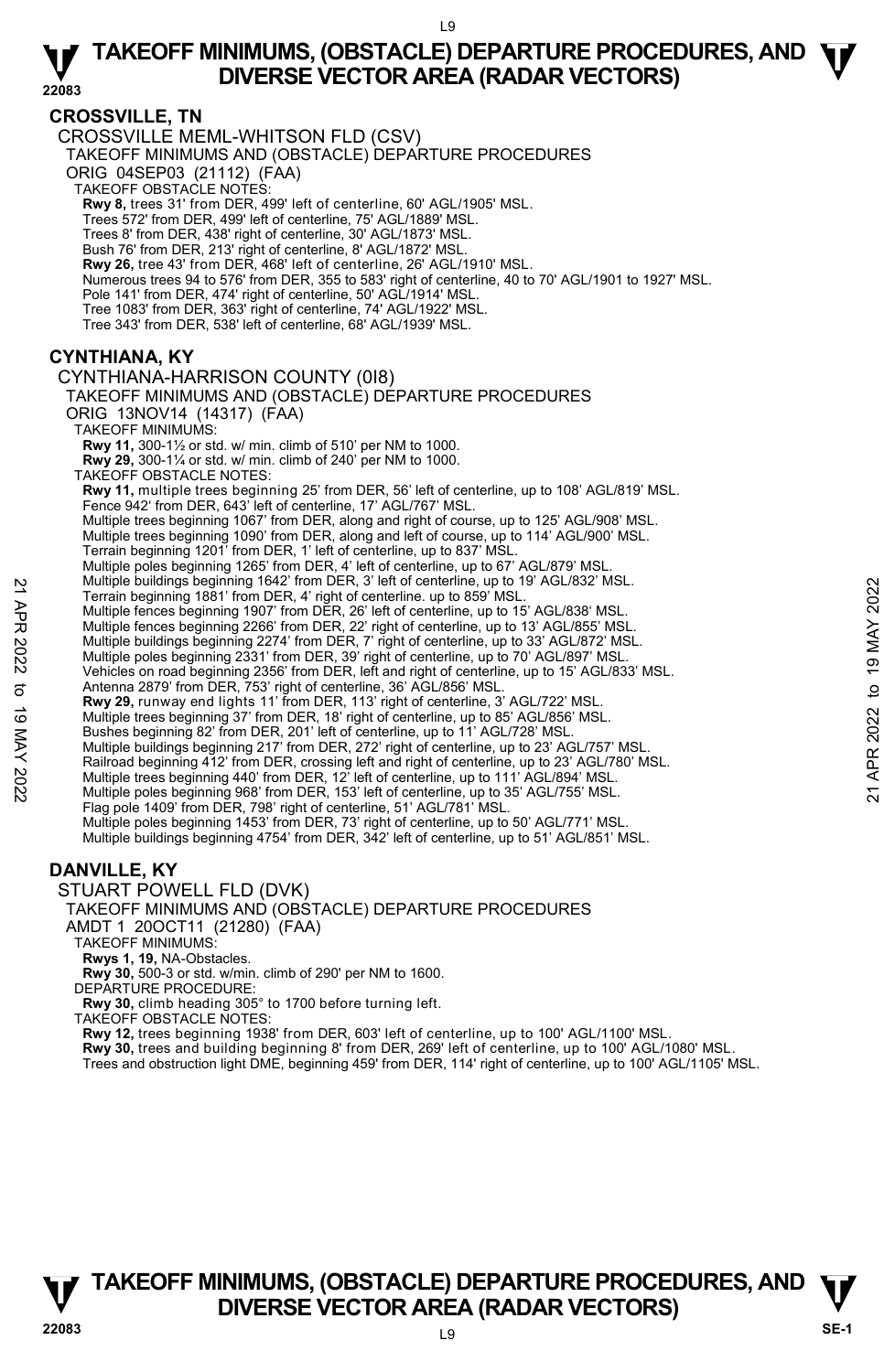**22083** 

**DAYTON, TN**  MARK ANTON (2A0) TAKEOFF MINIMUMS AND (OBSTACLE) DEPARTURE PROCEDURES AMDT 3 25AUG11 (11237) (FAA) TAKEOFF MINIMUMS: **Rwy 3,** 300-1¼ or std. w/min. climb of 205' per NM to 1000, or alternatively, with std. takeoff minimums and a normal 200' per NM climb gradient, takeoff must occur no later than 1200' prior to DER. DEPARTURE PROCEDURE: **Rwy 3,** climb heading 033° to 2100 before turning left. **Rwy 21,** climb heading 213° to 1500 before turning right. TAKEOFF OBSTACLE NOTES: **Rwy 3,** vehicles on roadway beginning 106' from DER, left and right of centerline, up to 15' AGL/736' MSL. Fence 85' from DER, 498' right of centerline, 15' AGL/726' MSL. Bushes and trees beginning 117' from DER, left and right of centerline, up to 100' AGL/878' MSL. **Rwy 21,** rising terrain and trees beginning 9' from DER, left and right of centerline, up to 100' AGL/821' MSL. **DICKSON, TN**  DICKSON MUNI (M02) TAKEOFF MINIMUMS AND (OBSTACLE) DEPARTURE PROCEDURES AMDT 3 17JUN21 (21168) (FAA) TAKEOFF MINIMUMS: **Rwy 17,** 400-1½ or std. w/min. climb of 370' per NM to 1400.<br>TAKEOFF OBSTACLE NOTES: **Rwy 17,** electrical system beginning 22' from DER, 401' left of centerline, up to 74' AGL/901' MSL. Trees beginning 166' from DER, 152' right of centerline, up to 71' AGL/913' MSL. Electrical system, vehicle on road beginning 469' from DER, 325' left of centerline, up to 34' AGL/906' MSL.<br>Tree 533' from DER, 324' left of centerline, 44' AGL/924' MSL. Tree, building beginning 592' from DER, 395' left of centerline, up to 66' AGL/943' MSL. Tree, electrical system, fence, vehicle on road beginning 718' from DER, 4' left of centerline, up to 79' AGL/957' MSL.<br>Tree, electrical system, building beginning 1079' from DER, 19' right of centerline, up to 41' AGL/919 Tree, electrical system, building beginning 1175' from DER, 5' right of centerline, up to 68' AGL/957' MSL. Tree, electrical system beginning 1298' from DER, 30' right of centerline, up to 73' AGL/967' MSL. Tree, building, electrical system beginning 1377' from DER, 56' right of centerline, up to 72' AGL/968' MSL. Trees beginning 1710' from DER, 293' left of centerline, up to 86' AGL/968' MSL. Trees beginning 1815' from DER, 90' left of centerline, up to 90' AGL/969' MSL. Trees beginning 1863' from DER, 22' left of centerline, up to 96' AGL/970' MSL.<br>Trees beginning 2529' from DER, 349' right of centerline, up to 105' AGL/984' MSL.<br>Trees beginning 2974' from DER, 217' right of centerline, u Trees beginning 3068' from DER, 81' right of centerline, up to 92' AGL/994' MSL. Trees beginning 3106' from DER, 34' left of centerline, up to 85' AGL/983' MSL. Trees beginning 3150' from DER, 3' right of centerline, up to 86' AGL/1002' MSL. Trees beginning 3188' from DER, 21' left of centerline, up to 92' AGL/988' MSL. Tree 3856' from DER, 9' left of centerline, 92' AGL/992' MSL. Trees beginning 3888' from DER, 139' left of centerline, up to 92' AGL/997' MSL. Trees beginning 4053' from DER, 162' right of centerline, up to 104' AGL/1008' MSL. Trees beginning 4069' from DER, 290' left of centerline, up to 89' AGL/1010' MSL. Tree, electrical system beginning 4086' from DER, 45' left of centerline, up to 97' AGL/1021' MSL. Tree, electrical system beginning 4208' from DER, 24' right of centerline, up to 98' AGL/1016' MSL. Tree, electrical\_system beginning 4562' from DER, 140' left of centerline, up to 80' AGL/1026 ' MSL.<br>Trees beginning 4578' from DER, 39' right of centerline, up to 79' AGL/1018' MSL. Tree, electrical system beginning 4634' from DER, 273' left of centerline, up to 78' AGL/1028' MSL. Trees beginning 4742' from DER, 8' left of centerline, up to 78' AGL/1032' MSL. Trees beginning 4918' from DER, 12' right of centerline, up to 65' AGL/1023' MSL. Tank, tree beginning 5055' from DER, 39' right of centerline, up to 95' AGL/1057' MSL. Tank 1.3 NM from DER, 1975' right of centerline, 199' AGL/1137' MSL. Antenna 1.3 NM from DER, 1994' right of centerline, 205' AGL/1147' MSL. Tower, antenna beginning 1.3 NM from DER, 2326' right of centerline, up to 318' AGL/1256' MSL. Tower 1.5 NM from DER, 2028' left of centerline, 300' AGL/1189' MSL. Antenna 1.5 NM from DER, 2037' left of centerline, 290' AGL/1176' MSL. **Rwy 35,** fence 30' from DER, 395' left of centerline, 7' AGL/901' MSL.<br>Tree, vehicle of road beginning 87' from DER, 139' left of centerline, up to 59' AGL/951' MSL. Tree 503' from DER, 331' right of centerline, 75' AGL/913' MSL. Trees beginning 553' from DER, 428' right of centerline, up to 94' AGL/923' MSL. Trees beginning 727' from DER, 25' right of centerline, up to 96' AGL/948' MSL. Tree, electrical system beginning 730' from DER, 518' left of centerline, up to 93' AGL/961' MSL. Trees beginning 938' from DER, 25' left of centerline, up to 90' AGL/963' MSL. Trees beginning 1605' from DER, 30' left of centerline, up to 87' AGL/976' MSL. Trees beginning 1765' from DER, 166' right of centerline, up to 70' AGL/949' MSL. Tree 1993' from DER, 625' left of centerline, 75' AGL/980' MSL. Trees beginning 2195' from DER, 39' left of centerline, up to 80' AGL/984' MSL. Tree 2453' from DER, 41' right of centerline, 56' AGL/959' MSL. Trees beginning 2632' from DER, 148' left of centerline, up to 86' AGL/986' MSL. Tree, electrical system, building beginning 1175' from DER, 5' right of centerline, up to 68' AGL/957' MSL.<br>
Tree, electrical system beginning 11979' from DER, 5' right of centerline, up to 68' AGL/957' MSL.<br>
Tree, belocit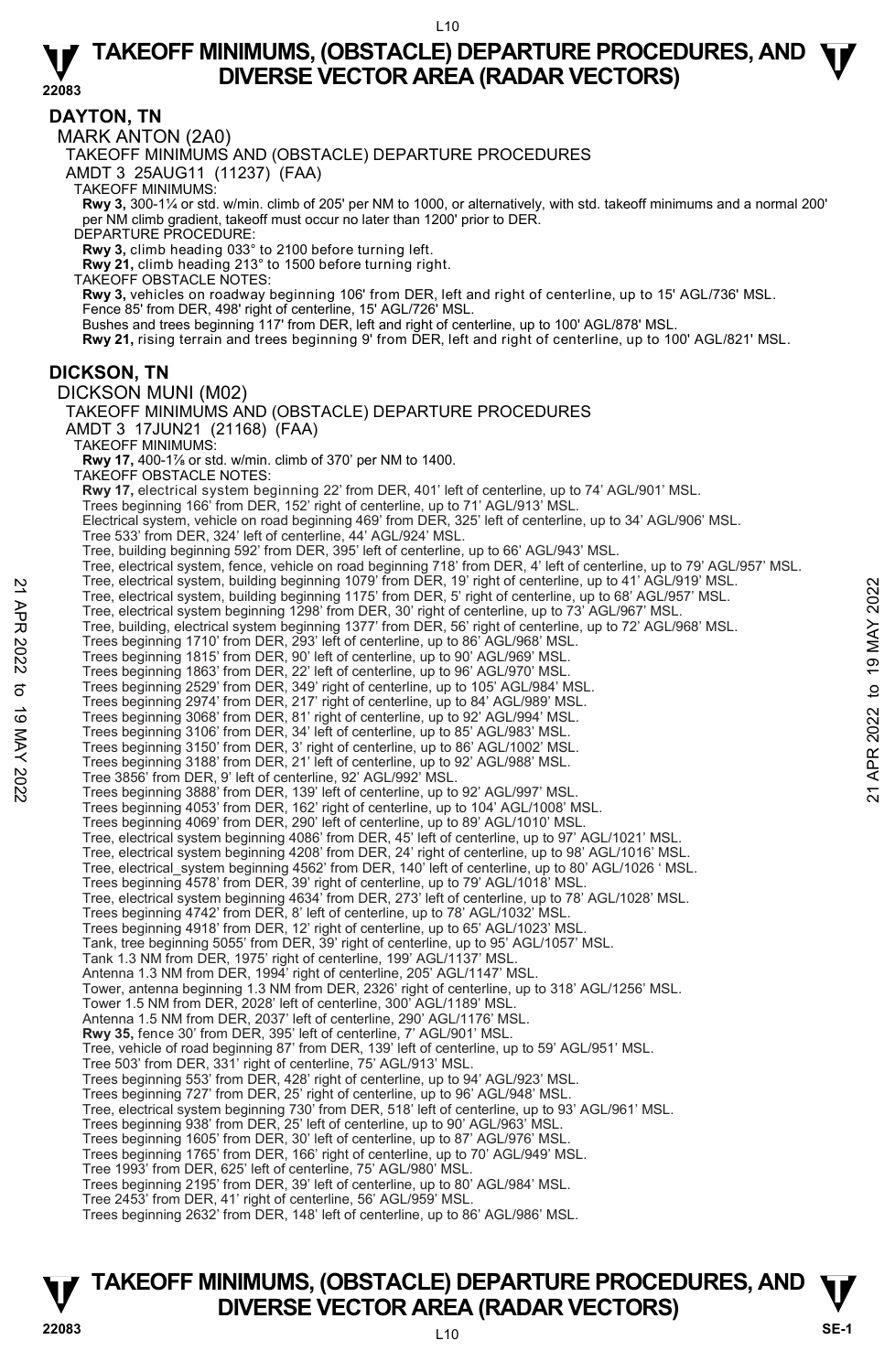**22083** 

#### **DYERSBURG, TN**

DYERSBURG RGNL (DYR)

TAKEOFF MINIMUMS AND (OBSTACLE) DEPARTURE PROCEDURES

AMDT 1A 07OCT21 (21280) (FAA)

TAKEOFF OBSTACLE NOTES:

**Rwy 4,** trees beginning 182' from DER, 410' left of centerline, up to 400' MSL.

**Rwy 22**, tree 1395' from DER, 420' right of centerline, 361' MSL. Trees beginning 1484' from DER, 770' left of centerline, up to 381' MSL.

Tree 1652' from DER, 674' right of centerline, 384' MSL.

Trees beginning 1793' from DER, 448' right of centerline, up to 387' MSL.

#### **ELIZABETHTON, TN**

ELIZABETHTON MUNI (0A9)

TAKEOFF MINIMUMS AND (OBSTACLE) DEPARTURE PROCEDURES

ORIG-A 16AUG18 (18228) (FAA)

TAKEOFF MINIMUMS:

**Rwy 6,** NA-obstacles.

**Rwy 24,** 600-2 w/ min climb of 415' per NM to 7000 or 3500-3 for VCOA.

DEPARTURE PROCEDURE

**Rwy 24,** climb heading 244° to 3300 before proceeding on course.

VCOA:

**Rwy 24,** obtain ATC approval for VCOA when requesting IFR clearance. Climb in visual conditions to cross Elizabethton Muni Airport at or above 4900 before proceeding on course.

TAKEOFF OBSTACLE NOTES:

**Rwy 24,** numerous trees beginning 1655' from DER, 931' right of centerline, up to 100' AGL/2099' MSL. Numerous trees 1.36 NM from DER, 2353' left of centerline, up to 100' AGL/2179' MSL. Power line 5898' from DER, 973' left of centerline, up to 200' AGL/1759' MSL. Power line 1.13 NM from DER, 584' right of centerline, up to 200' AGL/1849' MSL.

#### **ELIZABETHTOWN, KY**

#### ADDINGTON FLD (EKX)

TAKEOFF MINIMUMS AND (OBSTACLE) DEPARTURE PROCEDURES

- AMDT 1 08JUN06 (21168) (FAA)
- DEPARTURE PROCEDURE:

**Rwy 5,** climb via heading 050° to 1800 before proceeding on course. TAKEOFF OBSTACLE NOTES:

**Rwy 5,** multiple trees beginning 1404' from DER, 466' left of centerline, up to 96' AGL/835' MSL. **ELIZABETHTOWN, KY**<br>
ADDINGTON FLD (EKX)<br>
TAKEOFF MINIMUMS AND (OBSTACLE) DEPARTURE PROCEDURES<br>
AND T 1 08JUN06 (21168) (FAA)<br>
DEPARTURE PROCEDURE:<br>
AND T 1 08JUN06 (21168) (FAA)<br>
DEPARTURE PROCEDURE:<br>
AND T 1 08JUN06 (21

**Rwy 23,** multiple trees and power lines beginning 7' from DER, 372' left of centerline, up to 100' AGL/899' MSL.<br>Multiple trees and power lines beginning 2416' from DER, 25' right of centerline, up to 100' AGL/869' MSL.

#### **FALMOUTH, KY**

GENE SNYDER (K62)

TAKEOFF MINIMUMS AND (OBSTACLE) DEPARTURE PROCEDURES

ORIG 27SEP07 (07270) (FAA)

TAKEOFF MINIMUMS:

**Rwy 3,** 300-1¼ or std. w/ a min. climb of 417' per NM to 1300.

TAKEOFF OBSTACLE NOTES:

**Rwy 3,** tower 5831' from DER, 340' left of centerline, 106' AGL/1037' MSL.

**Rwy 21,** trees beginning 300' from DER, left and right of centerline, up to 100' AGL/979' MSL.

#### **FAYETTEVILLE, TN**

FAYETTEVILLE MUNI (FYM) TAKEOFF MINIMUMS AND (OBSTACLE) DEPARTURE PROCEDURES AMDT 1 07MAR13 (13066) (FAA) TAKEOFF OBSTACLE NOTES: **Rwy 2,** terrain 5' from DER, 495' right of centerline, 985' MSL. Vehicles on road beginning 534' from DER, left and right of centerline, up to 15' AGL/1004' MSL. Trees beginning 742' from DER, 26' left of centerline, up to 100' AGL/1109' MSL. Trees beginning 987' from DER, 468' right of centerline, up to 100' AGL/1089' MSL. **Rwy 20,** trees beginning 82' from DER, 451' right of centerline, up to 100' AGL/1059' MSL.<br>Trees beginning 835' from DER, 420' left of centerline, up to 100' AGL/1059' MSL.

Tree 1428' from DER, on centerline, 100' AGL/1014' MSL.

Trees beginning 1719' from DER, 55' left of centerline, up to 100' AGL/1099' MSL.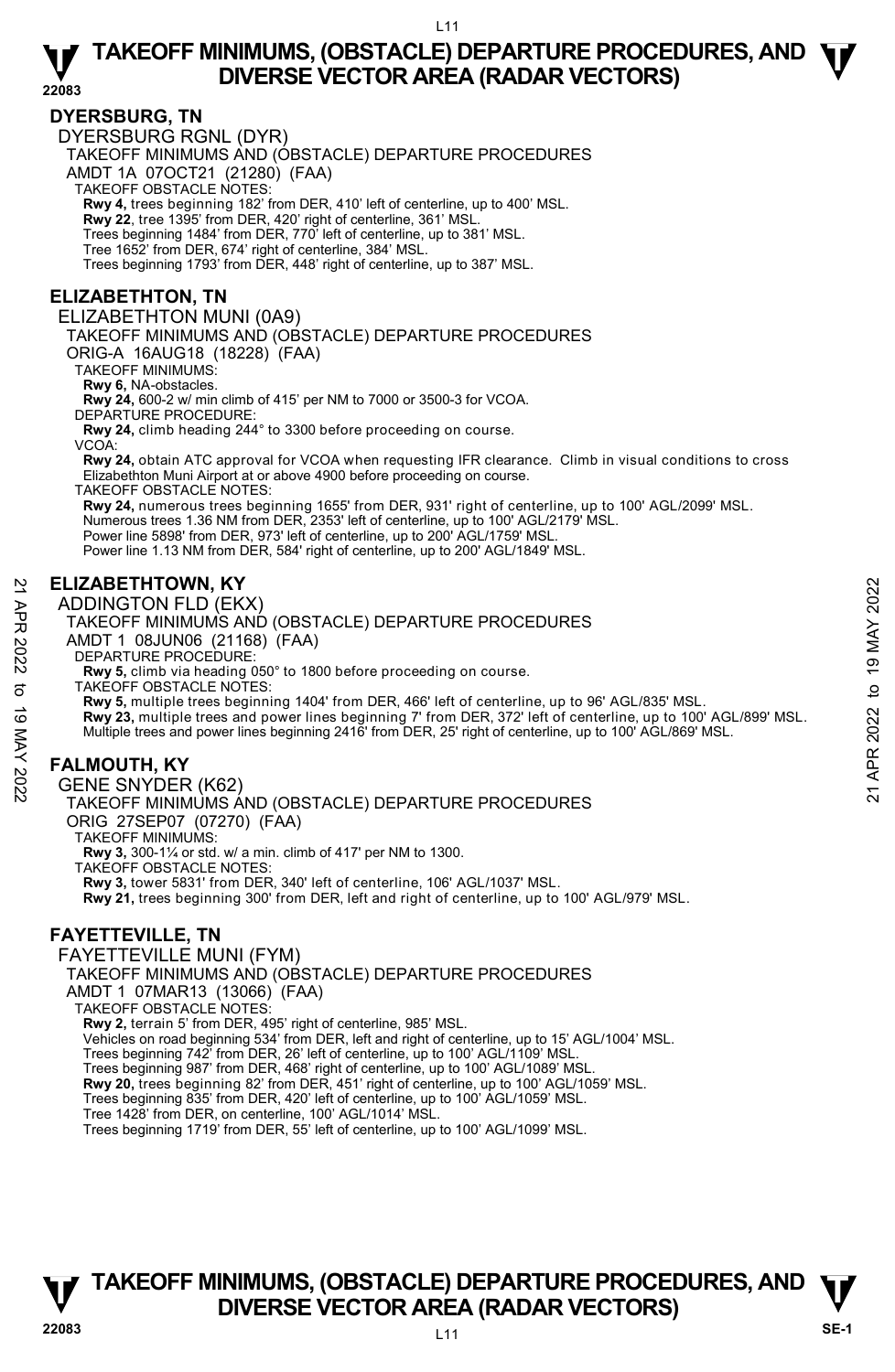#### **FLEMINGSBURG, KY**

FLEMING-MASON (FGX)

TAKEOFF MINIMUMS AND (OBSTACLE) DEPARTURE PROCEDURES

ORIG 07MAY09 (09127) (FAA)

TAKEOFF OBSTACLE NOTES:

**Rwy 7,** tree 53' from DER, 498' right of centerline, 50' AGL/929' MSL. **Rwy 25,** tree 126' from DER, 158' right of centerline, 34' AGL/914' MSL.

Tree 525' from DER, 152' right of centerline, 41' AGL/921' MSL.

Tree 505' from DER, 127' right of centerline, 38' AGL/918' MSL. Tree 587' from DER, 201' right of centerline, 40' AGL/920' MSL.

#### **FRANKFORT, KY**

CAPITAL CITY (FFT)

TAKEOFF MINIMUMS AND (OBSTACLE) DEPARTURE PROCEDURES AMDT 3 02MAY13 (13122) (FAA)

TAKEOFF OBSTACLE NOTES:

**Rwy 7,** trees beginning 285' from DER, 76' right of centerline, up to 100' AGL/887' MSL.

Pole 2549' from DER, 484' right of centerline, 34' AGL/855' MSL.

Terrain beginning 25' from DER, left and right of centerline up to 837' MSL. Trees beginning 1638' from DER, 14' left of centerline, up to 100' AGL/903' MSL.

Vehicle 946' from DER, 17' AGL/836' MSL.

**Rwy 25,** trees beginning 199' from DER, 98' right of centerline, up to 100' AGL/892' MSL.<br>Navaid and vehicle beginning 226' from DER, 256' right of centerline, up to 17' AGL/840' MSL.

Terrain beginning 2' from DER, left and right of centerline, 850' MSL.

Trees beginning 510' from DER, 69' left of centerline, up to 100' AGL/879' MSL.

Poles beginning 198' from DER, 527' left of centerline, up to 38' AGL/852' MSL. Vehicle and building beginning 449' from DER, 434' left of centerline, up to 17' AGL/837' MSL.

#### **FULTON, KY**

FULTON (1M7)

#### TAKEOFF MINIMUMS AND (OBSTACLE) DEPARTURE PROCEDURES ORIG 24MAR22 (22083) (FAA) TAKEOFF MINIMUMS: **Rwy 9,** 400-1¾ or std. w/min. climb of 314' per NM to 900. TAKEOFF OBSTACLE NOTES:  **Rwy 9,** trees, vehicles on roads, pole beginning 5' from DER, on centerline, up to 91' AGL/487' MSL. Poles, vehicles on roads beginning 38' from DER, 124' left of centerline, up to 25' AGL/423' MSL. Tree 338' from DER, 530' left of centerline, 94' AGL/493' MSL. Trees beginning 956' from DER, 665' left of centerline, up to 95' AGL/504' MSL. Trees beginning 2409' from DER, 822' right of centerline, up to 88' AGL/503' MSL. Tree 2582' from DER, 1025' right of centerline, 88' AGL/506' MSL. Trees beginning 2648' from DER, 773' right of centerline, up to 94' AGL/513' MSL. Trees beginning 3549' from DER, 16' left of centerline, up to 86' AGL/517' MSL. Trees beginning 3566' from DER, 42' right of centerline, up to 85' AGL/519' MSL. Trees beginning 4216' from DER, 1335' right of centerline, up to 104' AGL/530' MSL. Trees beginning 4349' from DER, 1229' right of centerline, up to 109' AGL/533' MSL. Tree 4551' from DER, 1650' right of centerline, 119' AGL/543' MSL. Tree 4646' from DER, 1709' right of centerline, 126' AGL/549' MSL. Antennas, towers beginning 1.3 NM from DER, 849' right of centerline, up to 327' AGL/725' MSL. Tower 1.5 NM from DER, 846' right of centerline, 258' AGL/666' MSL. **Rwy 27,** trees, pole beginning 261' from DER, 238' right of centerline, up to 106' AGL/464' MSL. Trees, pole, antenna beginning 323' from DER, 247' left of centerline, up to 82' AGL/449' MSL.<br>Tree, antenna beginning 971' from DER, 389' left of centerline, up to 80' AGL/460' MSL. Trees, antenna beginning 1241' from DER, 212' left of centerline, up to 84' AGL/464' MSL. Trees beginning 2315' from DER, 76' right of centerline, up to 110' AGL/472' MSL.<br>Tree 3412' from DER, 1000' left of centerline, 466' MSL.<br>Trees beginning 3451' from DER, 866' left of centerline, up to 106' AGL/470' MSL. Trees beginning 3480' from DER, 427' left of centerline, up to 114' AGL/471' MSL. FULTON (1M7)<br>
TAKEOFF MINIMUMS AND (OBSTACLE) DEPARTURE PROCEDURES<br>
ORIG 24MAR22 (22083) (FAA)<br>
NAY 3, 400-1<sup>3</sup>/<sub>4</sub> or std. w/min. climb of 314' per NM to 900.<br>
TAKEOFF MINIMUMS:<br>
TAKEOFF MINIMUMS:<br>
TAKEOFF MINIMUMS:<br>
TAK

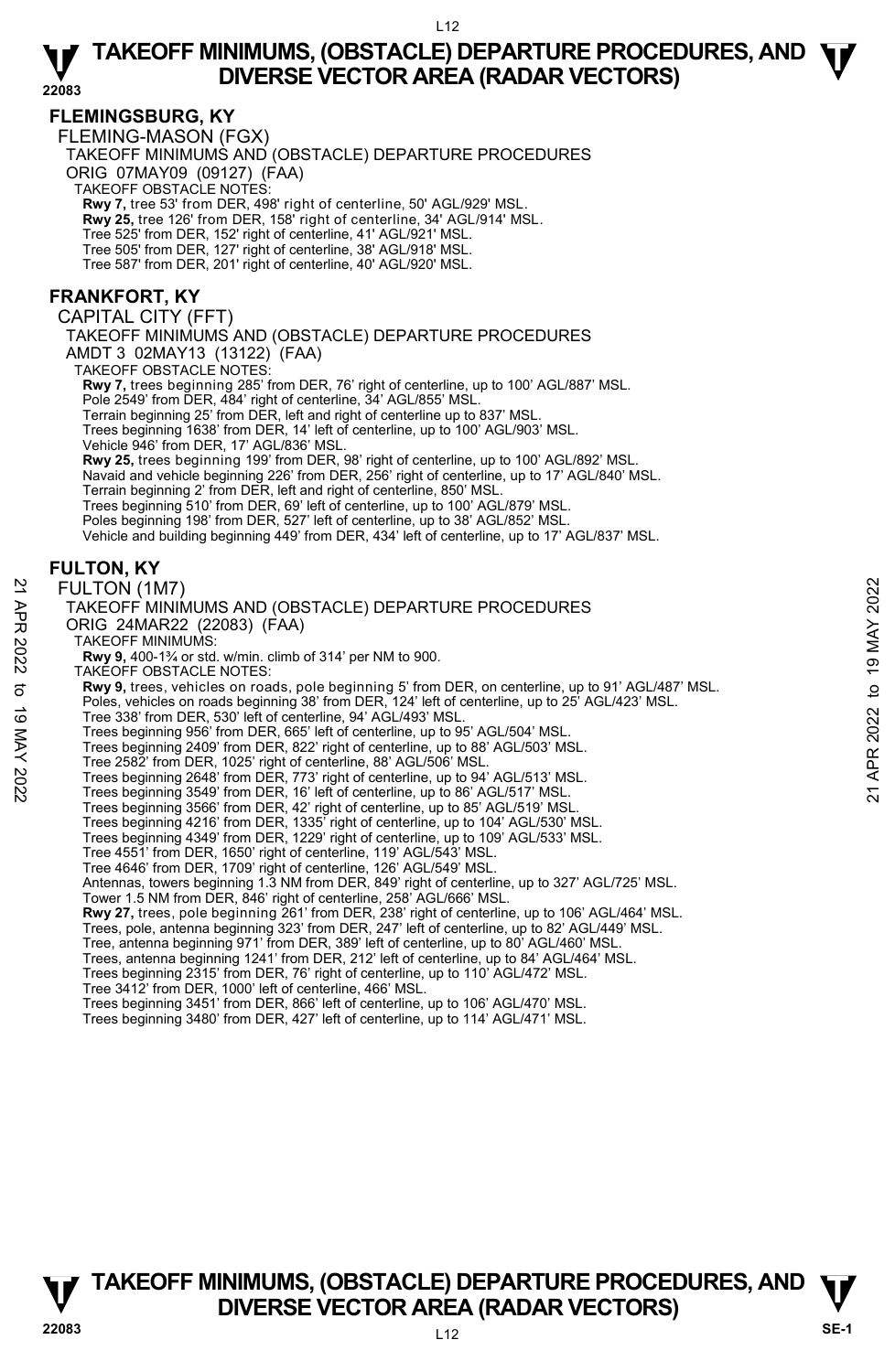#### **GALLATIN, TN**

MUSIC CITY EXEC (XNX)

TAKEOFF MINIMUMS AND (OBSTACLE) DEPARTURE PROCEDURES

AMDT 4A 16JUL20 (21112) (FAA)

TAKEOFF MINIMUMS:

**Rwy 35,** 300-1½ or std. w/min. climb of 305' per NM to 900.

DEPARTURE PROCEDURES:

**Rwy 35,** climb heading 353° to 1800 before turning left. TAKEOFF OBSTACLE NOTES:

**Rwy 17,** trees beginning 99' from DER, left and right of centerline, up to 91' AGL/586' MSL.

Pole 537' from DER, 605' left of centerline, 34' AGL/549' MSL.

Trees beginning 940' from DER, left and right of centerline, up to 83' AGL/570' MSL.

**Rwy 35,** TL towers and poles beginning 131' from DER, left and right of centerline, up to 25' AGL/624' MSL.

Terrain beginning 171' from DER, 447' left of centerline, up to 592' MSL.

Vehicles on road beginning 199' from DER, left and right of centerline, up to 17' AGL/605' MSL. Trees and poles beginning 923' from DER, left and right of centerline, up to 91' AGL/702' MSL.

Buildings beginning 1023' from DER, left and right of centerline, up to 26' AGL/623' MSL.

- TL towers beginning 1311' from DER, 452' left of centerline, up to 97' AGL/702' MSL.<br>Trees and poles beginning 3251' from DER, left and right of centerline, up to 96' AGL/718' MSL.
- 

TL towers beginning 4374' from DER, 428' left of centerline, up to 95' AGL/722' MSL.

#### **GEORGETOWN, KY**

GEORGETOWN-SCOTT COUNTY RGNL (27K)

TAKEOFF MINIMUMS AND (OBSTACLE) DEPARTURE PROCEDURES

ORIG-A 29MAR18 (18088) (FAA)

TAKEOFF OBSTACLE NOTES:

**Rwy 3,** Trees 3572' from DER, 162' left of centerline, 95' AGL/1042' MSL.

**Rwy 21,** Vehicle on road 270' from DER, 51' left of centerline, 15' AGL/944' MSL.

#### **GLASGOW, KY**

GLASGOW MUNI (GLW)

TAKEOFF MINIMUMS AND (OBSTACLE) DEPARTURE PROCEDURES GLASGOW, KY<br>  $\geq$  GLASGOW MUNI (GLW)<br>
TAKEOFF MINIMUMS AND (OBSTACLE) DEPARTURE PROCEDURES<br>
AMDT 1 28JUN12 (12180) (FAA)<br>
TAKEOFF MINIMUMS:<br>
RWY 8, 300-1 or std. w/ min. climb of 633' per NM to 1000.<br> **EVALUATE PROCEDURE** 

AMDT 1 28JUN12 (12180) (FAA)

TAKEOFF MINIMUMS:

**Rwy 8,** 300-1½ or std. w/ min. climb of 633' per NM to 1000.

**Rwy 26,** 300-1 or std. w/ min. climb of 297' per NM to 1000.

DEPARTURE PROCEDURE:

**Rwy 8,** climb heading 075° to 1300 before turning right.

TAKEOFF OBSTACLE NOTES:

**Rwy 8,** tree 2118' from DER, 1048' left of centerline, up to 100' AGL/889' MSL.

Tree 2336' from DER, 909' left of centerline, up to 100' AGL/869' MSL.

Terrain beginning 49' from DER, 9' left of centerline, up to 785' MSL.

Terrain beginning 183' from DER, 69' right of centerline, up to 728' MSL.

**Rwy 26,** multiple trees beginning 2098' from DER, left and right of centerline, up to 100' AGL/869' MSL.

### **GODMAN AAF (KFTK)**

FORT KNOX, KY TAKEOFF MINIMUMS AND (OBSTACLE) DEPARTURE PROCEDURES DEPARTURE PROCEDURE: **Rwy 15,** 300-1. **Rwys 15, 18, 33, 36,** climb runway heading to 1200 before turning.

#### **GREENEVILLE, TN**

GREENEVILLE MUNI (GCY)

TAKEOFF MINIMUMS AND (OBSTACLE) DEPARTURE PROCEDURES

AMDT 5A 21MAY20 (20142) (FAA)

TAKEOFF MINIMUMS:

**Rwy 5,** 300-2 w/min. climb of 250' per NM to 4000, or 2700-3 for climb in visual conditions.

**Rwy 23,** 300-1 w/min. climb of 285' per NM to 4400, or std. w/min. climb of 340' per NM to 4400, or 2700-3 for climb in visual conditions.

DEPARTURE PROCEDURE:

**Rwy 5,** climb on heading 054° to 4000 before turning right.

**Rwy 23,** climb on heading 234° to 4400 before turning left.

VCOA:

**All Rwys,** obtain ATC approval for VCOA when requesting IFR clearance. Climb in visual conditions, to cross Greeneville Muni airport at or above 4200 before proceeding on course.

TAKEOFF OBSTACLE NOTES:

**Rwy 5,** lighting 20' from DER, 91' left of centerline, 4' AGL/1604' MSL. Lighting 20' from DER, 88' right of centerline, 2' AGL/1603' MSL.

Terrain, vegetation beginning 65' from DER, 304' right of centerline, up to 1633' MSL.

Tree 85' from DER, 392' left of centerline, 1617' MSL.

**CON'T**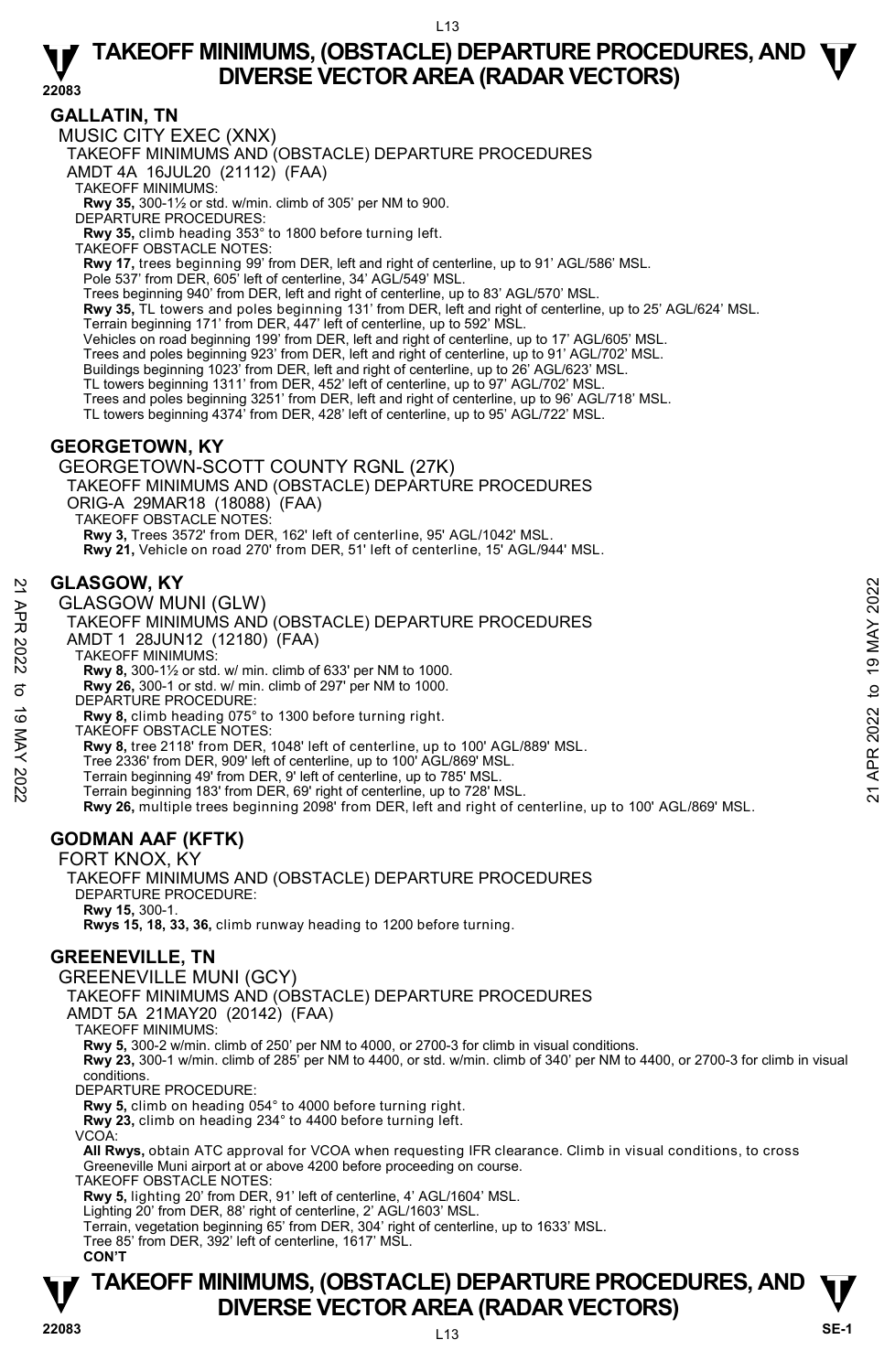### **GREENEVILLE, TN (CON'T)**

GREENEVILLE MUNI (GCY) (CON'T)

 **Rwy 5 (CON'T), t**rees beginning 414' from DER, 346' right of centerline, up to 1645' MSL. Trees beginning 543' from DER, 430' right of centerline, up to 1669' MSL.

Tree 1374' from DER, 746' right of centerline, 1728' MSL.

Trees beginning 1400' from DER, 288' right of centerline, up to 112' AGL/1757' MSL.

Tree, vegetation, terrain, fence beginning 1521' from DER, 32' right of centerline, up to 1789' MSL.

Trees beginning 3257' from DER, 17' left of centerline, up to 1716' MSL.<br>Trees beginning 3439' from DER, 589' right of centerline, up to 113' AGL/1791' MSL.<br>Trees beginning 3540' from DER, 318' right of centerline, up to 1

Trees beginning 3917' from DER, 18' right of centerline, up to 1857' MSL.<br>Tree, electrical system beginning 4545' from DER, 54' right of centerline, up to 100' AGL/1875' MSL.

Tree 4783' from DER, 6' left of centerline, 1740' MSL.

Tree 5064' from DER, 39' left of centerline, 94' AGL/1775' MSL.

Tree beginning 5112' from DER, 7' right of centerline, up to 100' AGL/1889' MSL. Trees beginning 5201' from DER, 28' left of centerline, up to 1789' MSL.

Tree 5877' from DER, 174' left of centerline, 87' AGL/1794' MSL.

Trees beginning 5977' from DER, 175' left of centerline, up to 1803' MSL. Tree 1 NM from DER, 197' left of centerline, 1805' MSL.

Trees beginning 1 NM from DER, 213' left of centerline, up to 1808' MSL.

Tree 1.4 NM from DER, 930' right of centerline, 1889' MSL. Tree 1.4 NM from DER, 749' right of centerline, 1889' MSL.

**Rwy 23,** tree, lighting, sign beginning 111' from DER, 29' left of centerline, up to 83' AGL/1629' MSL.

Tree 2912' from DER, 1183' left of centerline, 129' AGL/1666' MSL.

Tree 3817' from DER, 1398' right of centerline, 1698' MSL. Trees beginning 3998' from DER, 1398' right of centerline, up to 1728' MSL.

Trees beginning 4318' from DER, 1417' right of centerline, up to 1768' MSL.

Trees beginning 4362' from DER, 1332' right of centerline, up to 1773' MSL.

#### **GREENVILLE, KY**

MUHLENBURG COUNTY (M21)

TAKEOFF MINIMUMS AND (OBSTACLE) DEPARTURE PROCEDURES

AMDT 2 31MAY12 (12152) (FAA)

TAKEOFF MINIMUMS:

**Rwy 6,** 300-1¾.

**Rwy 24,** 400-3 or std. w/min. climb of 465' per NM to 1000.

TAKEOFF OBSTACLE NOTES:

**Rwy 6,** terrain and trees beginning 246' from DER. 221' left of centerline, up to 100' AGL/539' MSL. **GREENVILLE, KY**<br> **21** MUHLENBURG COUNTY (M21)<br>
TAKEOFF MINIMUMS AND (OBSTACLE) DEPARTURE PROCEDURES<br>
22<br>
AMDT 2 31MAY12 (12152) (FAA)<br>
TAKEOFF MINIMUMS.<br>
TAKEOFF MINIMUMS.<br>
TAKEOFF MINIMUMS.<br>
TAKEOFF OBSTACLE NOTES:<br> **32** 

Terrain and trees beginning 1089' from DER, 35' right of centerline, up to 100' AGL/559' MSL. Trees 1415' from DER, 195' right of centerline, up to 100' AGL/609' MSL.

Trees 1.1 NM from DER, 2312' left of centerline, up to 100' AGL/689' MSL. Trees 1.4 NM from DER, 2564' left of centerline, up to 100' AGL/669' MSL.

**Rwy 24,** trees beginning 518' from DER, 363' left of centerline, up to 100' AGL/519' MSL.

Terrain and trees beginning 328' from DER, 502' right of centerline, up to 100' AGL/539' MSL. Trees 2659' from DER, 326' left of centerline, up to 100' AGL/569' MSL.

Tower 2.4 NM from DER, 4098' left of centerline, 218' AGL/818' MSL.

#### **HARDINSBURG, KY**

BRECKINRIDGE COUNTY (I93)

TAKEOFF MINIMUMS AND (OBSTACLE) DEPARTURE PROCEDURES

ORIG 25APR19 (19115) (FAA)

TAKEOFF MINIMUMS:

**Rwy 28,** 300-2¼ or std. w/min. climb of 260' per NM to 1200 or alternatively, with std. takeoff minimums and a normal 200' per NM climb gradient, takeoff must occur no later than 1500' prior to DER.

DEPARTURE PROCEDURE:

**Rwy 28,** climb on heading 281° to 1200 before turning left.

TAKEOFF OBSTACLE NOTES:

**Rwy 10,** tree 222' from DER, 328' left of centerline, 54' AGL/749' MSL.

Trees beginning 352' from DER, 315' left of centerline, up to 96' AGL/775' MSL.

Tree 531' from DER, 437' right of centerline, 41' AGL/749' MSL.

**Rwy 28,** tree, pole beginning 94' from DER, 505' right of centerline, up to 65' AGL/749' MSL.<br>Tree 198' from DER, 361' left of centerline, 30' AGL/729' MSL.

Tree, pole beginning 502' from DER, 259' right of centerline, up to 80' AGL/750' MSL.

Trees beginning 688' from DER, 28' right of centerline, up to 89' AGL/765' MSL. Tree 930' from DER, 738' left of centerline, 77' AGL/755' MSL.

Tree 1091' from DER, 648' left of centerline, 89' AGL/770' MSL.

Trees beginning 1111' from DER, 643' left of centerline, up to 81' AGL/772' MSL. Trees beginning 1355' from DER, 210' right of centerline, up to 91' AGL/771' MSL.

Trees beginning 1477' from DER, 236' right of centerline, up to 97' AGL/777' MSL.

Tree 2226' from DER, 812' left of centerline, 72' AGL/775' MSL.

Tower 1.8 NM from DER, 581' left of centerline, 366' AGL/1007' MSL.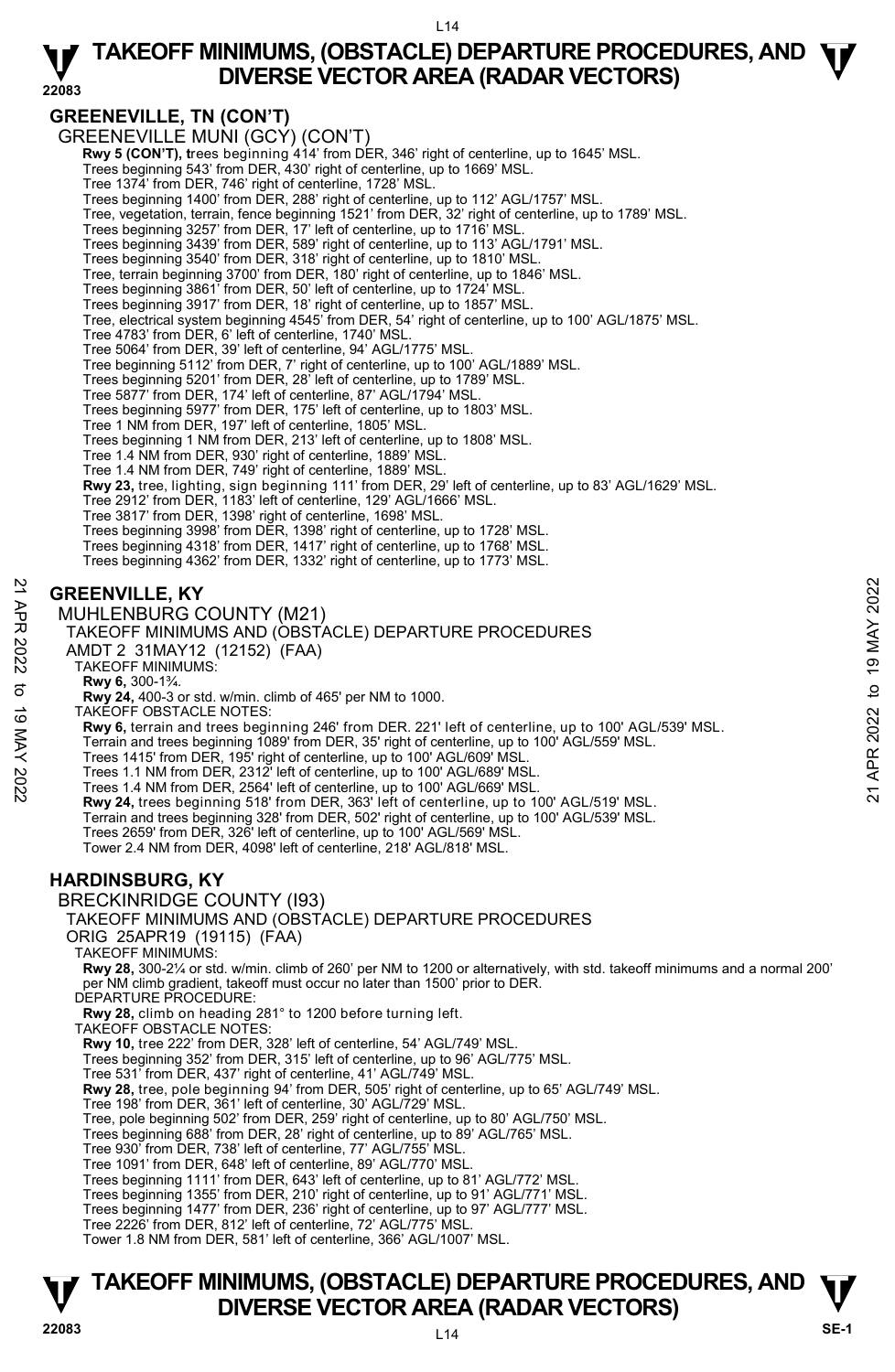**HARLAN, KY**  TUCKER-GUTHRIE MEML (I35) TAKEOFF MINIMUMS AND (OBSTACLE) DEPARTURE PROCEDURES ORIG 21JUL16 (21168) (FAA) TAKEOFF MINIMUMS: **Rwy 8,** std. w/min. climb of 470' per NM to 4200 or 2800-3 for climb in visual conditions.<br>**Rwy 26,** 1000-3 w/min. climb of 430' per NM to 3000 or 2800-3 for climb in visual conditions. DEPARTURE PROCEDURE: **Rwy 8,** climb on heading 080° to 4200 before proceeding on course. **Rwy 26,** climb on heading 250° to 4200 before proceeding on course. VCOA: **Rwys 8, 26,** obtain ATC approval for climb in visual conditions when requesting IFR clearance. Climb in visual conditions to cross Tucker-Guthrie Meml at or above 4200' before proceeding on course. TAKEOFF OBSTACLE NOTES: **Rwy 8,** trees beginning 350' from DER, 97' right of centerline, up to 100' AGL/1619' MSL. Trees beginning 359' from DER, 126' right of centerline, up to 100' AGL/1739' MSL. Trees beginning 1105' from DER, 308' right of centerline, up to 100' AGL/1779' MSL. Trees beginning 1471' from DER, 369' right of centerline, up to 100' AGL/1819' MSL. Trees beginning 3951' from DER, 826' right of centerline, up to 100' AGL/1859' MSL. Trees beginning 1.9 NM from DER, 3003' right of centerline, up to 100' AGL/2099' MSL.<br>Trees beginning 2.2 NM from DER, 2674' right of centerline, up to 100' AGL/2299' MSL.<br>Trees beginning 2.5 NM from DER, 1549' right of ce **Rwy 26,** trees beginning 113' from DER, 220' left of centerline, up to 100' AGL/1539' MSL. Trees beginning 187' from DER, 147' right of centerline, up to 100' AGL/1619' MSL. Trees beginning 2112' from DER, 677' right of centerline, up to 100' AGL/1739' MSL. Trees beginning 2913' from DER, 944' right of centerline, up to 100' AGL/1819' MSL. Tower 1.5 NM from DER, 1294' left of centerline, 343' AGL/1802' MSL. Trees beginning 1.7 NM from DER, 3222' right of centerline, up to 100' AGL/2139' MSL. **HARTFORD, KY**  OHIO COUNTY (JQD) TAKEOFF MINIMUMS AND (OBSTACLE) DEPARTURE PROCEDURES AMDT 1A 02MAY13 (13122) (FAA) TAKEOFF MINIMUMS: **Rwy 3,** 500-3 or std. w/ min. climb of 257' per NM to 1200. TAKEOFF OBSTACLE NOTES: **Rwy 3,** trees beginning 388' from DER, 508' right of centerline, up to 100' AGL/669' MSL. Trees beginning 1741' from DER, 890' left of centerline, up to 100' AGL/669' MSL. Tower 2.5 NM from DER, 3516' right of centerline, 290' AGL/950' MSL. **Rwy 21,** trees beginning 79' from DER, 294' right of centerline, up to 100' AGL/585' MSL. Trees beginning 95' from DER, 279' left of centerline, up to 100' AGL/568' MSL. **HAZARD, KY**  WENDELL H. FORD (CPF) TAKEOFF MINIMUMS AND (OBSTACLE) DEPARTURE PROCEDURES AMDT 3 05APR12 (12096) (FAA) TAKEOFF MINIMUMS: **Rwy 6 ,** 500-2¾. **Rwy 14,** 500-2¼ w/min. climb of 291' per NM to 2300 or 1000-3 for climb in visual conditions. **Rwy 24,** 500-2½. **Rwy 32,** 300-2¼ or std. w/min. climb of 363' per NM to 1700. DEPARTURE PROCEDURE: **Rwy 6,** climb heading 065° to 1900 before proceeding on course. **Rwy 14,** climb heading 145° to 2000 before proceeding on course, or for climb in visual conditions, cross Wendell H. Ford airport at or above 2100 before proceeding on course. **Rwy 24,** climb heading 245° to 1900 before proceeding on course. **Rwy 32,** climb heading 325° to 1700 before proceeding on course. TAKEOFF OBSTACLE NOTES: **Rwy 6,** trees beginning 1457' from DER, left and right of centerline, up to 100' AGL/1699' MSL. **Rwy 14,** rising terrain beginning 117' from DER, 125' right of centerline, up to 1435' MSL. Multiple pole, fence, bushes beginning 131' from DER, 415' right of centerline, up to 80' AGL/1477' MSL. OHIO COUNTY (JQD)<br>
TAKEOFF MINIMUMS AND (OBSTACLE) DEPARTURE PROCEDURES<br>
TAKEOFF MINIMUMS (13122) (FAA)<br>
NOT 1A 0220AY 13 (13122) (FAA)<br>
TAKEOFF MINIMUMS:<br>
TAKEOFF MINIMUMS:<br>
TAKEOFF MINIMUMS:<br>
TAKEOFF MINIMUMS:<br>
TAKEOFF

Trees beginning 1284' from DER, left and right of centerline, up to 100' AGL/1659' MSL.<br>**Rwy 24,** trees beginning 13' from DER, left and right of centerline, up to 100' AGL/1739' MSL.

**Rwy 32,** multiple poles, buildings and antenna beginning 34' from DER, 471' left of centerline, up to 80' AGL/1279' **MS** 

Airplane on Rwy 6/24 155' from DER, 427' right of centerline, up to 25' AGL/1264' MSL.

Multiple trees beginning 997' from DER, left and right of centerline, up to 100' AGL/1539' MSL.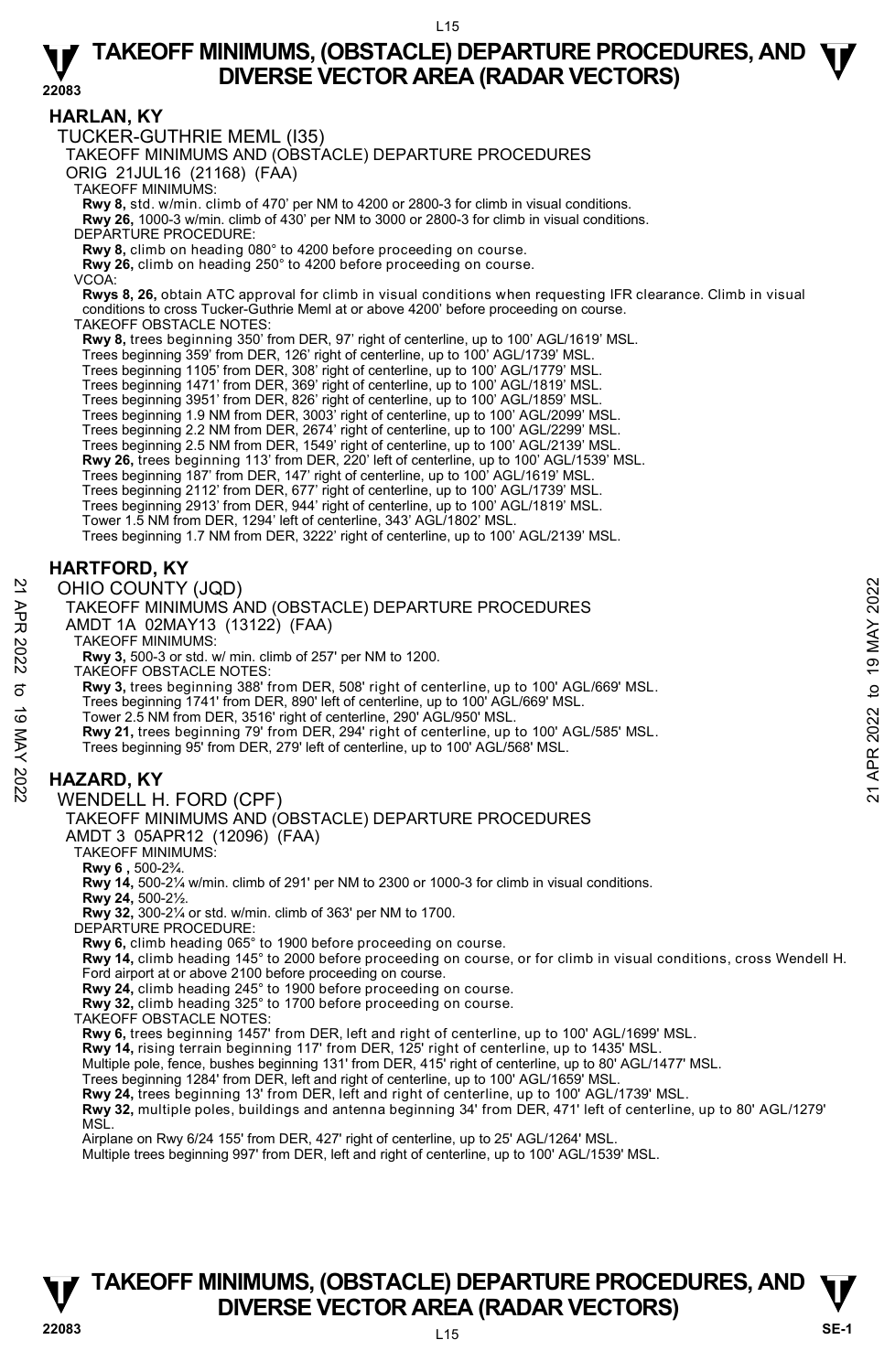#### **HENDERSON, KY**

HENDERSON CITY-COUNTY (EHR)

TAKEOFF MINIMUMS AND (OBSTACLE) DEPARTURE PROCEDURES

AMDT 3 13JAN11 (11013) (FAA)

DEPARTURE PROCEDURE:

**Rwy 9,** climb heading 089° to 1500 before turning left. TAKEOFF OBSTACLE NOTES:

**Rwy 9,** vehicle on road 336' from DER, 365' left of centerline, 15' AGL/405' MSL.

Poles beginning 422' from DER, 355' left of centerline, up to 36' AGL/421' MSL.

Trees beginning 463' from DER, 523' left of centerline up to 88' AGL/473' MSL. Building and equipment on building 3604' from DER, 598' MSL left of centerline, up to 102' AGL/487' MSL.

Elevator 3658' from DER, 1007' left of centerline, 137' AGL/527' MSL.

**Rwy 27,** vehicle on road 198' from DER, 437' left of centerline, 15' AGL/399' MSL.

Pole 1806' from DER, 401' right of centerline, 48' AGL/433' MSL.

Trees beginning 2343' from DER, 552' right of centerline, up to 100' AGL/489' MSL.

Trees beginning 2563' from DER, 374' left of centerline, up to 109' AGL/489' MSL.

#### **HOHENWALD, TN**

PAUL BRIDGES FLD (0M3)

TAKEOFF MINIMUMS AND (OBSTACLE) DEPARTURE PROCEDURES ORIG 11MAR10 (21112) (FAA)

TAKEOFF MINIMUMS:

**Rwy 20,** 300-1¼ or std. w/min. climb of 246' per NM to 1300.

TAKEOFF OBSTACLE NOTES:

**Rwy 2,** vehicle on road, 16' from DER, 121' right of centerline, up to 17' AGL/996' MSL. Vehicles on road 119' from DER, left and right of centerline, up to 17' AGL/996' AGL. Trees beginning 812' from DER, left and right of centerline, up to 100' AGL/1099' MSL. **Rwy 20,** trees beginning 655' from DER, 544' right of centerline, up to 100' AGL/1059' MSL. Trees beginning 1682' from DER, 597' left of centerline, up to 100' AGL/1059' MSL. Power lines, 1.2 NM from DER, left and right of centerline, up to 169' AGL/1149' MSL.

### **HOPKINSVILLE, KY**

HOPKINSVILLE-CHRISTIAN COUNTY (HVC)

# TAKEOFF MINIMUMS AND (OBSTACLE) DEPARTURE PROCEDURES AMDT 1 18DEC08 (08353) (FAA) Power lines, 1.2 NM from DER, left and right of centerline, up to 169' AGL/1149' MSL.<br> **HOPKINSVILLE, KY**<br>
HOPKINSVILLE-CHRISTIAN COUNTY (HVC)<br>
TAKEOFF MINIMUMS AND (OBSTACLE) DEPARTURE PROCEDURES<br>
AMDT 1 18DEC08 (08353)

TAKEOFF MINIMUMS:

**Rwy 8,** 300-1 or std. w/ min. climb of 275' per NM to 800.

**Rwy 26,** 300-1½ or std. w/ min. climb of 260' per NM to 1100. DEPARTURE PROCEDURE:

**Rwy 8,** climb heading 080° to 800 before proceeding on course.

**Rwy 26,** climb heading 258° to 1100 before turning north.

TAKEOFF OBSTACLE NOTES:

**Rwy 8,** trees beginning 2876' from DER, 97' right of centerline, up to 100' AGL/669' MSL. Power lines 3454' from DER, 852' left of centerline, 79' AGL/658' MSL.

Trees beginning 3463' from DER, 1049' left of centerline, up to 100' AGL/739' MSL.  **Rwy 26,** trees beginning 61' from DER, 2' left of centerline, up to 100' AGL/639' MSL.

- Trees beginning 758' from DER, 353' right of centerline, up to 100' AGL/629' MSL.
- Tower 2260' from DER, 582' left of centerline, 130' AGL/670' MSL.

Elevator, 1.4 miles from DER, 1278' right of centerline, 201' AGL/780' MSL.

#### **HUMBOLDT, TN**

HUMBOLDT MUNI (M53) TAKEOFF MINIMUMS AND (OBSTACLE) DEPARTURE PROCEDURES

AMDT 2 25FEB21 (21056) (FAA)

DEPARTURE PROCEDURE:

 **Rwy 4,** climb on heading 075° to 1700 before turning left.

TAKEOFF OBSTACLE NOTES:

**Rwy 4,** trees beginning 17' from DER, 275' right of centerline, up to 84' AGL/494' MSL. Trees beginning 66' from DER, 291' left of centerline, up to 472' MSL.

Trees beginning 342' from DER, 205' left of centerline, up to 476' MSL.

Trees beginning 802' from DER, 323' left of centerline, up to 478' MSL. Trees beginning 936' from DER, 402' left of centerline, up to 485' MSL.

Trees beginning 984' from DER, 50' left of centerline, up to 96' AGL/503' MSL.

Trees beginning 1080' from DER, 28' right of centerline, up to 91' AGL/505' MSL. **Rwy 22,** tree 61' from DER, 234' right of centerline, 435' MSL.

Traverse way beginning 80' from DER, 245' left of centerline, up to 416' MSL.

Trees, transmission line beginning 150' from DER, 0' right of centerline, up to 91' AGL/483' MSL.

Pole 265' from DER, 297' left of centerline, 437' MSL.

Trees beginning 493' from DER, 173' left of centerline, up to 444' MSL.

Trees beginning 584' from DER, 126' left of centerline, up to 449' MSL.

Trees beginning 622' from DER, 189' left of centerline, up to 480' MSL.

Trees, transmission line beginning 850' from DER, 16' left of centerline, up to 481' MSL.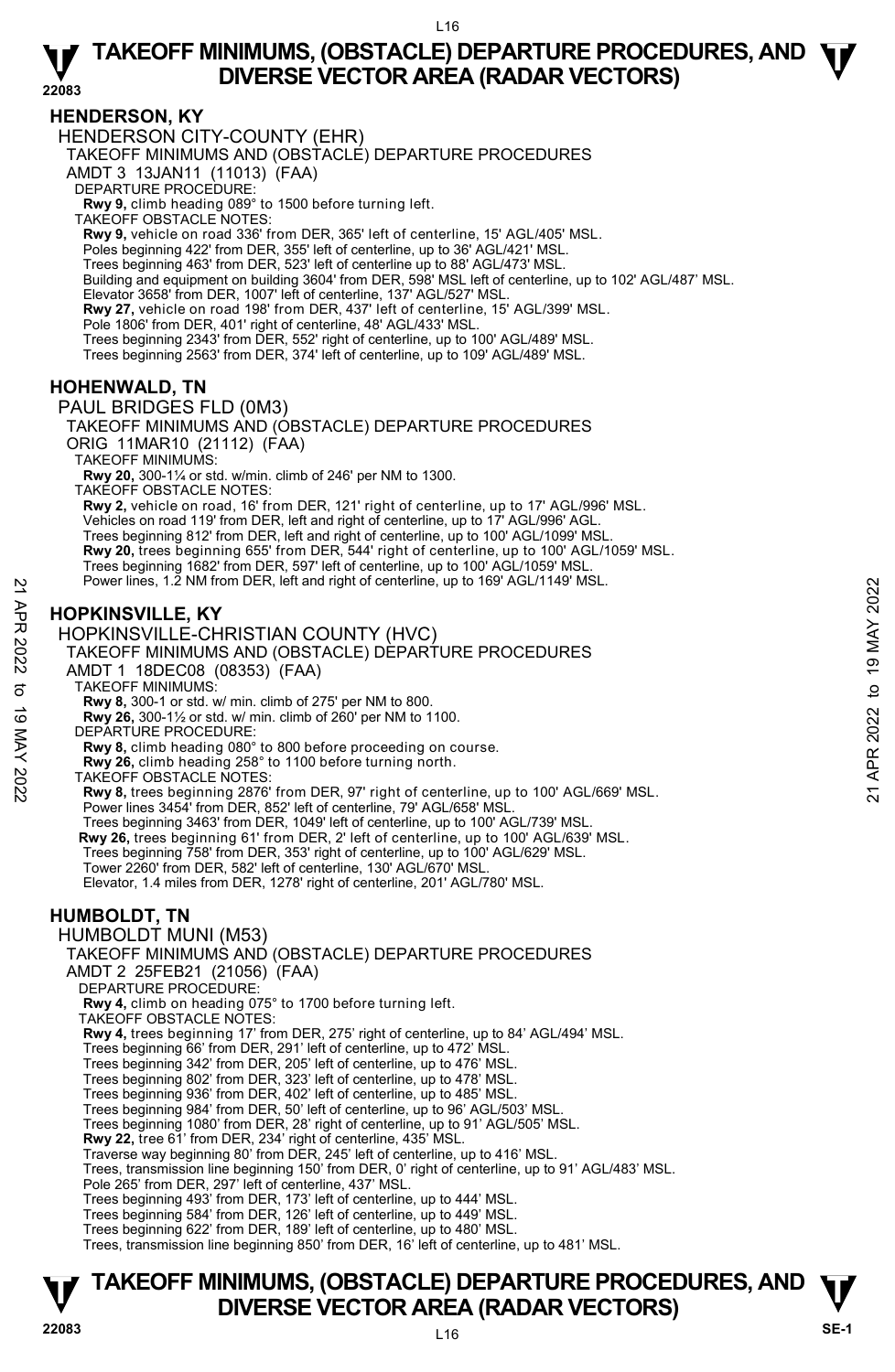**22083** 

#### **HUNTINGDON, TN**

CARROLL COUNTY (HZD)

TAKEOFF MINIMUMS AND (OBSTACLE) DEPARTURE PROCEDURES

AMDT 3 13JAN11 (11013) (FAA)

TAKEOFF OBSTACLE NOTES:

**Rwy 1,** trees beginning 33' from DER, 4' right of centerline, up to 102' AGL/612' MSL.<br>Trees beginning 567' from DER, 88' left of centerline, up to 99' AGL/589' MSL.

**Rwy 19,** trees beginning 1647' from DER, 561' left of centerline to 215' right of centerline, up to 100' AGL/599' MSL.

#### **JACKSBORO, TN**

COLONEL TOMMY C STINER AIRFIELD(JAU)

TAKEOFF MINIMUMS AND (OBSTACLE) DEPARTURE PROCEDURES

AMDT 2A 08NOV18 (18312) (FAA)

TAKEOFF MINIMUMS:

**Rwy 23,** NA-obstacles.

**Rwy 5,** std. w/min. climb of 477' per NM to 2400, or 1600-2½ for VCOA.

DEPARTURE PROCEDURE:

**Rwy 5,** climb heading 049° to 3400 before proceeding on course.

VCOA:

**Rwy 5,** obtain ATC approval for VCOA when requesting IFR clearance. Climb in visual conditions to cross Colonel Tommy C Stiner Airfield at or above 2600 then proceed on VXV R-336 to 3400 before proceeding on course. Do not exceed 210 KIAS until established on VXV R-336 southeast bound.

TAKEOFF OBSTACLE NOTES:

**Rwy 5,** vegetation beginning 17' from DER, 236' right of centerline, 100' AGL/1301' MSL.

Vegetation beginning 53' from DER, 26' left of centerline, up to 100' AGL/1255' MSL.

Vegetation beginning 2342' from DER, 37' left of centerline, up to 100' AGL/1288' MSL. Vegetation beginning 2554' from DER, 254' left of centerline, up to 100' AGL/1324' MSL.

Vegetation beginning 2671' from DER, 48' left of centerline, up to 100' AGL/1339' MSL.

#### **JACKSON, KY**

JULIAN CARROLL (JKL)

#### TAKEOFF MINIMUMS AND (OBSTACLE) DEPARTURE PROCEDURES

AMDT 2 22JUN17 (17173) (FAA)

TAKEOFF OBSTACLE NOTES:

**Rwy 1,** tree and vertical structure beginning 31' from DER, 368' right of centerline, up to 79' AGL/1426' MSL.

Trees beginning 48' from DER, 33' left of centerline, up to 78' AGL/1426' MSL.

Trees beginning 831' from DER, 504' right of centerline, up to 54' AGL/1431' MSL.

Tree 1614' from DER, 712' right of centerline, 94' AGL/1436' MSL. **Rwy 19,** tree 79' from DER, 503' left of centerline, 111' AGL/1403' MSL.

- Tree, vertical structure and fence beginning 160' from DER, 334' right of centerline, up to 103' AGL/1415' MSL. Tree and bush beginning 170' from DER, 25' left of centerline, up to 95' AGL/1417' MSL. 3 JACKSON, KY<br>
JULIAN CARROLL (JKL)<br>
TAKEOFF MINIMUMS AND (OBSTACLE) DEPARTURE PROCEDURES<br>
TAKEOFF OBSTACLE NOTES:<br>
AMDT 2 22JUN17 (17173) (FAA)<br>
TAKEOFF OBSTACLE NOTES:<br>
Revy 1, tree and vertical structure beginning 31
	-
	-
	-
	- Tree 438' from DER, 537' left of centerline, 93' AGL/1434' MSL.
	- Tree 567' from DER, 610' left of centerline, 80' AGL/1437' MSL.

#### **JACKSON, TN**

MC KELLAR-SIPES RGNL (MKL)



AMDT 1 28FEB19 (19059) (FAA)

DEPARTURE PROCEDURE:

**Rwy 2,** climb heading 023° to 1100 before turning right.

TAKEOFF OBSTACLE NOTES:

**Rwy 2,** vehicles on roadway beginning 489' from DER, 594' left of centerline, up to 15' AGL/439' MSL.<br>Trees beginning 782' from DER, 97' left of centerline, up to 100' AGL/491' MSL.

Poles and trees beginning 880' from DER, 599' of centerline, up to 100' AGL/456' MSL.

Antenna 2043' from DER, 947' left of centerline, 61' AGL/470' MSL.

**Rwy 11,** trees beginning 787' from DER, 71' left of centerline, up to 77' AGL/476' MSL.<br>Trees beginning 1080' from DER, 215' right of centerline, up to 100' AGL/509' MSL.

**Rwy 20,** vehicles on roadway beginning 41' from DER, 221' right of centerline, up to 15' AGL/444' MSL.

Trees beginning 2970' from DER, 877' left of centerline, up to 100' AGL/528' MSL. Trees beginning 2416' from DER, 1040' right of centerline, up to 100' AGL/532' MSL.

Power lines beginning 1893' from DER, 972' right of centerline, 40' AGL/499' MSL.<br>**Rwy 29,** light pole 40' from DER, 402' left of centerline, 70' AGL/449' MSL.

Vehicles on roadway beginning 165' from DER, left and right of centerline, up to 17' AGL/434' MSL.

Trees beginning 1362' from DER, 360' right of centerline, up to 100' AGL/486' MSL.

Trees beginning 1738' from DER, 55' left of centerline, up to 100' AGL/499' MSL.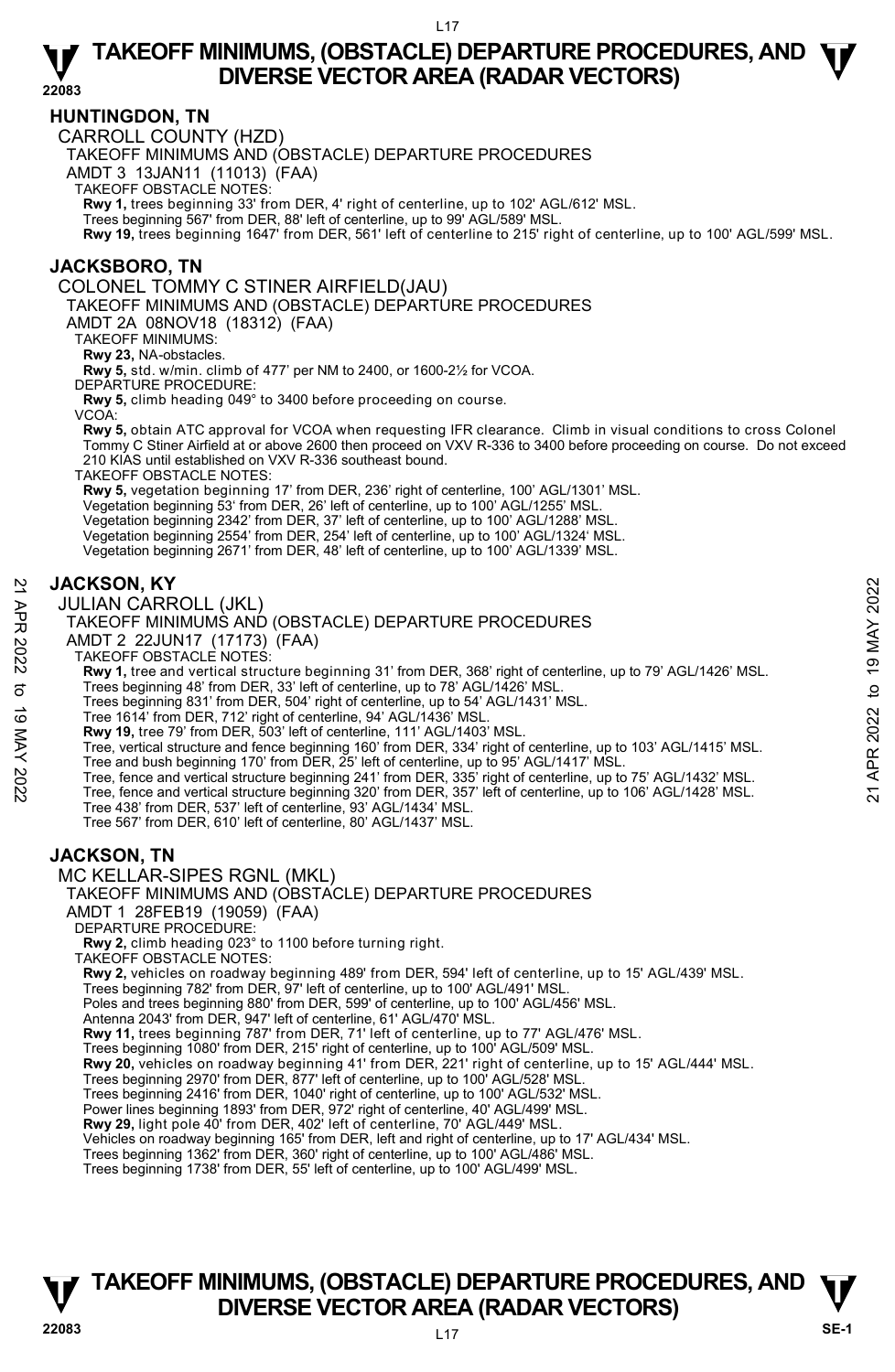**22083** 

#### **JAMESTOWN, KY**

RUSSELL COUNTY (K24)

TAKEOFF MINIMUMS AND (OBSTACLE) DEPARTURE PROCEDURES

ORIG 17JAN08 (08017) (FAA)

TAKEOFF OBSTACLE NOTES:

**Rwy 17,** trees 2071' from DER, 234' right of centerline, 54' AGL/1012' MSL. **Rwy 35,** trees 2500' from DER, 99' left of centerline, 65' AGL/1076' MSL.

#### **JAMESTOWN, TN**

JAMESTOWN MUNI (2A1) TAKEOFF MINIMUMS AND (OBSTACLE) DEPARTURE PROCEDURES ORIG–A 07OCT21 (21280) (FAA) TAKEOFF OBSTACLE NOTES: **Rwy 1,** trees beginning 1013' from DER, left and right of centerline, up to 100' AGL/1819' MSL. **Rwy 19,** trees beginning 1392' from DER, left and right of centerline, up to 100' AGL/1819' MSL.

#### **JASPER, TN**

MARION COUNTY/BROWN FLD (APT) TAKEOFF MINIMUMS AND (OBSTACLE) DEPARTURE PROCEDURES AMDT 2A 25FEB21 (21336) (FAA) TAKEOFF MINIMUMS: **Rwy 4,** std. w/min. climb of 460' per NM to 2600 or 2000-3 for climb in visual conditions. **Rwy 22,** std. w/min. climb of 305' per NM to 2300. DEPARTURE PROCEDURE: **Rwy 22,** climb heading 230° to 2300 before turning on course. VCOA:  **Rwy 4,** obtain ATC approval for VCOA when requesting IFR clearance. Climb in visual conditions to cross Marion County/Brown Fld at or above 2500 before proceeding on course. TAKEOFF OBSTACLE NOTES: **Rwy 4,** trees, vegetation beginning 163' from DER, 161' left of centerline, up to 758' MSL. Trees, vegetation beginning 691' from DER, 9' left of centerline, up to 764' MSL. Trees beginning 1199' from DER, 87' right of centerline, up to 683' MSL. Tree 1478' from DER, 120' right of centerline, 700' MSL. Tree 1586' from DER, 74' right of centerline, 708' MSL. Trees beginning 1658' from DER, 24' right of centerline, up to 711' MSL. Trees beginning 2386' from DER, 34' right of centerline, up to 716' MSL. Tree 2825' from DER, 57' right of centerline, 718' MSL. **Rwy 22,** trees, transmission line beginning 129' from DER, 3' left of centerline, up to 685' MSL.<br>Trees, pole beginning 151' from DER, 19' right of centerline, up to 674' MSL. Tree 1073' from DER, 141' right of centerline, 680' MSL. Trees beginning 1110' from DER, 177' left of centerline, up to 686' MSL. NAKLOV- OBSTACLE NOTES:<br>
Trees, vegetation beginning 163' from DER, 161' left of centerline, up to 758' MSL.<br>
Trees beginning 691' from DER, 9' left of centerline, up to 764' MSL.<br>
Trees beginning 1999' from DER, 16' left Trees beginning 1539' from DER, 77' right of centerline, up to 691' MSL. Tree 1604' from DER, 157' left of centerline, 695' MSL. Trees beginning 1715' from DER, 199' right of centerline, up to 701' MSL. Trees beginning 1777' from DER, 64' right of centerline, up to 709' MSL. Tree 1983' from DER, 33' left of centerline, 708' MSL. Tree 2053' from DER, 294' right of centerline, 716' MSL. Tree 2061' from DER, 231' left of centerline, 712' MSL. Tree 2077' from DER, 135' left of centerline, 715' MSL. Trees beginning 2084' from DER, 22' left of centerline, up to 723' MSL. Trees beginning 2087' from DER, 167' right of centerline, up to 724' MSL. Trees beginning 2216' from DER, 10' right of centerline, up to 728' MSL. Trees beginning 2270' from DER, 89' left of centerline, up to 729' MSL. Tree 3580' from DER, 206' right of centerline, 731' MSL. Tree 3646' from DER, 160' left of centerline, 753' MSL. Tree 3658' from DER, 65' right of centerline, 740' MSL. Tree 3659' from DER, 43' left of centerline, 757' MSL. Tree 3677' from DER, 211' right of centerline, 746' MSL. Trees beginning 3742' from DER, 27' right of centerline, up to 756' MSL. Trees beginning 3769' from DER, 23' left of centerline, up to 758' MSL.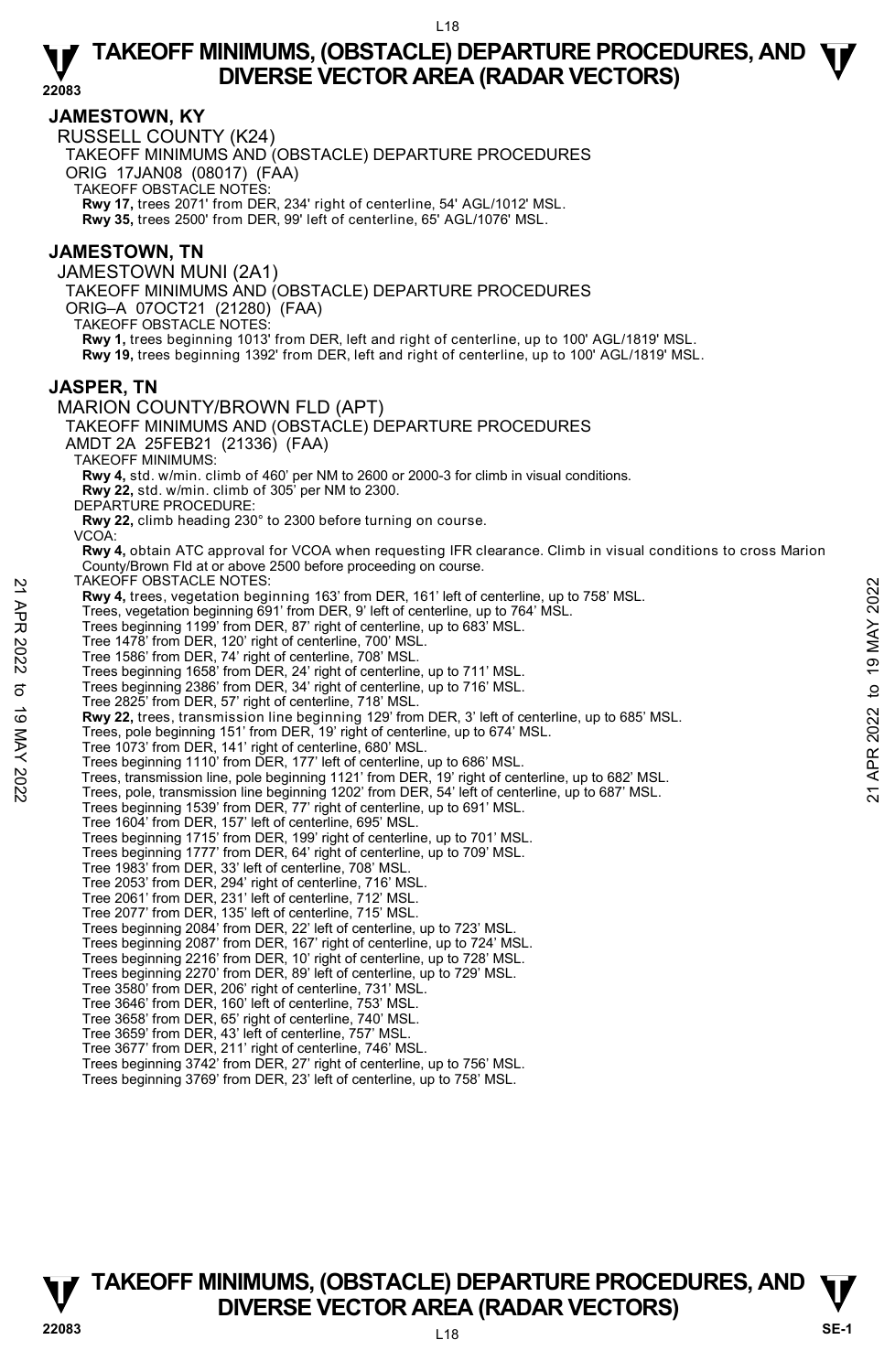**22083** 

#### **KNOXVILLE, TN**

KNOXVILLE DOWNTOWN ISLAND (DKX)

TAKEOFF MINIMUMS AND (OBSTACLE) DEPARTURE PROCEDURES

AMDT 5 26AUG10 (10238) (FAA)

TAKEOFF MINIMUMS:

**Rwy 8,** 400-2¼ or std. w/ min. climb of 395' per NM to 1400.

**Rwy 26,** 500-2¾ w/ min. climb of 204' per NM to 1400 or 2600-3 for climb in visual conditions.

DEPARTURE PROCEDURE:

**Rwy 8,** climb heading 085° to intercept VXV R-053 to 4100 before proceeding on course.

**Rwy 26,** climb heading 245° to intercept VXV R-275 to 3100 before proceeding on course or for climb in visual conditions cross Knoxville Downtown Island Airport at or above 3300 before proceeding on course.

TAKEOFF OBSTACLE NOTES:

**Rwy 8,** trees beginning 31' from DER, 142' left of centerline, up to 96' AGL/871' MSL. Trees beginning 2662' from DER, 856' right of centerline, up to 100' AGL/1219' MSL.

**Rwy 26,** trees beginning 1792' from DER, 883' right of centerline, up to 57' AGL/1056' MSL.

Trees beginning 4606' from DER, 1153' left of centerline, up to 100' AGL/1239' MSL.

Trees and buildings 1.65 NM from DER, 1241' left of centerline, up to 100' AGL/1259' MSL.

Trees and buildings beginning 1.67 NM from DER, 2666' right of centerline, up to 100' AGL/1328' MSL.

MC GHEE TYSON (TYS)

TAKEOFF MINIMUMS AND (OBSTACLE) DEPARTURE PROCEDURES AMDT 9 12AUG21 (21224) (FAA) DEPARTURE PROCEDURE: **Rwys 5L/R,** climb direct VXV VORTAC then on VXV VORTAC R-053 to 4100 before proceeding on course.  **Rwys 23L/R,** climb on VXV VORTAC R-226 to 4300 before proceeding on course. TAKEOFF OBSTACLE NOTES: **Rwy 5R,** terrain 53' from DER, 489' left of centerline, 967' MSL. Poles beginning 96' from DER, 438' right of centerline, up to 45' AGL/976' MSL. **Rwy 23L,** catenaries beginning 3690' from DER, 521' left of centerline, up to 144' AGL/1040' MSL. Transmission line towers beginning 3885' from DER, 1003' left of centerline, up to 137' AGL/1049' MSL.

 **Rwy 23R,** transmission line tower 3787' from DER, 1510' left of centerline, 117' AGL/1025' MSL.

### **LAFAYETTE, TN**

LAFAYETTE MUNI (3M7)



TAKEOFF OBSTACLE NOTES:

**Rwy 1,** road + vehicle 666' from DER, on centerline, 17' AGL/976' MSL.

Tree 1120' from DER, 356' left of centerline, 51' AGL/992' MSL.

**Rwy 19,** tree 2490' from DER, 509' right of centerline, 90' AGL/1039' MSL.

Tree 2643' from DER, 359' right of centerline, 85' AGL/1060' MSL.

Tree 2767' from DER, 406' right of centerline, 91' AGL/1078' MSL. Tree 3387' from DER, 220' right of centerline, 93' AGL/1092' MSL.

#### **LAWRENCEBURG, TN**

LAWRENCEBURG-LAWRENCE COUNTY (2M2)

TAKEOFF MINIMUMS AND (OBSTACLE) DEPARTURE PROCEDURES

ORIG 09APR09 (09099) (FAA) TAKEOFF OBSTACLE NOTES:

**Rwy 17,** trees 10' from DER, 466' right of centerline, 100' AGL/1019' MSL.

Vehicle on road 200' from DER, 526' left of centerline, 15' AGL/944' MSL.

**Rwy 35,** trees 300' left of centerline, 100' AGL/1029' MSL.

Trees, power lines and vehicle on road 1395' from DER, on centerline, up to 100' AGL/1059' MSL.

#### **LEBANON, TN**

LEBANON MUNI (M54)

TAKEOFF MINIMUMS AND (OBSTACLE) DEPARTURE PROCEDURES

AMDT 1 29JUL10 (10210) (FAA)

TAKEOFF MINIMUMS:

**Rwys 4, 22,** NA-Obstacles.

**Rwy 19,** std. w/ min. climb of 285' per NM to 1500, or 1100-2½ for climb in visual conditions. DEPARTURE PROCEDURE:

**Rwy 19,** for climb in visual conditions cross Lebanon Muni airport at or above 1500 MSL before proceeding on course.

TAKEOFF OBSTACLE NOTES:

**Rwy 1,** trees beginning 432' from DER, 313' right of centerline, up to 63' AGL/662' MSL.

Road 348' from DER, 166' right of centerline, 15' AGL/568' MSL. Power pole 1174' from DER, 445' right of centerline, 38' AGL/597' MSL.

Tree 2136' from DER, 8' left of centerline, 63' AGL/612' MSL.

**Rwy 19,** trees beginning 1339' from DER, 342' right of centerline, up to 74' AGL/844' MSL. Road 334' from DER, 206' right of centerline, 15' AGL/607' MSL.

Trees beginning 2085' from DER, 511' left of centerline, up to 68' AGL/749' MSL.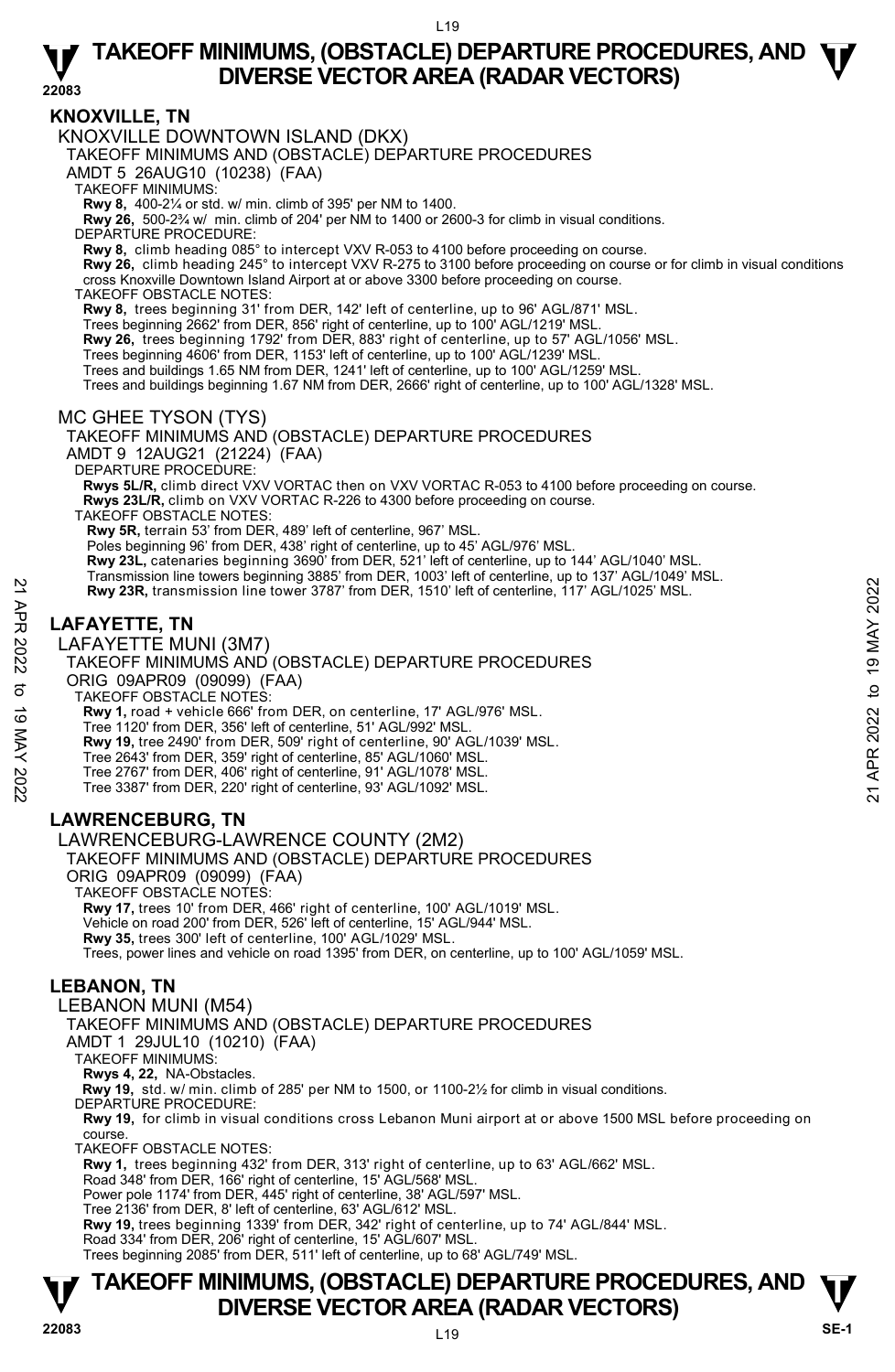#### **LEITCHFIELD, KY**

LEITCHFIELD-GRAYSON CO (M20) TAKEOFF MINIMUMS AND (OBSTACLE) DEPARTURE PROCEDURES ORIG 25APR19 (19115) (FAA) TAKEOFF OBSTACLE NOTES: **Rwy 2,** vehicle on road, building 21' from DER, 454' right of centerline, 30' AGL/801' MSL. Trees beginning 82' from DER, 337' left of centerline, up to 51' AGL/827' MSL. Trees, vehicle on road, pole, terrain beginning 161' from DER, 125' right of centerline, up to 52' AGL/808' MSL. Pole, terrain beginning 685' from DER, 129' right of centerline, up to 26' AGL/812' MSL. Vehicle on road, terrain, building beginning 752' from DER, 202' right of centerline, up to 818' MSL. Vehicle on road, terrain, pole, trees beginning 830' from DER, 67' right of centerline, up to 820' MSL. **Rwy 20,** trees beginning 73' from DER, 289' right of centerline, up to 88' AGL/746' MSL.<br>Vegetation 204' from DER, 39' left of centerline, 23' AGL/714' MSL. Tree 1633' from DER, 785' left of centerline, 66' AGL/752' MSL. Tree 1686' from DER, 665' left of centerline, 75' AGL/754' MSL. Trees beginning 1807' from DER, 524' left of centerline, up to 72' AGL/775' MSL. Tree 1913' from DER, 854' left of centerline, 70' AGL/785' MSL. Trees beginning 1921' from DER, 628' left of centerline, up to 88' AGL/789' MSL. Trees beginning 2085' from DER, 758' left of centerline, up to 66' AGL/792' MSL. Tree 2173' from DER, 263' right of centerline, 81' AGL/764' MSL. Trees beginning 2298' from DER, 239' right of centerline, up to 82' AGL/773' MSL. Trees beginning 2305' from DER, 825' left of centerline, up to 76' AGL/794' MSL. Tree 2344' from DER, 1044' left of centerline, 76' AGL/812' MSL. Trees, pole beginning 2399' from DER, 3' left of centerline, up to 79' AGL/827' MSL. Trees beginning 2434' from DER, 138' right of centerline, up to 77' AGL/779' MSL. Trees beginning 2587' from DER, 52' right of centerline, up to 72' AGL/790' MSL. Tree 2884' from DER, 250' right of centerline, 60' AGL/791' MSL. Tree 3047' from DER, 138' right of centerline, 57' AGL/796' MSL. Trees beginning 3070' from DER, 19' right of centerline, up to 53' AGL/799' MSL. Tree 3786' from DER, 240' right of centerline, 88' AGL/803' MSL. Transmission line, trees beginning 3832' from DER, 82' left of centerline, up to 87' AGL/840' MSL. Tree 4053' from DER, 430' right of centerline, 72' AGL/808' MSL. Catenary 4393' from DER, 3' right of centerline, 90' AGL/822' MSL. **LEWISBURG, TN**  ELLINGTON (LUG) TAKEOFF MINIMUMS AND (OBSTACLE) DEPARTURE PROCEDURES AMDT 1 26JUN14 (14177) (FAA) TAKEOFF MINIMUMS: **Rwy 20,** 500-2¾ or std. w/min. climb of 260' per NM to 1300. DEPARTURE PROCEDURE: **Rwy 20,** climb heading 201° to 1300 before turning right. TAKEOFF OBSTACLE NOTES: **Rwy 2,** trees and navaid beginning 5' from DER, 496' right of centerline, up to 55' AGL/765' MSL. Transmission line, tree 30% Transmission line, the by activity wish.<br>
Transmission line, tree beginning 3832' from DER, 82' left of centerline, up to 87' AGL/840' MSL.<br>
Tree 4053' from DER, 430' right of centerline, 90' AG

Navaid 8' from DER, 112' left of centerline, 10' AGL/710' MSL. Vehicles on road beginning 353' from DER, 594' right of centerline, up to 15' AGL/727' MSL.

Trees beginning 405' from DER, 569' left of centerline, up to 43' AGL/753' MSL.

Trees beginning 2071' from DER, 321' left of centerline, up to 89' AGL/789' MSL.

Trees and tower beginning 2182' from DER, 117' right of centerline, up to 117' AGL/798' MSL.

**Rwy 20,** trees and poles beginning 38' from DER, 418' left of centerline, up to 80' AGL/790' MSL. Sign, trees, poles, vehicles on road, windsock and buildings beginning 56' from DER, 246' right of centerline, up to 76' AGL/786' MSL.

Trees beginning 1988' from DER, 701' left of centerline, up to 76' AGL/806' MSL.

Trees beginning 1857' from DER, 466' right of centerline, up to 86' AGL/806' MSL.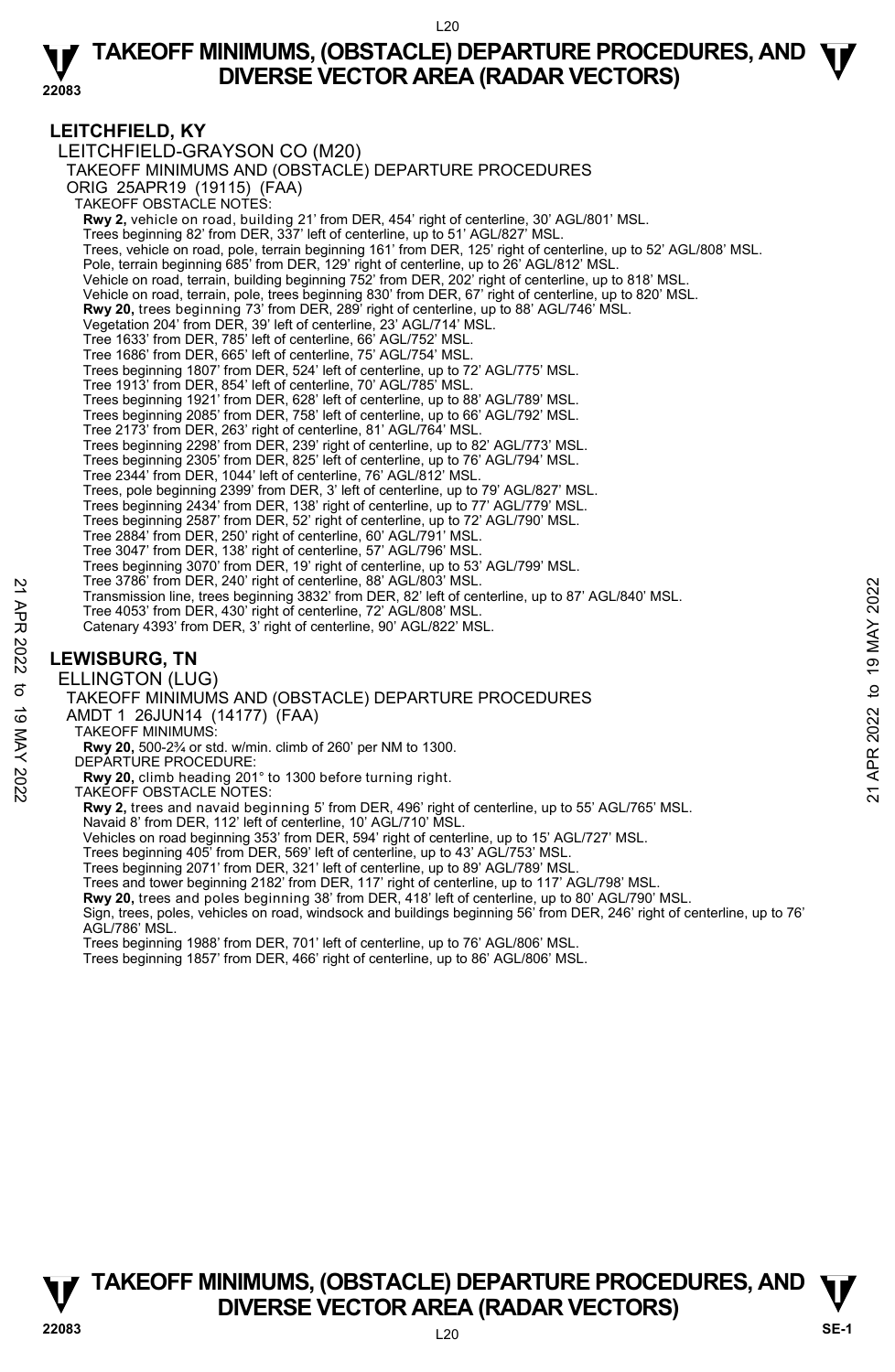#### **LEWISPORT, KY**

HANCOCK COUNTY/RON LEWIS FLD (KY8) TAKEOFF MINIMUMS AND (OBSTACLE) DEPARTURE PROCEDURES ORIG-A 13SEP18 (21280) (FAA) TAKEOFF MINIMUMS: **Rwy 5,** 300-1¼ or std. w/min. climb gradient of 330' per NM to 700. **Rwy 23,** 400-1⅝ or std. w/min. climb gradient of 350' per NM to 900. DEPARTURE PROCEDURE: Procedure NA at night. TAKEOFF OBSTACLE NOTES: **Rwy 5,** fence 85' from DER, 318' left of centerline, 13' AGL/417' MSL. Road and fence beginning 203' from DER, 322' left of centerline, up to 422' MSL. Trees beginning 256' from DER, 466' right of centerline, up to 100' AGL/507' MSL. Trees beginning 1424' from DER, 434' left of centerline, up to 56' AGL/467' MSL. Trees and a pole beginning 2689' from DER, 285' right of centerline, up to 106' AGL/552' MSL. Trees beginning 3714' from DER, 252' right of centerline, up to 78' AGL/559' MSL. Trees, a pole, and a building beginning 3876' from DER, 309' right of centerline, up to 68' AGL/564' MSL. Trees, a pole, and two buildings beginning 4025' from DER, 108' right of centerline, up to 103' AGL/570' MSL. Trees beginning 4181' from DER, 275' right of centerline, up to 85' AGL/575' MSL. trees and a pole beginning 4333' from DER, 97' right of centerline, up to 95' AGL/585' MSL.<br>Trees beginning 5999' from DER, 1067' right of centerline, up to 103' AGL/586' MSL.<br>**Rwy 23,** tree 164' from DER, 495' right of c Two poles beginning 388' from DER, 425' right of centerline, up to 35' AGL/442' MSL. Pole 564' from DER, 520' left of centerline, 34' AGL/438' MSL. Tree 2082' from DER, 978' left of centerline, 60' AGL/462' MSL. Tree 2124' from DER, 938' left of centerline, 65' AGL/467' MSL. Tree 2172' from DER, 914' left of centerline, 79' AGL/481' MSL. Trees beginning 2305' from DER, 690' left of centerline, up to 79' AGL/482' MSL. Trees beginning 2373' from DER, 82' left of centerline, up to 91' AGL/493' MSL. Trees beginning 2628' from DER, 4' left of centerline, up to 91' AGL/495' MSL. Trees beginning 2680' from DER, 133' left of centerline, up to 93' AGL/497' MSL. Trees beginning 2783' from DER, 41' left of centerline, up to 110' AGL/515' MSL. Tree 3144' from DER, 99' right of centerline, 87' AGL/494' MSL. Tree 3199' from DER, 39' right of centerline, 95' AGL/497' MSL. Trees beginning 3253' from DER, 1' right of centerline, up to 115' AGL/514' MSL. Trees beginning 3257' from DER, 10' left of centerline, up to 119' AGL/518' MSL. Trees beginning 3845' from DER, 101' right of centerline, up to 116' AGL/520' MSL. Antenna 1.3 NM from DER, 1482' left of centerline, 283' AGL/752' MSL. Tower 1.3 NM from DER, 1460' left of centerline, 300' AGL/770' MSL. Trees beginning 2680' from DER, 13' left of centerline, up to 110' AGL/497' MSL.<br>
Tree 3144' from DER, 99' right of centerline, 87' AGL/494' MSL.<br>
Tree 3199' from DER, 99' right of centerline, 87' AGL/494' MSL.<br>
Tree 3199'

### **LEXINGTON, KY**

BLUE GRASS (LEX) TAKEOFF MINIMUMS AND (OBSTACLE) DEPARTURE PROCEDURES AMDT 7 23SEP10 (10266) (FAA) TAKEOFF OBSTACLE NOTES: **Rwy 4,** trees beginning 301' from DER, 502' left of centerline, up to 100' AGL/1039' MSL. Light 710' from DER, 657' right of centerline, 35' AGL/955' MSL. Trees beginning 898' from DER, 501' right of centerline, up to 70' AGL/1041' MSL. Trees beginning 1921' from DER, 520' left of centerline, up to 100' AGL/1042' MSL. **Rwy 9,** antenna on glideslope 685' from DER, 189' right of centerline, 34' AGL/1014' MSL. Trees beginning 1521' from DER, 905' left of centerline, up to 100' AGL/1039' MSL. **Rwy 22,** trees beginning 6' from DER, 494' right of centerline, up to 100' AGL/999' MSL. Trees beginning 374' from DER, 208' left of centerline, up to 100' AGL/1019' MSL. Pole 4382' from DER, 1383' left of centerline, 110' AGL/1080' MSL. **Rwy 27,** trees beginning 15' from DER, 453' left of centerline, up to 100' AGL/1059' MSL. Trees beginning 456' from DER, 438' right of centerline, up to 100' AGL/1049' MSL.

#### **LEXINGTON-PARSONS, TN**

BEECH RIVER RGNL (PVE)

TAKEOFF MINIMUMS AND (OBSTACLE) DEPARTURE PROCEDURES ORIG 25OCT07 (07298) (FAA)

TAKEOFF OBSTACLE NOTES:

**Rwy 1,** trees beginning 269' from DER, 179' right of centerline, up to 100' AGL/619' MSL. Trees beginning 258' from DER, 224' left of centerline, up to 100' AGL/599' MSL.

**Rwy 19,** trees beginning 157' from DER, 259' right of centerline, up to 100' AGL/579' MSL. Trees beginning 227' from DER, 299' left of centerline, up to 100' AGL/549' MSL.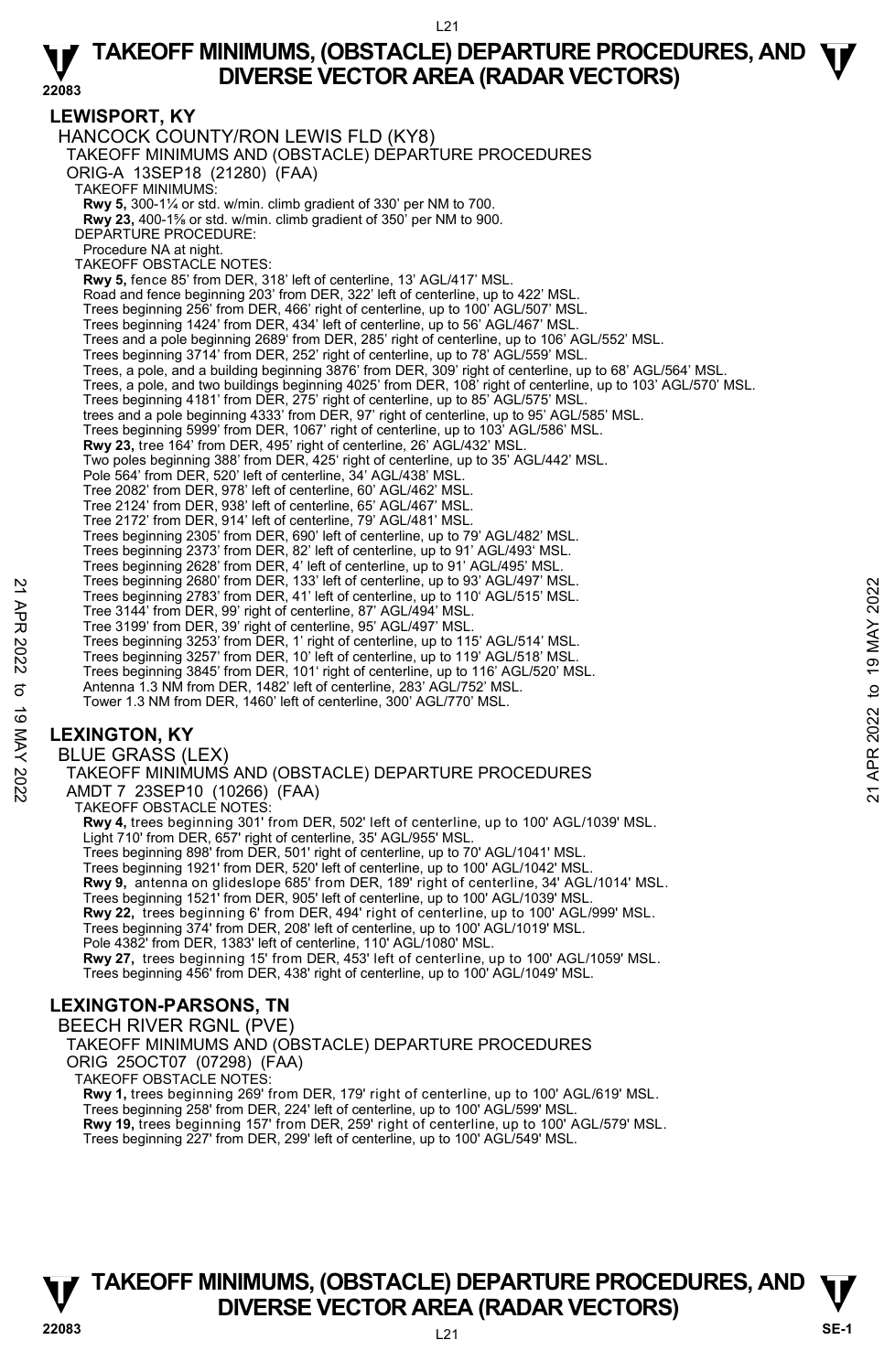**22083** 

#### **LIVINGSTON, TN**

LIVINGSTON MUNI (8A3) TAKEOFF MINIMUMS AND (OBSTACLE) DEPARTURE PROCEDURES AMDT 2 22OCT09 (09295) (FAA) DEPARTURE PROCEDURE: **Rwy 21,** climb heading 215° to 1900 before proceeding on course. TAKEOFF OBSTACLE NOTES: **Rwy 3,** trees beginning from 173' from DER, 133' left of centerline, up to 100' AGL/1499' MSL. Trees beginning from 282' from DER, 180' right of centerline, up to 100' AGL/1439' MSL. **Rwy 21,** trees beginning from 60' from DER, 186' right of centerline, up to 100' AGL/1459' MSL. **LONDON, KY**  LONDON/CORBIN/MAGEE (LOZ) TAKEOFF MINIMUMS AND (OBSTACLE) DEPARTURE PROCEDURES AMDT 3A 02MAY13 (21140) (FAA) TAKEOFF MINIMUMS: **Rwy 6,** 500-2 or std. w/min. climb of 449' per NM to 1900. TAKEOFF OBSTACLE NOTES: **Rwy 6,** tree 53' from DER, 319' left of centerline, 40' AGL/1218' MSL. Pole 127' from DER, 467' left of centerline, 40' AGL/1203' MSL. Pole 130' from DER, 336' left of centerline, 40' AGL/1207' MSL. Trees beginning 251' from DER, 336' left of centerline, up to 60' AGL/1221' MSL. Trees beginning 577' from DER, 337' right of centerline, up to 60' AGL/1216' MSL. Trees beginning 608' from DER, 62' left of centerline, up to 100' AGL/1256' MSL. Tree 1300' from DER, 700' left of centerline, 100' AGL/1264' MSL. Tree 1418' from DER, 441' right of centerline, 80' AGL/1228' MSL. Trees beginning 1613' from DER, 224' right of centerline, up to 100' AGL/1247' MSL. Trees beginning 1.3 NM from DER, 444' left of centerline, up to 100' AGL/1419' MSL. Trees beginning 1.5 NM from DER, 716' left of centerline, up to 100' AGL/1616' MSL. Tower 1.5 NM from DER, 1371' left of centerline, 120' AGL/1659' MSL. Trees beginning 1.5 NM from DER, 2356' right of centerline, up to 100' AGL/1476' MSL. Trees beginning 1.6 NM from DER, 1505' right of centerline, up to 100' AGL/1644' MSL. **Rwy 24,** trees beginning 5' from DER, 312' left of centerline, up to 60' AGL/1258' MSL. Tree 153' from DER, 471' right of centerline, 60' AGL/1258' MSL. Power lines beginning 160' from DER, 384' left of centerline extending 263' from DER, 536' right of centerline, up to 40' AGL/1249' MSL. Trees beginning 351' from DER, 391' left of centerline, up to 60' AGL/1273' MSL. Trees beginning 581' from DER, 502' right of centerline, up to 100' AGL/1288' MSL. Trees beginning 1122' from DER, 532' left of centerline, up to 100' AGL/1279' MSL. Trees beginning 1155' from DER, 76' left of centerline, up to 100' AGL/1275' MSL. Trees beginning 1249' from DER, 75' right of centerline, up to 100' AGL/1263' MSL. **LOUISVILLE, KY**  BOWMAN FLD (LOU) TAKEOFF MINIMUMS AND (OBSTACLE) DEPARTURE PROCEDURES AMDT 4 16DEC10 (21168) (FAA) TAKEOFF MINIMUMS: **Rwy 33,** 300-1¾ or std. w/min. climb of 205' per NM to 900, or alternatively, with std. takeoff minimums and a normal 200' per NM climb gradient, takeoff must occur no later than 1300' prior to DER. TAKEOFF OBSTACLE NOTES: **Rwy 6,** trees beginning 361' from DER, 143' left of centerline, up to 96' AGL/625' MSL. Trees beginning 372' from DER, 32' right of centerline, up to 90' AGL/619' MSL. Trees beginning 15.8 M Tom DER, 1371 Tert of center tine, 120 AGL/1659 MSL.<br>
Trees beginning 1.5 NM from DER, 1505' right of centerline, up to 100' AGL/1476' MSL.<br>
Trees beginning 1.6 NM from DER, 1505' right of centerlin

**Rwy 15,** trees beginning 880' from DER, 112' left of centerline, up to 69' AGL/588' MSL.

Vehicles on road and trees beginning 153' from DER, 107' right of centerline, up to 85' AGL/594' MSL.

**Rwy 24,** trees beginning 137' from DER, 77' left of centerline, up to 94' AGL/643' MSL.

Vehicles on road and trees beginning 189' from DER, 4' right of centerline, up to 84' AGL/643' MSL.

Tower 4828' from DER, 1728' right of centerline, 140' AGL/690' MSL.

**Rwy 33,** trees beginning 198' from DER, 1' left of centerline, up to 53' AGL/602' MSL.

Trees beginning 184' from DER, 264' right of centerline, up to 82' AGL/621' MSL.<br>Antenna on stack 1.5 NM from DER, 1421' right of centerline, 221' AGL/770' MSL.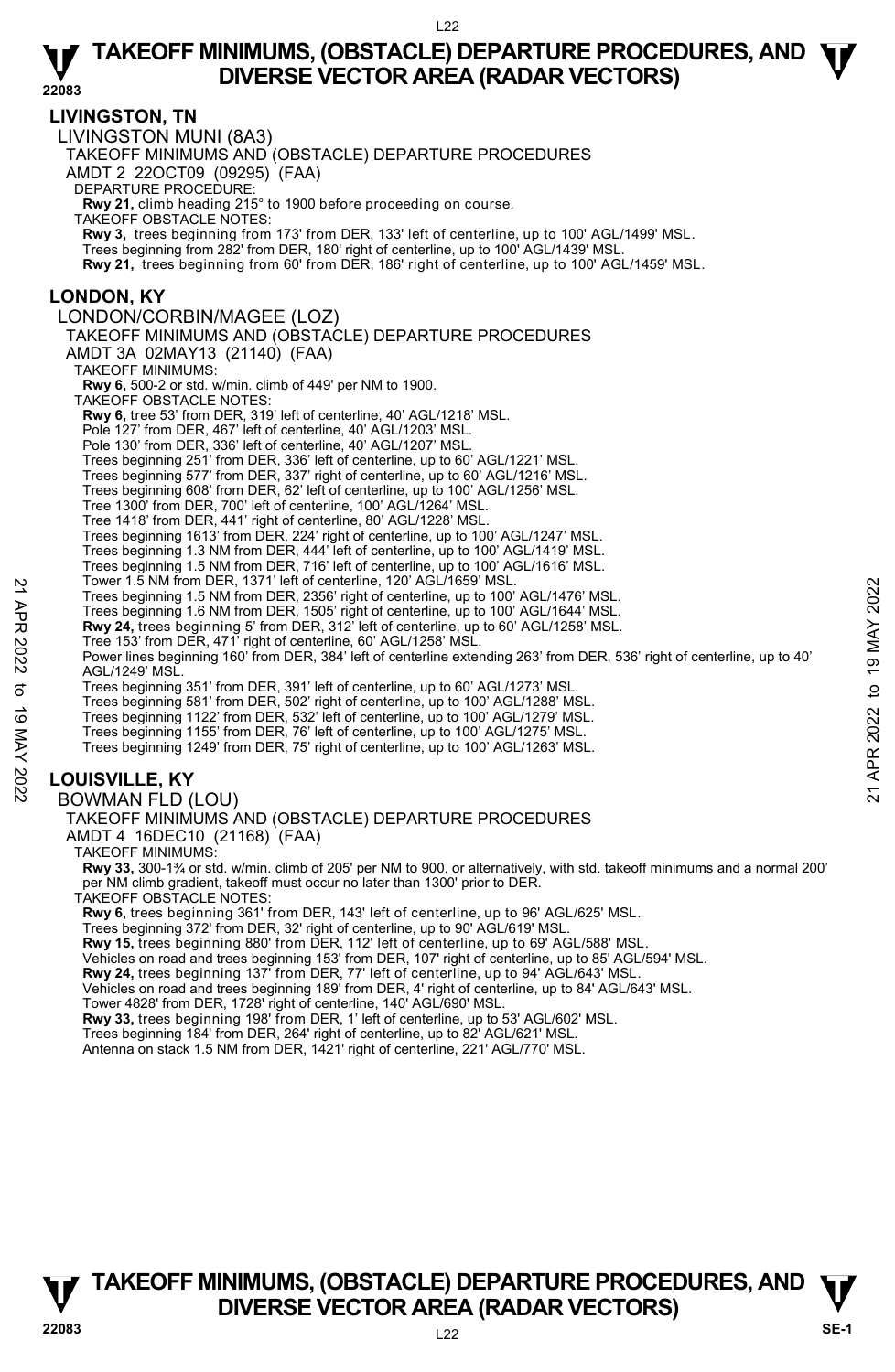**LOUISVILLE, KY (CON'T)**  LOUISVILLE MUHAMMAD ALI INTL (SDF) TAKEOFF MINIMUMS AND (OBSTACLE) DEPARTURE PROCEDURES AMDT 5A 15AUG19 (19227) (FAA) TAKEOFF MINIMUMS: **Rwy 17L,** std. w/min. climb of 230' per NM to 1300. **Rwy 17R,** std. w/min. climb of 260' per NM to 1300. TAKEOFF OBSTACLE NOTES: **Rwy 11**, tree, sign, vehicle on road, beginning 755' from DER, 210' left of centerline, up to 35' AGL/507' MSL. Trees, beginning 1025' from DER, 416' right of centerline, up to 65' AGL/533' MSL. Tree 1109' from DER, 542' left of centerline, 48' AGL/520' MSL. Trees, beginning 1127' from DER, 218' left of centerline, up to 59' AGL/532' MSL. Trees, beginning 1454' from DER, 298' left of centerline, up to 66' AGL/538' MSL. Trees, beginning 1468' from DER, 776' right of centerline, up to 83' AGL/551' MSL. Trees, beginning 1558' from DER, 301' left of centerline, up to 89' AGL/561' MSL. Trees, beginning 1674' from DER, 247' left of centerline, up to 98' AGL/571' MSL. Tree 2427' from DER, 489' right of centerline, 85' AGL/554' MSL. Tree 2905' from DER, 876' right of centerline, 91' AGL/556' MSL. Trees, beginning 2948' from DER, 563' right of centerline, up to 112' AGL/578' MSL. **Rwy 17L**, pole 327' from DER, 511' left of centerline, 32' AGL/493' MSL. Tree, sign beginning 421' from DER, 301' left of centerline, up to 507' MSL. NAVAID 497' from DER, 298' right of centerline, 22' AGL/485' MSL. Pole 622' from DER, 642' right of centerline, 32' AGL/496' MSL. Tree, pole beginning 1431' from DER, 542' left of centerline, up to 560' MSL. **Rwy 17R**, pole 665' from DER, 334' left of centerline, 496' MSL. Transmission line, pole beginning 747' from DER, 666' right of centerline, up to 48' AGL/505' MSL. Transmission line 2392' from DER, 939' left of centerline, 70' AGL/531' MSI **Rwy 29**, terrain beginning 144' from DER, 316' left of centerline, up to 484' MSL. NAVAID, tower, tree beginning 473 ' from DER, 72' right of centerline, up to 51' AGL/530' MSL. Tree, pole beginning 691' from DER, 217' left of centerline, up to 41' AGL/520' MSL.<br>Tree, pole, transmission line beginning 1067' from DER, 87' right of centerline, up to 55' AGL/531' MSL. Tree, stack beginning 1169' from DER, 285' left of centerline, up to 60' AGL/539' MSL. Tree, pole, building beginning 1257' from DER, 1' left of centerline, up to 550' MSL. Tree, pole beginning 1288' from DER, 31' right of centerline, up to 533' MSL. Trees beginning 1779' from DER, 33' right of centerline, up to 60' AGL/534' MSL. Trees beginning 1880' from DER, 24' right of centerline, up to 69' AGL/546' MSL. Trees beginning 1979' from DER, 220' right of centerline, up to 82' AGL/560' MSL. Tree 2247' from DER, 641' right of centerline, 96' AGL/574' MSL. Trees beginning 3664' from DER, 65' left of centerline, up to 107' AGL/588' MSL. **Rwy 35L**, electrical system 262' from DER, 262' left of centerline, 500' MSL. Pole 274' from DER, 489' right of centerline, 36' AGL/510' MSL. Pole 418' from DER, 451' right of centerline, 38' AGL/516' MSL. Pole 690' from DER, 117' left of centerline, 35' AGL/509' MSL. Pole 815' from DER, 228' right of centerline, 40' AGL/526' MSL. Tree 915' from DER, 512' left of centerline, 524' MSL. Pole 1245' from DER, 396' left of centerline, 40' AGL/528' MSL. Pole 1395' from DER, 791' left of centerline, 46' AGL/538' MSL. Tree 1600' from DER, 258' right of centerline, 545' MSL. Tree 2547' from DER, 678' right of centerline, 560' MSL. Roller coaster 2950' from DER, 237' right of centerline, 100' AGL/571' MSL. **Rwy 35R**, pole 542' from DER, 457' right of centerline, 23' AGL/519' MSL. Pole 721' from DER, 303' right of centerline, 31' AGL/522' MSL. Tree 2272' from DER, 610' right of centerline, 562' MSL. Tree 2403' from DER, 945' right of centerline, 580' MSL. Tree, stack beginning 169 if mm Degraphing 1067 if multi-R, 87 if girl of centerline, up to 50 AGL/539 MSL.<br>
Tree, pole, building beginning 1257' from DER, 1' left of centerline, up to 550' MSL.<br>
Tree, pole beginning 1283

#### **MADISONVILLE, KY**

MADISONVILLE RGNL (2I0) TAKEOFF MINIMUMS AND (OBSTACLE) DEPARTURE PROCEDURES ORIG 14FEB08 (08045) (FAA) TAKEOFF OBSTACLE NOTES: **Rwy 5,** Vehicle on road 163' from DER, 525' right of centerline, 15' AGL/434' MSL. Vehicle on road 466' from DER, 597' left of centerline, 15' AGL/454' MSL. **Rwy 23,** Vehicle on road 563' from DER, 608' right of centerline, 15' AGL/464' MSL. Pole 910' from DER, 590' left of centerline, 98' AGL/537' MSL.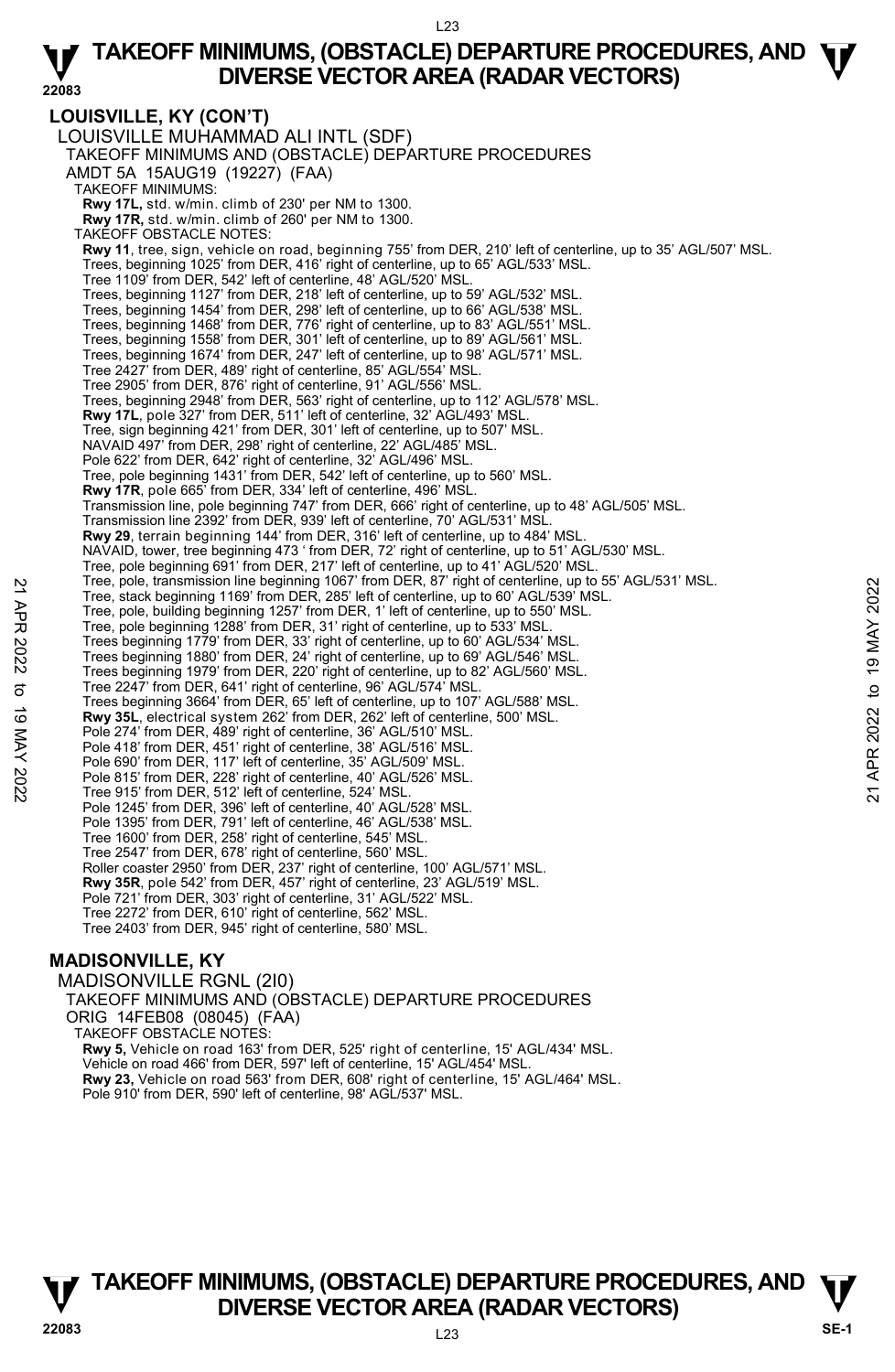#### **MADISONVILLE, TN**

MONROE COUNTY (MNV)

TAKEOFF MINIMUMS AND (OBSTACLE) DEPARTURE PROCEDURES

AMDT 3 25DEC03 (03359) (FAA)

DEPARTURE PROCEDURE:

**Rwy 5,** climb via runway heading and VXV VORTAC R-231 northeast bound to 3100' before turning. **Rwy 23,** climb via runway heading and VXV VORTAC R-231 southwest bound to 2700' before turning. TAKEOFF OBSTACLE NOTES:

**Rwy 5,** building 2340' from DER, 263' left of centerline, 88' AGL/1089' MSL.

**Rwy 23,** trees 1188' from DER, 211' left of centerline, 74' AGL/1105' MSL.

#### **MARION, KY**

MARION-CRITTENDEN COUNTY JAMES C JOHNSON RGNL (5M9) TAKEOFF MINIMUMS AND (OBSTACLE) DEPARTURE PROCEDURES

AMDT 1A 31DEC20 (20366) (FAA)

TAKEOFF MINIMUMS:

**Rwy 25,** 300-1½ or std. w/ min. climb of 215' per NM to 900.

TAKEOFF OBSTACLE NOTES:

**Rwy 7,** trees beginning 64' from DER, 281' left of centerline, up to 89' AGL/716' MSL.<br>Fence post 93' from DER, 248' left of centerline, 6' AGL/1632' MSL.

Trees beginning 2656' from DER, left and right of centerline, up to 100' AGL/749' MSL.

- **Rwy 25,** trees beginning 123' from DER, 314' right of centerline, up to 52' AGL/701' MSL.
- Trees beginning 291' from DER, 303' left of centerline, up to 62' AGL/711' MSL.
- Pole 1150' from DER, 331' left of centerline, 35' AGL/686' MSL.

Trees beginning 2034' from DER, left and right of centerline, up to 100' AGL/819' MSL.

#### **MAYFIELD, KY**

#### MAYFIELD GRAVES COUNTY (M25)

#### TAKEOFF MINIMUMS AND (OBSTACLE) DEPARTURE PROCEDURES

AMDT 3 27JUN13 (13178) (FAA)

TAKEOFF OBSTACLE NOTES:

**Rwy 1**, poles and trees beginning 126' from DER, 324' right of centerline, up to 73' AGL/584' MSL.

Vehicles on roadway beginning 466' from DER, 454' right of centerline, up to 15' AGL/550' MSL.

Vertical structure 567' from DER, 467' right of centerline, 28' AGL/539' MSL.

Trees beginning 795' from DER, 566' right of centerline, up to 84' AGL/595' MSL.

Trees beginning 1508' from DER, left and right of centerline, up to 100' AGL/583' MSL.

**Rwy 19**, rising terrain, vehicles on roadway and poles beginning 6' from DER, 105' right of centerline, up to 38' AGL/559' MSL. AMDT 3 27JUN13 (13178) (FAA)<br>
TAKEOFF OBSTACLE NOTES:<br>
TAKEOFF OBSTACLE NOTES:<br>
Revised and trees beginning 126' from DER, 324' right of centerline, up to 13' AGL/584' MSL.<br>
Vehicles on roadway beginning 466' from DER, 454

Vertical structure 384' from DER, 222' right of centerline, 10' AGL/531' MSL.

Trees, poles and buildings beginning 441' from DER, 57' left of centerline, up to 58' AGL/569' MSL.

Vertical structure 630' from DER, 88' right of centerline, 22' AGL/543' MSL.

Trees, buildings and poles beginning 613' from DER, 2' right of centerline, up to 40' AGL/599' MSL. Vehicles on roadway beginning 630' from DER, 88' right of centerline, up to 15' AGL/543' MSL.

Trees beginning 1589' from DER, 40' left of centerline, up to 100' AGL/639' MSL.

Trees beginning 1663' from DER, 133' right of centerline, up to 86' AGL/614' MSL.

### **MC MINNVILLE, TN**

WARREN COUNTY MEML (RNC)

#### TAKEOFF MINIMUMS AND (OBSTACLE) DEPARTURE PROCEDURES

AMDT 2 01FEB18 (20310) (FAA)

TAKEOFF OBSTACLE NOTES:

**Rwy 23,** fence 198' from DER, 349' right of centerline, 11' AGL/1044' MSL.

Tree, building beginning 246' from DER, 263' right of centerline, up to 16' AGL/1046' MSL.

Tree 551' from DER, 641' left of centerline, 70' AGL/1117' MSL.

Tree 904' from DER, 383' right of centerline, 70' AGL/1112' MSL.

Tree, building, pole beginning 925' from DER, 340' left of centerline, up to 75' AGL/1130' MSL.

Tree, pole, transmission line beginning 1218' from DER, 496' right of centerline, up to 90' AGL/1146' MSL.

Tree, pole, transmission line, road beginning 1748' from DER, 113' right of centerline, up to 93' AGL/1169' MSL.<br>Trees beginning 2289' from DER, 50' left of centerline, up to 105' AGL/1133' MSL.

Tree, pole, transmission line, building beginning 2611' from DER, 223' left of centerline, up to 114' AGL/1139' MSL. Trees beginning 3101' from DER, 623' left of centerline, up to 125' AGL/1177' MSL.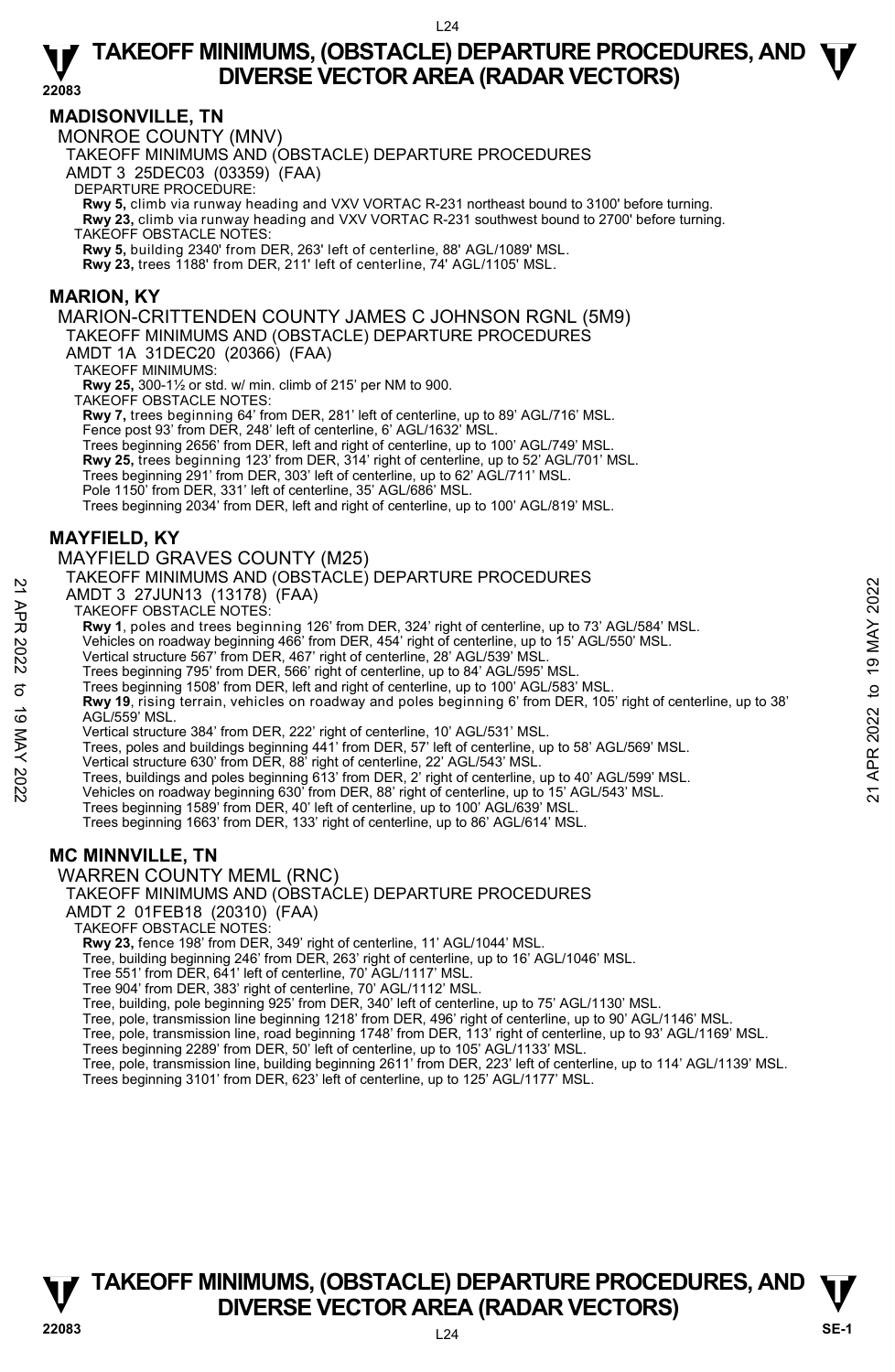### **MEMPHIS, TN**

GENERAL DEWITT SPAIN (M01)

TAKEOFF MINIMUMS AND (OBSTACLE) DEPARTURE PROCEDURES

AMDT 4 08MAR12 (12068) (FAA)

TAKEOFF MINIMUMS:

**Rwy 17,** std. w/min. climb of 280' per NM to 1000, or 1100-2½ for climb in visual conditions.

DEPARTURE PROCEDURE: **Rwy 17,** climb heading 167° to 1000 before proceeding on course, or for climb in visual conditions, cross General

Dewitt Spain Airport at or above 1200 before proceeding on course.

**Rwy 35,** climb heading 347° to 1000 before turning right. TAKEOFF OBSTACLE NOTES:

**Rwy 17,** vehicles on roadway 354' from DER, 51' left and right of centerline, up to 15' AGL/239' MSL.

Trees beginning 107' from DER, 491' left of centerline, up to 100' AGL/319' MSL. Tower 2.7 NM from DER, 3133' right of centerline, 465' AGL/735' MSL.

**Rwy 35,** trees beginning 15' from DER, 388' right of centerline, up to 100' AGL/324' MSL.

Trees beginning 1116' from DER, 17' left of centerline, up to 100' AGL/324' MSL.

Rising terrain 2268' from DER, 592' left of centerline, 285' MSL.

#### MEMPHIS INTL (MEM)

TAKEOFF MINIMUMS AND (OBSTACLE) DEPARTURE PROCEDURES AMDT 4A 17AUG17 (17229) (FAA)

DEPARTURE PROCEDURE:

**Rwy 36C,** climb heading 360° to 700 before turning left. TAKEOFF OBSTACLE NOTES:

**Rwy 9,** light pole 1497' from DER, 799' left of centerline, 43' AGL/342' MSL.

**Rwy 18R,** VORTAC and rod on pole beginning 3209' from DER, 1019' left of centerline, up to 43' AGL/412' MSL. Trees 3231' from DER, 1038' right of centerline, up to 87' AGL/406' MSL.

**Rwy 27,** trees 4145' from DER, 1382' left of centerline, up to 112' AGL/361' MSL.

**Rwy 36C,** light pole 1948' from DER, 928' right of centerline, 77' AGL/336' MSL.

#### **MIDDLESBORO, KY**

MIDDLESBORO/BELL COUNTY (1A6)

TAKEOFF MINIMUMS AND (OBSTACLE) DEPARTURE PROCEDURES

ORIG 05JUL07 (22027) (FAA)

TAKEOFF MINIMUMS:

**Rwy 10,** std. w/min. climb of 736' per NM to 3500, or 2500-3 for climb in visual conditions.

- **Rwy 28,** NA-Obstacles.
- DEPARTURE PROCEDURE:

**Rwy 10,** climb via heading 103° to 3500 before proceeding on course. For climb in visual conditions: cross Middlesboro/Bell County airport at or above 3500 before proceeding on course. **MIDDLESBORO, KY**<br>
MIDDLESBORO/BELL COUNTY (1A6)<br>
TAKEOFF MINIMUMS AND (OBSTACLE) DEPARTURE PROCEDURES<br>
ORIG 05JUL07 (22027) (FAA)<br>
TAKEOFF MINIMUMS.<br>
TAKEOFF MINIMUMS AND (OBSTACLE) DEPARTURE PROCEDURES<br>
ORIG 05JUL07 (22

TAKEOFF OBSTACLE NOTES:

**Rwy 10,** road and vehicle 264' from DER, on centerline, 17' AGL/1166' MSL.

Trees 52' from DER, 223' right of centerline, 100' AGL/1249' MSL.

Trees 617' from DER, 100' AGL/1249' MSL.

Tower 5066' from DER, 1033'left of centerline, 198' AGL/1335' MSL.

Trees 1 NM from DER, 1354' right of centerline, 100' AGL/1379' MSL. Trees 1.67 NM from DER, 1900' left of centerline, 100' AGL/1599' MSL.

Numerous trees beginning 2 NM from DER, 3200' left and right of centerline, upsloping on Cumberland Mountain, up to 100' AGL/2499' MSL.

200' AAO 3.15 NM from DER, 1191' left of centerline, 200' AGL/2899' MSL.

### **MILLINGTON, TN**

CHARLES W BAKER (2M8)

TAKEOFF MINIMUMS AND (OBSTACLE) DEPARTURE PROCEDURES

AMDT 1 25AUG11 (11237) (FAA)

DEPARTURE PROCEDURE

**Rwy 18,** climb heading 185° to 1500 before turning left.

TAKEOFF OBSTACLE NOTES:

**Rwy 18,** trees beginning 164' from DER, 423' right of centerline, up to 100' AGL/329' MSL.

Trees beginning 1292' from DER, 496' left of centerline, up to 100' AGL/379' MSL.

Power line and poles beginning 2114' from DER, left to right of centerline, up to 105' AGL/331' MSL.

**Rwy 36,** trees beginning 173' from DER, 500' right of centerline, up to 100' AGL/368' MSL.

Trees beginning 2377' from DER, 19' left of centerline, up to 100' AGL/352' MSL.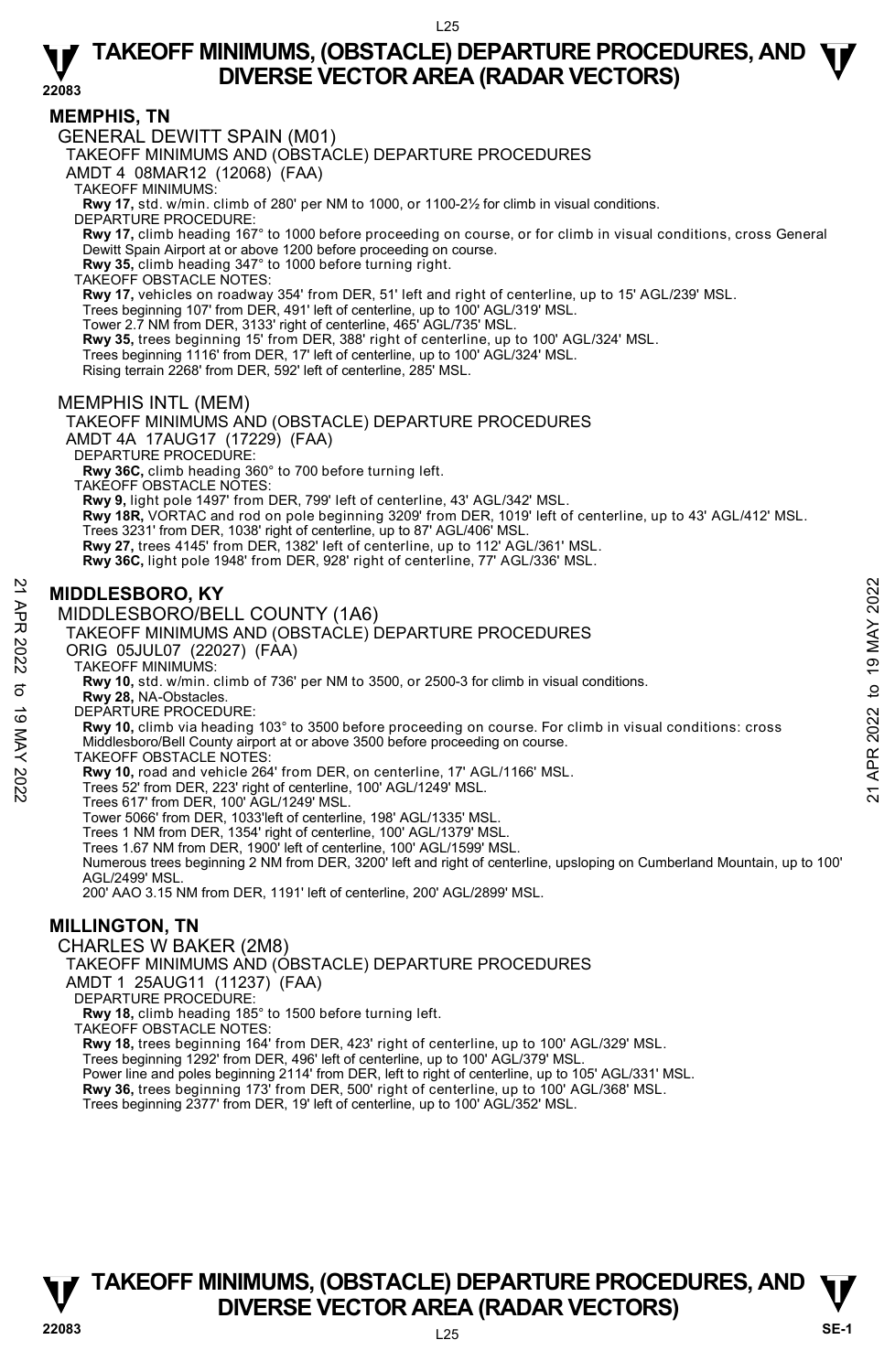#### **MILLINGTON, TN (CON'T)**

MILLINGTON/MEMPHIS (NQA) TAKEOFF MINIMUMS AND (OBSTACLE) DEPARTURE PROCEDURES ORIG-B 13SEP18 (21336) (FAA) TAKEOFF MINIMUMS: **Rwy 4,** 300-1¼ or std. w/min. climb of 245' per NM to 600, or alternatively with std. takeoff minimums and a normal 200' per NM climb gradient, takeoff must occur no later than 2000' prior to DER. TAKEOFF OBSTACLE NOTES: **Rwy 4,** tree 62' from DER, 339' left of centerline, 365' MSL. Trees beginning 79' from DER, 487' left of centerline, up to 382' MSL. Terrain 97' from DER, 326' right of centerline, 323' MSL. Terrain 290' from DER, 501' right of centerline, 328' MSL. Fence beginning 318' from DER, 488' right of centerline, up to 7' AGL/336' MSL. Tree 587' from DER, 591' right of centerline, 368' MSL. Tree 1967' from DER, 119' right of centerline, 370' MSL. Tree 2198' from DER, 319' right of centerline, 376' MSL. Tree 2242' from DER, 924' left of centerline, 409' MSL. Tree 2354' from DER, 865' right of centerline, 410' MSL. Trees beginning 2382' from DER, 910' right of centerline, up to 428' MSL. Trees beginning 2408' from DER, 952' left of centerline, up to 422' MSL. Trees beginning 2670' from DER, 1202' right of centerline, up to 431' MSL. Trees beginning 3274' from DER, 268' right of centerline, up to 444' MSL. Trees beginning 3664' from DER, 1121' left of centerline, up to 426' MSL. Tree 3867' from DER, 1021' left of centerline, 428' MSL. Trees beginning 3920' from DER, 802' left of centerline, up to 433' MSL. Trees beginning 4022' from DER, 254' left of centerline, up to 434' MSL. Trees beginning 4191' from DER, 132' left of centerline, up to 448' MSL. Trees beginning 4194' from DER, 105' right of centerline, up to 455' MSL. Trees beginning 4255' from DER, 19' left of centerline, up to 457' MSL. Trees beginning 4293' from DER, 81' right of centerline, up to 456' MSL. Trees beginning 4511' from DER, 357' right of centerline, up to 459' MSL. Trees beginning 4751' from DER, 585' right of centerline, up to 471' MSL. Tree 5332' from DER, 1693' left of centerline, 465' MSL. Trees beginning 5356' from DER, 1675' left of centerline, up to 470' MSL. Tree 5476' from DER, 1873' left of centerline, 484' MSL. Trees beginning 5606' from DER, 1822' left of centerline, up to 489' MSL. Tree 5891' from DER, 1798' left of centerline, 474' MSL. **Rwy 22**, terrain 44' from DER, 484' left of centerline, 278' MSL. Tree 197' from DER, 497' left of centerline, 289' MSL. Trees beginning 1368' from DER, 291' right of centerline, up to 335' MSL. Trees beginning 3439' from DER, 1257' right of centerline, up to 371' MSL. Tree 3835' from DER, 670' right of centerline, 374' MSL. Trees beginning 4751' from DER, 35<sup>7</sup> right of centerline, up to 439' MSL.<br>
Trees beginning 4751' from DER, 1693' left of centerline, up to 471' MSL.<br>
Trees beginning 5366' from DER, 1675' left of centerline, up to 470' M

### **MONTICELLO, KY**

#### WAYNE COUNTY (EKQ)

TAKEOFF MINIMUMS AND (OBSTACLE) DEPARTURE PROCEDURES

AMDT 2 03MAY12 (12124) (FAA)

TAKEOFF MINIMUMS:

**Rwy 3,** 300-1¼.

**Rwy 21,** std. w/min. climb of 275' per NM to 1900 or 1400-3 for climb in visual conditions. DEPARTURE PROCEDURE:

**Rwy 3,** climb heading 039° to 1700 before proceeding on course.

**Rwy 21,** climb heading 219° to 2000 before proceeding on course or for climb in visual conditions, cross Wayne County airport at or above 2200 before proceeding on course. When executing VCOA, notify ATC prior to departure.

TAKEOFF OBSTACLE NOTES:

**Rwy 3,** trees beginning 1292' from DER, 533' right of centerline, up to 100' AGL/1139' MSL.

Trees beginning 1459' from DER, 16' left of centerline, up to 100' AGL/1179' MSL.

Vehicles on roadway beginning 1402' from DER, 329' right of centerline, up to 17' AGL/1096' MSL.

**Rwy 21,** vehicles on roadway beginning 570' from DER, 469' left of centerline, up to 17' AGL/996' MSL.

Trees beginning 932' from DER, 285' right of centerline, up to 100' AGL/1059' MSL. Trees beginning 1254' from DER, 200' left of centerline, up to 100' AGL/1059' MSL.

#### **MOREHEAD, KY**

MOREHEAD - ROWAN COUNTY CLYDE A. THOMAS RGNL (SYM) TAKEOFF MINIMUMS AND (OBSTACLE) DEPARTURE PROCEDURES AMDT 1 18SEP14 (14261) (FAA) TAKEOFF OBSTACLE NOTES: **Rwy 2,** trees 777' from DER, 494' left of centerline, up to 77' AGL/1096' MSL.

Trees beginning 5041' from DER, 1228' right of centerline, 100' AGL/1139' MSL.

**Rwy 20,** vehicles on roadway, beginning 7' from DER, left and right of centerline, up to 15' AGL/1054' MSL.

Trees 432' from DER, 534' right of centerline, up to 75' AGL/1054' MSL.

Trees 1595' from DER, 716' left of centerline, up to 71' AGL/1090' MSL.

Trees beginning 3093' from DER, 954' right of centerline, up to 100' AGL/1159' MSL. Tree 5021' from DER, 1767' right of centerline, 100' AGL/1179' MSL.

### **T T TAKEOFF MINIMUMS, (OBSTACLE) DEPARTURE PROCEDURES, AND DIVERSE VECTOR AREA (RADAR VECTORS) With a set of the SE-1**  $\frac{1}{22083}$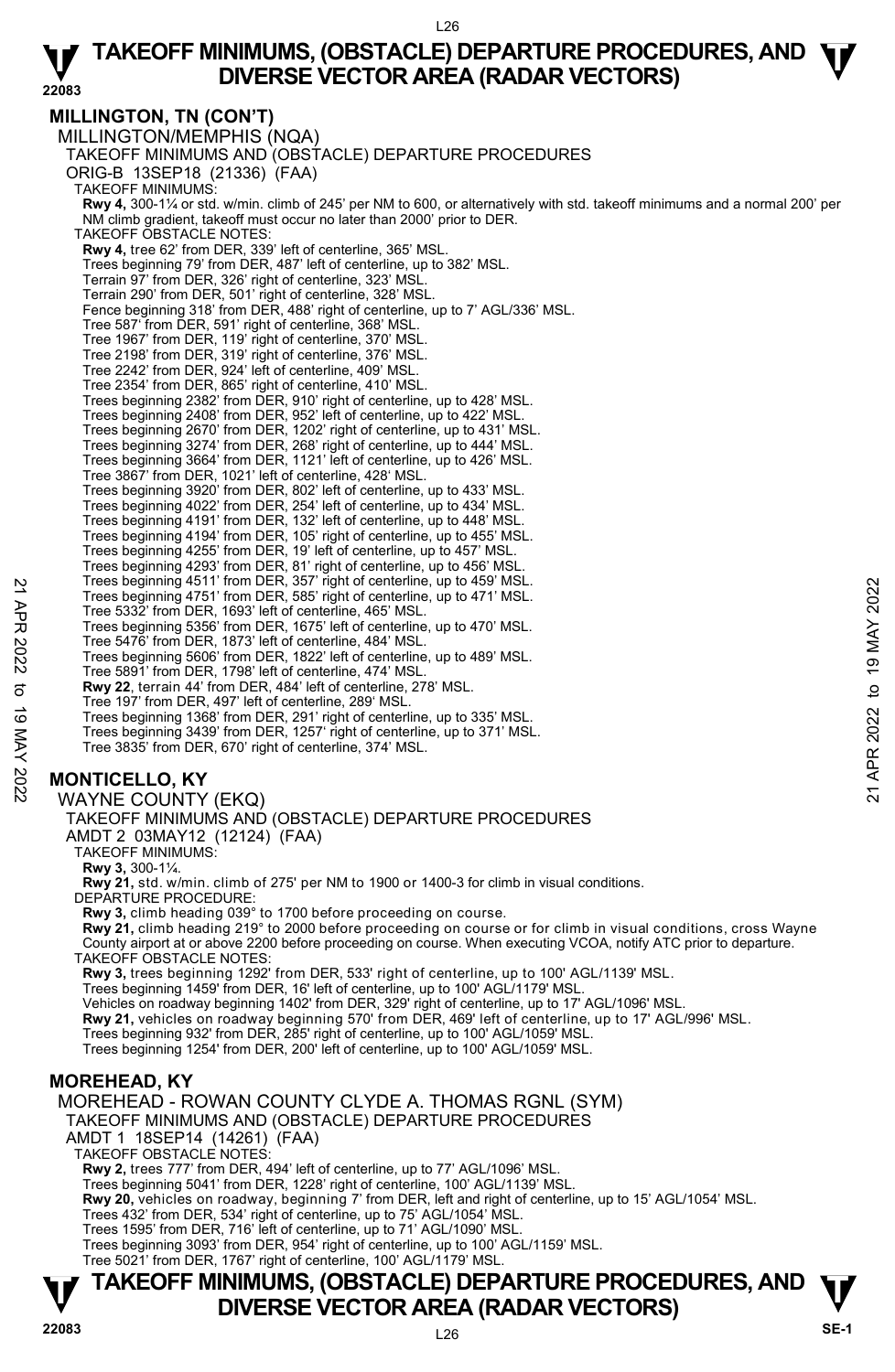#### **MORRISTOWN, TN**

MOORE-MURRELL (MOR)

TAKEOFF MINIMUMS AND (OBSTACLE) DEPARTURE PROCEDURES

AMDT 6A 25FEB21 (21056) (FAA)

TAKEOFF MINIMUMS:

**Rwy 5,** std. w/ min. climb of 375' per NM to 3700, or 1200-3 for VCOA.

DEPARTURE PROCEDURE:

**Rwy 5,** for climb in visual conditions cross Moore-Murrell Airport at or above 2200 then via VXV VORTAC R-060 inbound

to 4000 before proceeding on course. **Rwy 23,** climb heading 233° and VXV VORTAC R-060 inbound to 4000 before proceeding on course. VCOA:

 **Rwy 5,** obtain ATC approval for VCOA when requesting IFR clearance. Climb in visual conditions to cross Moore-Murrell Airport at or above 2400 then on VXV VORTAC R-060 inbound to 4000 before proceeding on course. TAKEOFF OBSTACLE NOTES:

**Rwy 5,** pole 2187' from DER, 517' right of centerline, up to 16' AGL/1356' MSL.

Vehicle on road 2019' from DER, 1018' left of centerline, up to 17' AGL/1337' MSL.

Windsock 66' from DER, 189' left of centerline, up to 8' AGL/1282' MSL.

Railroad at DER, 295' right of centerline, up to 15' AGL/1288' MSL.

Trees beginning 1065' from DER, 464' left of centerline, up to 54' AGL/1414' MSL.

Trees beginning 191' from DER, 274' right of centerline, up to 51' AGL/1311' MSL.

**Rwy 23,** pole 1442' from DER, 451' right of centerline, up to 54' AGL/1367' MSL.

Vehicle on road 23' from DER, 337' left of centerline, up to 17' AGL/1367' MSL.

Vehicle on road 1246' from DER, 113' right of centerline, up to 17' AGL/1369' MSL.

Trees beginning 1774' from DER, 753' right of centerline, up to 100' AGL/1460' MSL.

Buildings 1583' from DER, 690' right of centerline, up to 30' AGL/1370' MSL.

#### **MOUNT STERLING, KY**

MOUNT STERLING/MONTGOMERY COUNTY (IOB)

TAKEOFF MINIMUMS AND (OBSTACLE) DEPARTURE PROCEDURES

AMDT 1 08APR10 (22027) (FAA)

TAKEOFF MINIMUMS:

**Rwy 3,** 500-3 or std. w/min. climb of 225' per NM to 1600.

TAKEOFF OBSTACLE NOTES:

**Rwy 3,** tower 2.6 NM from DER, 1674' right of centerline, 415' AGL/1425' MSL.

Trees beginning 33' from DER, 494' left of centerline, up to 100' AGL/1029' MSL.

Trees beginning 271' from DER, 568' right of centerline, up to 100' AGL/1019' MSL.

**Rwy 21,** trees beginning at DER, 289' left of centerline, up to 100' AGL/1149' MSL.

Trees beginning 301' from DER, 380' right of centerline, up to 100' AGL/1109' MSL.

#### **MOUNTAIN CITY, TN**

JOHNSON COUNTY (6A4)

TAKEOFF MINIMUMS AND (OBSTACLE) DEPARTURE PROCEDURES AMDT 1 08APR10 (22027) (FAA)<br>
TAKEOFF MINIMUMS:<br>
TAKEOFF MINIMUMS:<br>
RWY 3, 500-3 or std. w/min. climb of 225' per NM to 1600.<br>
RWY 3, 500-3 or std. winn. climb of 225' per NM to 1600.<br>
TAKEOFF OBSTACLE NOTES:<br>
RWY 3, tower

AMDT 1 25FEB21 (21056) (FAA)

TAKEOFF MINIMUMS:

**Rwys 6, 24,** 3500-3 for VCOA.

VCOA:

**All Rwys,** obtain ATC approval for VCOA when requesting IFR clearance. Climb in visual conditions to cross Johnson County Airport at or above 5600 before proceeding on course.

TAKEOFF OBSTACLE NOTES:

**Rwy 6,** trees 36' from DER, 304' right of centerline, 100' AGL/2330' MSL.

Vehicles on road 854' from DER, 668'right of centerline, up to 15' AGL/2374' MSL.

Trees 1544' from DER, 851' left of centerline, 100' AGL/2341' MSL. Trees, tower beginning 1806' from DER, 347' right of centerline, up to 100' AGL/2480' MSL.

**Rwy 24,** vehicles on road 44' from DER, 239' left of centerline, up to 15' AGL/2256' MSL.

Trees, vehicles on road beginning 145' from DER, 319' left of centerline, up to 100' AGL/2341' MSL.

Trees beginning 646' from DER, 168' right of centerline, up to 100' AGL/2341' MSL.

#### **MURFREESBORO, TN**

MURFREESBORO MUNI (MBT)

TAKEOFF MINIMUMS AND (OBSTACLE) DEPARTURE PROCEDURES

AMDT 4 29MAR18 (18088) (FAA)

TAKEOFF MINIMUMS:

**Rwy 18,** 400-2½, or std. w/ min. climb of 205' per NM to 1000.

DEPARTURE PROCEDURE:

**Rwy 18,** climb heading 184° to 1300 before turning right.

TAKEOFF OBSTACLE NOTES:

**Rwy 18,** trees and building beginning 194' from DER, 113' left of centerline, up to 661' MSL.<br>Trees beginning 1487' from DER, 140' right and 1084' left of centerline, up to 688' MSL.

Tower 1.9 NM from DER, 3202' right of centerline, 335' AGL/917' MSL.

**Rwy 36,** trees beginning 357' from DER, 100' right of centerline, up to 654' MSL. Poles beginning 637' from DER, 488' left of centerline, up to 72' AGL/674' MSL.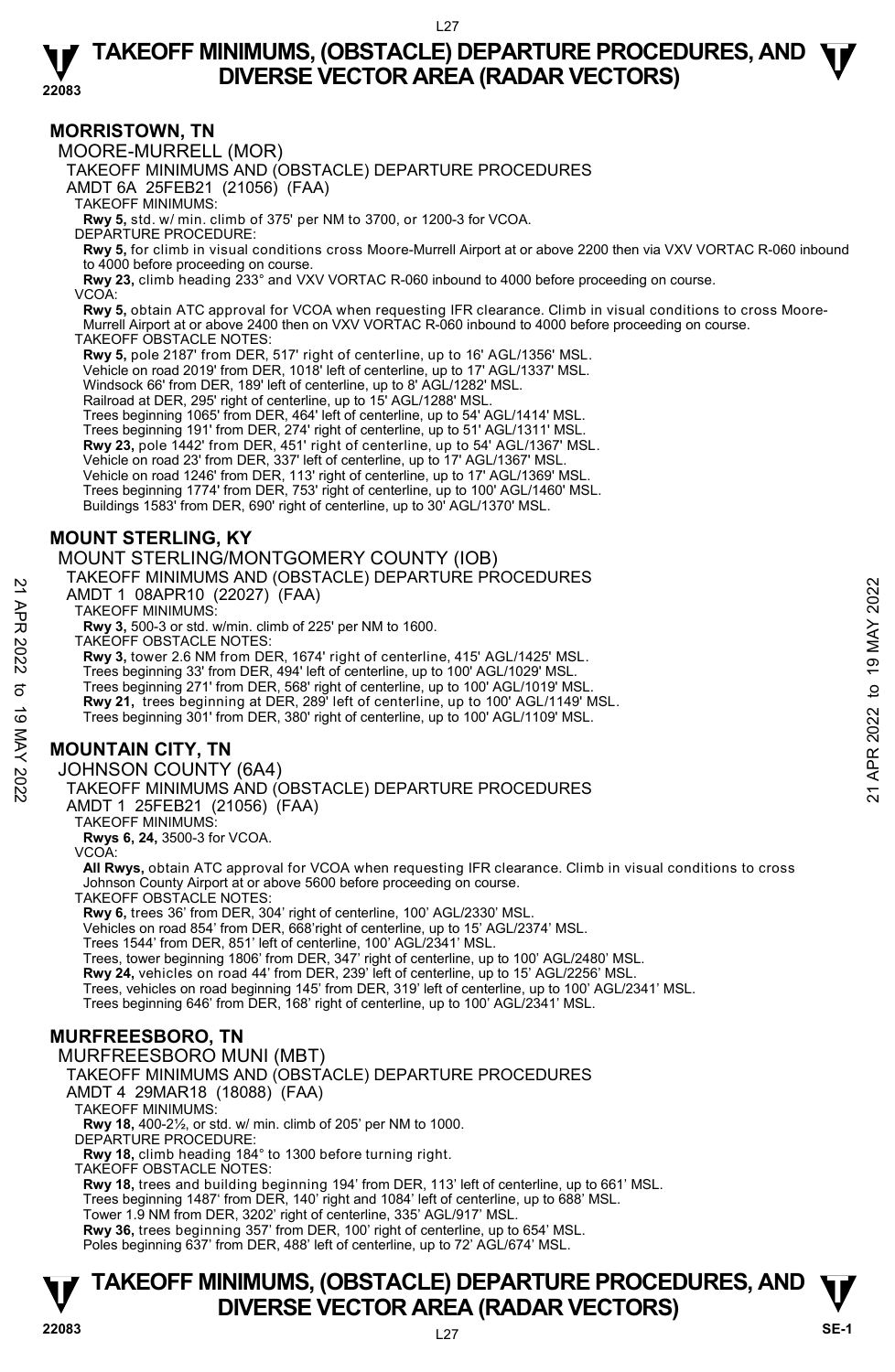**22083** 

#### **MURRAY, KY**

KYLE-OAKLEY FIELD (CEY)

TAKEOFF MINIMUMS AND (OBSTACLE) DEPARTURE PROCEDURES

AMDT 4 15DEC11 (11349) (FAA)

TAKEOFF OBSTACLE NOTES:

**Rwy 5,** trees and pole beginning 665' from DER, 473' right of centerline, up to 100' AGL/679' MSL.<br>Trees beginning 951' from DER, 346' left of centerline, up to 110' AGL/679' MSL.

**Rwy 23,** tree 16' from DER, 407' right of centerline, 69' AGL/660' MSL.

Trees beginning 144' from DER, 417' left of centerline, up to 85' AGL/689' MSL.

#### **NASHVILLE, TN**

JOHN C TUNE (JWN)

TAKEOFF MINIMUMS AND (OBSTACLE) DEPARTURE PROCEDURES

AMDT 2 15OCT15 (15288) (FAA)

TAKEOFF MINIMUMS:

**Rwy 2,** std. w/min. climb of 207' per NM to 1500, or alternatively, with standard takeoff minimums and a normal 200' per NM climb gradient, departure must occur no later than 1900' prior to DER.

DEPARTURE PROCEDURE:

**Rwy 2,** climb heading 018° to 2300 before turning right. **Rwy 20,** climb heading 198° to 2400 before proceeding on course.

VCOA:

**Rwy 2,** obtain ATC approval for climb in visual conditions when requesting IFR clearance. Climb in visual conditions to Cross John C Tune Airport at or above 2300 before proceeding on course.

TAKEOFF OBSTACLE NOTES:

**Rwy 2,** rising terrain beginning 454' from DER, from 492' left of centerline to 233' right of centerline, up to 539' MSL.

Trees beginning 838' from DER, from 633' right of centerline, up to 68' AGL/548' MSL. Trees beginning 1326' from DER, from 693' left of centerline, up to 56' AGL/556' MSL.

Trees beginning 1607' from DER, from 627' left of centerline, up to 86' AGL/565' MSL.

Trees beginning, 1918' from DER, from 554' left of centerline, up to 86' AGL/574' MSL.

**Rwy 20,** runway end lights beginning 10' from DER, 10' right of centerline and 11' left of centerline, 3' AGL/459' MSL. 22 Rwy 20, runway end lights beginning 10 to 19 MAY 2022 to 19 may be 62 AGL/502' MSL.<br>
Trees beginning 145' from DER, from 490' left of centerline, up to 62' AGL/502' MSL.<br>
Trees beginning 1655' from DER, left and right

Trees beginning 1145' from DER, from 490' left of centerline, up to 62' AGL/502' MSL.

Trees beginning 1655' from DER, left and right of centerline, up to 88' AGL/508' MSL. Transmission towers beginning 2983' from DER, from 746' left of centerline, up to 144' AGL/550' MSL.

#### NASHVILLE INTL (BNA)

TAKEOFF MINIMUMS AND (OBSTACLE) DEPARTURE PROCEDURES

AMDT 8 15NOV12 (12320) (FAA)

TAKEOFF MINIMUMS:

**Rwy 31,** std. w/ min. climb of 240' per NM to 2600. DEPARTURE PROCEDURE:

**Rwy 20L,** climb heading 201° to 1400 before turning right.

**Rwys 20C, 20R** climb heading 201° to 1800 before turning right.

TAKEOFF OBSTACLE NOTES:

**Rwy 2L,** trees beginning 203' from DER, 489' right of centerline, up to 60' AGL/576' MSL.

**Rwy 13,** blast fence obstruction light 335' from DER, 64' left of centerline, 6' AGL/595' MSL.

Trees beginning 2852' from DER, 28' right of centerline, up to 60' AGL/685' MSL. Pole 3761' from DER, 726' right of centerline, 60' AGL/689' MSL.

**Rwy 20C,** trees beginning 2089' from DER, 934' right of centerline, up to 60' AGL/623' MSL.

**Rwy 20L,** trees beginning 1844' from DER, 720 left of centerline, up to 60' AGL/639' MSL.<br>**Rwy 20R,** flagpole 1298' from DER, 777' right of centerline, 37' AGL/636' MSL.

Building 2183' from DER, 1083' right of centerline, 91' AGL/680' MSL.

**Rwy 31,** ground 2' from DER, 498' left of centerline, 541' MSL. LOC obstruction light 303' from DER, on centerline, 48' AGL/547' MSL.

Blast fence obstruction light 382' from DER, 50' left of centerline, 30' AGL/569' MSL.

Trees beginning 789' from DER, 331' right of centerline, up to 60' AGL/602' MSL.

Pole 1012' from DER, 429' left of centerline, 29' AGL/578' MSL.

Transmission tower 1882' from DER, 219' right of centerline, 61' AGL/610' MSL.

Pole 2037' from DER, 422' right of centerline, 47' AGL/596' MSL.

Transmission tower 2778' from DER, 83' left of centerline, 91' AGL/630' MSL.

#### **ONEIDA, TN**

SCOTT MUNI (SCX)

TAKEOFF MINIMUMS AND (OBSTACLE) DEPARTURE PROCEDURES ORIG 03OCT02 (02276) (FAA)

TAKEOFF OBSTACLE NOTES:

**Rwy 5,** tree 2800' from DER, 600' right of centerline, 69' AGL/1605' MSL.

**Rwy 23,** pole 950' from DER, on centerline, 42' AGL/1575' MSL.

Power line 2938' from DER, 450' right of centerline, 142' AGL/1660' MSL.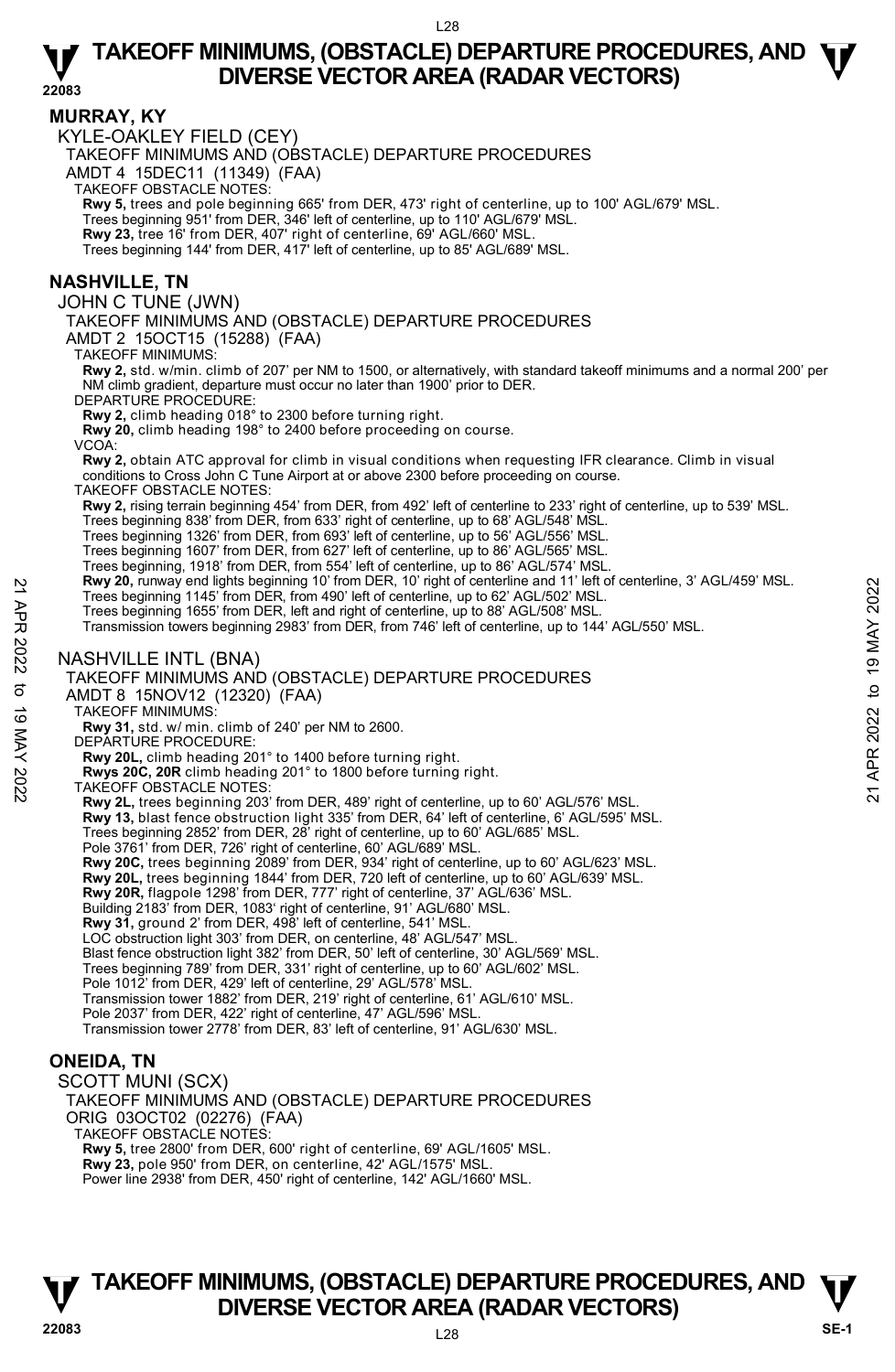#### **22083 OWENSBORO, KY**  OWENSBORO/DAVIESS COUNTY RGNL (OWB) TAKEOFF MINIMUMS AND (OBSTACLE) DEPARTURE PROCEDURES AMDT 5B 25FEB21 (22027) (FAA) TAKEOFF MINIMUMS: **Rwy 36,** 400-2 or std. w/min. climb of 340' per NM to 1000. DEPARTURE PROCEDURE: **Rwy 36**, climb heading 002° to 1000 before proceeding on course. TAKEOFF OBSTACLE NOTES: **Rwy 6**, building, pole beginning 288' from DER, 455' left of centerline, up to 444' MSL.<br>Tree 1489' from DER, 428' right of centerline, 448' MSL. Trees beginning 1546' from DER, 463' right of centerline, up to 454' MSL. Pole beginning 1835' from DER, 204' left of centerline, up to 45' AGL/452' MSL. Pole 1863' from DER, 412' left of centerline, 49' AGL/457' MSL. Trees beginning 1898' from DER, 350' left of centerline, up to 461' MSL. Tree 2130' from DER, 700' right of centerline, 53' AGL/458' MSL. Tree 2191' from DER, 533' left of centerline, 57' AGL/465' MSL. Trees beginning 2282' from DER, 482' left of centerline, up to 468' MSL. Tree 2364' from DER, 642' left of centerline, 474' MSL. Spire 2403' from DER, 894' left of centerline, 85' AGL/491' MSL. Tree 2498' from DER, 494' right of centerline, 468' MSL. Tree 2654' from DER, 628' right of centerline, 64' AGL/470' MSL. Tree 2714' from DER, 599' right of centerline, 471' MSL. **Rwy 18,** terrain 224' from DER, 555' right of centerline, 403' MSL. **Rwy 24,** trees beginning 1281' from DER, 726' right of centerline, up to 79' AGL/479' MSL. Trees beginning 2223' from DER, 82' right of centerline, up to 482' MSL. Tree 2589' from DER, 963' left of centerline, 71' AGL/471' MSL. Tree 2952' from DER, 1290' left of centerline, 86' AGL/485' MSL. **Rwy 36,** tank, building beginning 395' from DER, 544' left of centerline, up to 19' AGL/433' MSL. Trees beginning 478' from DER, 500' right of centerline, up to 435' MSL. Tree 940' from DER, 496' left of centerline, 443' MSL. Tree 1035' from DER, 502' right of centerline, 439' MSL. **PADUCAH, KY**  BARKLEY RGNL (PAH) TAKEOFF MINIMUMS AND (OBSTACLE) DEPARTURE PROCEDURES AMDT 4 25FEB21 (21056) (FAA) TAKEOFF OBSTACLE NOTES: **Rwy 5,** tree 75' from DER, 299' left of centerline, 14' AGL/389' MSL. Vegetation 131' from DER, 247' left of centerline, 395' MSL. Trees, beginning 289' from DER, 475' left of centerline, up to 74' AGL/449' MSL. Tree 696' from DER, 590' right of centerline, 427' MSL. Tree 940 Trom DER, 496' left of centerline, 443' MSL.<br>
The 1035' from DER, 502' right of centerline, 439' MSL.<br> **PADUCAH, KY**<br>
BARKLEY RGNL (PAH)<br>
TAKEOFF MINIMUMS AND (OBSTACLE) DEPARTURE PROCEDURES<br>
AMDT 4 25FEB21 (21056 Trees, beginning 1894' from DER, 441' left of centerline, up to 96' AGL/463' MSL. Trees, beginning 2014' from DER, 4' left of centerline, up to 104' AGL/470' MSL. Tree 3508' from DER, 883' right of centerline, 102' AGL/474' MSL. **Rwy 14,** terrain 3' from DER, 497' right of centerline, 413' MSL. Tree 142' from DER, 287' right of centerline, 13' AGL/420' MSL. Tree 223' from DER, 271' right of centerline, 23' AGL/427' MSL. Tree 1000' from DER, 205' right of centerline, 57' AGL/437' MSL. Tree 1104' from DER, 396' right of centerline, 83' AGL/462' MSL. Trees beginning 1143' from DER, 14' right of centerline, up to 89' AGL/469' MSL. Tree 1160' from DER, 413' left of centerline, 101' AGL/481' MSL. Trees beginning 1245' from DER, 63' left of centerline, up to 99' AGL/483' MSL. Trees beginning 1665' from DER, 50' right of centerline, up to 69' AGL/471' MSL. Trees beginning 1740' from DER, 13' right of centerline, up to 87' AGL/489' MSL. Trees beginning 1933' from DER, 56' left of centerline, up to 99' AGL/491' MSL. Trees beginning 1947' from DER, 4' left of centerline, up to 90' AGL/495' MSL. Trees beginning 2483' from DER, 276' right of centerline, up to 69' AGL/504' MSL. Tree 2559' from DER, 1068' right of centerline, 78' AGL/514' MSL. Trees beginning 2837' from DER, 36' left of centerline, up to 89' AGL/498' MSL. Trees beginning 2873' from DER, 265' right of centerline, up to 91' AGL/536' MSL. Trees beginning 2966' from DER, 120' left of centerline, up to 92' AGL/504' MSL. Trees beginning 3024' from DER, 11' left of centerline, up to 94' AGL/506' MSL. Trees beginning 3041' from DER, 67' left of centerline, up to 93' AGL/510' MSL. Trees beginning 3367' from DER, 178' right of centerline, up to 101' AGL/544' MSL. Trees beginning 3818' from DER, 498' left of centerline, up to 93' AGL/519' MSL. Tree 3987' from DER, 642' left of centerline, 91' AGL/520' MSL. Trees beginning 5038' from DER, 962' right of centerline, up to 113' AGL/553' MSL.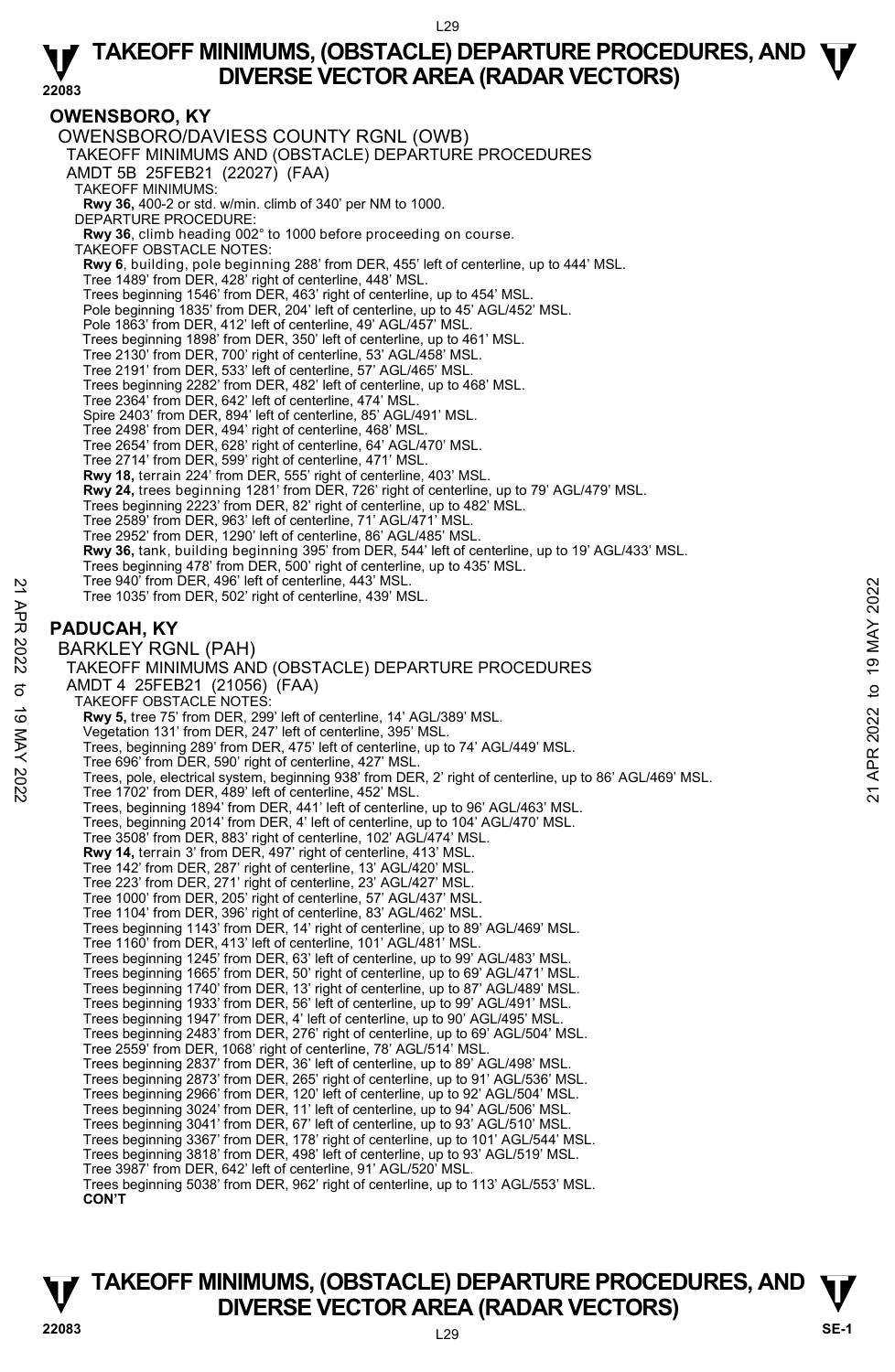**22083** 

#### **PADUCAH, KY (CON'T)**  BARKLEY RGNL (PAH) (CON'T) **Rwy 23, vegetation 3' from DER, 423' right of centerline, 17' AGL/426' MSL** Trees beginning 24' from DER, 408' right of centerline, up to 43' AGL/445' MSL. Tree 442' from DER, 570' right of centerline, 33' AGL/452' MSL. Tree 572' from DER, 629' left of centerline, 467' MSL. Tree 576' from DER, 602' right of centerline, 32' AGL/457' MSL. Trees beginning 971' from DER, 582' left of centerline, up to 73' AGL/483' MSL. Tree, traverses ways beginning 975' from DER, 651' right of centerline, up to 53' AGL/466' MSL. Trees beginning 1414' from DER, 812' right of centerline, up to 56' AGL/494' MSL. Trees beginning 2629' from DER, 963' left of centerline, up to 95' AGL/513' MSL. Tree 2970' from DER, 1263' left of centerline, 93' AGL/514' MSL. Trees beginning 3940' from DER, 359' left of centerline, up to 67' AGL/517' MSL. Tree 4238' from DER, 216' left of centerline, 56' AGL/518' MSL. Trees beginning 4363' from DER, 416' left of centerline, up to 82' AGL/528' MSL.  **Rwy 32,** terrain 18' from DER, 452' left of centerline, 393' MSL. Tree 217' from DER, 386' right of centerline, 28' AGL/416' MSL. Tree 376' from DER, 533' right of centerline, 458' MSL. Trees, pole beginning 378' from DER, 380' right of centerline, up to 83' AGL/460' MSL. Tree 507' from DER, 363' left of centerline, 30' AGL/422' MSL. Tree, pole beginning 611' from DER, 23' right of centerline, up to 82' AGL/463' MSL. Tree 812' from DER, 326' left of centerline, 46' AGL/432' MSL. Tree 886' from DER, 477' left of centerline, 65' AGL/437' MSL. Trees beginning 1066' from DER, 226' left of centerline, up to 71' AGL/444' MSL. Trees beginning 1605' from DER, 5' left of centerline, up to 97' AGL/459' MSL. Trees beginning 1976' from DER, 442' right of centerline, up to 89' AGL/467' MSL. Trees beginning 2289' from DER, 475' right of centerline, up to 104' AGL/471' MSL. Tree 2519' from DER, 14' left of centerline, 88' AGL/460' MSL. Trees beginning 2532' from DER, 6' left of centerline, up to 87' AGL/464' MSL. Tree 2687' from DER, 1041' right of centerline, 102' AGL/482' MSL. Trees beginning 2689' from DER, 531' left of centerline, up to 90' AGL/468' MSL. Tree 2999' from DER, 174' left of centerline, 103' AGL/469' MSL. Trees beginning 3022' from DER, 113' right of centerline, up to 132' AGL/487' MSL. Trees beginning 3187' from DER, 356' right of centerline, up to 143' AGL/497' MSL. **PARIS, TN**  HENRY COUNTY (PHT) TAKEOFF MINIMUMS AND (OBSTACLE) DEPARTURE PROCEDURES ORIG 11MAR10 (10070) (FAA) TAKEOFF OBSTACLE NOTES: **Rwy 2,** vehicle on road 772' from DER, 93' right of centerline, up to 15' AGL/589' MSL. Trees beginning 1232' from DER, 258' left of centerline, up to 100' AGL/669' MSL. **Rwy 20,** tree 2808' from DER, 630' right of centerline, 80' AGL/651' MSL. Rising terrain beginning 274' from DER, 388' left of centerline, 604' MSL. **PIKEVILLE, KY**  PIKE COUNTY/HATCHER FLD (PBX) TAKEOFF MINIMUMS AND (OBSTACLE) DEPARTURE PROCEDURES ORIG 07MAY09 (21336) (FAA) TAKEOFF MINIMUMS: **Rwy 9,** 300-1 or std. w/min. climb of 453' per NM to 2300 or 1000-3 for climb in visual conditions. DEPARTURE PROCEDURE: **Rwy 9,** for climb in visual conditions: cross Pike County/Hatcher Fld airport at or above 2300 before proceeding on course. TAKEOFF OBSTACLE NOTES: **Rwy 9,** tree 4788' from DER, 1173' right of centerline, 20' AGL/1739' MSL.<br>Multiple trees beginning 2702' from DER, 654' left of centerline and 965' right of centerline, up to 20' AGL/1770' MSL. **PINE KNOT, KY**  MC CREARY COUNTY (18I) TAKEOFF MINIMUMS AND (OBSTACLE) DEPARTURE PROCEDURES ORIG 13NOV14 (14317) (FAA) DEPARTURE PROCEDURE: **Rwy 4,** climb heading 040° to 1900 before turning right. **Rwy 22,** climb heading 220° to 2000 before turning left. TAKEOFF OBSTACLE NOTES: **Rwy 4,** trees beginning 73' from DER, 15' left of centerline, 218' right of centerline, up to 100' AGL/1439' MSL. **Rwy 22,** trees beginning 473' from DER, 189' left of centerline, 380' right of centerline, up to 100' AGL/1499' MSL. Tree 2999' from DER, 174' left of centerline, 103' AGL/469' MSL.<br>
Tree 2029' from DER, 174' left of centerline, 103' AGL/469' MSL.<br>
Trees beginning 3022' from DER, 356' right of centerline, up to 132' AGL/487' MSL.<br>
Trees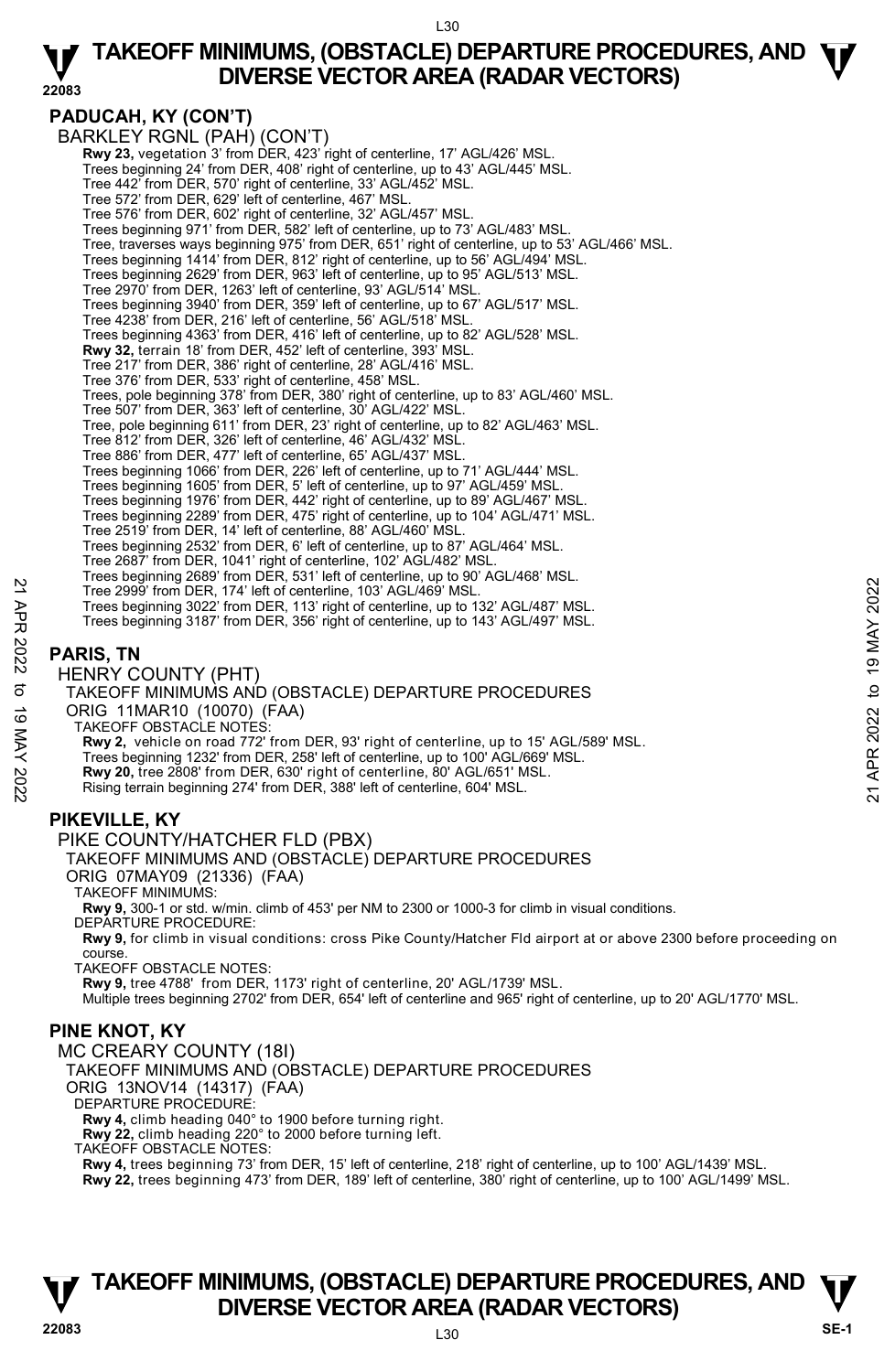#### **PORTLAND, TN**

PORTLAND MUNI (1M5) TAKEOFF MINIMUMS AND (OBSTACLE) DEPARTURE PROCEDURES ORIG 02AUG07 (07214) (FAA) TAKEOFF OBSTACLE NOTES: **Rwy 1,** tree 501' from DER, 180' right of centerline, 100' AGL/839' MSL. Tree 1564' from DER, 507' left of centerline, 100' AGL/839' MSL. **Rwy 19,** multiple trees 673' from DER, 83' right of centerline, up to 100' AGL/919' MSL.

#### **PRESTONSBURG, KY**

BIG SANDY RGNL (SJS)

TAKEOFF MINIMUMS AND (OBSTACLE) DEPARTURE PROCEDURES

AMDT 1A 22AUG13 (13234) (FAA)

TAKEOFF OBSTACLE NOTES:

**Rwy 21,** multiple trees and poles beginning 250' from DER, 11' right of centerline, up to 72' AGL/1272' MSL.<br>Multiple trees and poles beginning 294' from DER, 35' left of centerline, up to 63' AGL/1283' MSL.

#### **PRINCETON, KY**

PRINCETON-CALDWELL COUNTY (2M0) TAKEOFF MINIMUMS AND (OBSTACLE) DEPARTURE PROCEDURES ORIG 25JUL13 (13206) (FAA) TAKEOFF MINIMUMS: **Rwy 5,** 300-1¾ or std. w/min. climb of 280' per NM to 900. TAKEOFF OBSTACLE NOTES: **Rwy 5,** trees beginning 14' from DER, 434' right of centerline, up to 100' AGL/779' MSL.<br>Trees beginning 314' from DER, 371' left of centerline, up to 58' AGL/577' MSL. **Rwy 23,** structures and terrain beginning 11' from DER, 198' right of centerline, up to 4' AGL/599' MSL. Structures and terrain beginning 40' from DER, 249' left of centerline, up to 4' AGL/593' MSL.<br>Trees beginning 385' from DER, 48' right of centerline, up to 73' AGL/622' MSL. Trees beginning 421' from DER, 350' left of centerline, up to 68' AGL/647' MSL. Utility poles beginning 764' from DER, 176' right of centerline, up to 33' AGL/613' MSL. **PULASKI, TN**  ABERNATHY FLD (GZS) TAKEOFF MINIMUMS AND (OBSTACLE) DEPARTURE PROCEDURES AMDT 5 22APR21 (21280) (FAA) TAKEOFF MINIMUMS: **Rwy 16,** 300-2¼ or std. w/min. climb of 300' per NM to 1100. **Rwy 34,** 400-3 or std. w/min. climb of 465' per NM to 1100. DEPARTURE PROCEDURE: **Rwy 16,** climb heading 155° to 1200 before turning right. TAKEOFF OBSTACLE NOTES: **Rwy 16,** trees beginning 60' from DER, 159' right of centerline, up to 683' MSL. Tree 382' from DER, 203' left of centerline, 661' MSL. Tree 448' from DER, 216' left of centerline, 667' MSL. Trees beginning 507' from DER, 407' left of centerline, up to 674' MSL. Pole 1066' from DER, 141' right of centerline, 50' AGL/691' MSL. Pole, cranes beginning 1117' from DER, 212' right of centerline, up to 43' AGL/694' MSL. Trees beginning 1170' from DER, 587' left of centerline, up to 694' MSL. Poles beginning 1435' from DER, 137' right of centerline, up to 64' AGL/705' MSL. Trees beginning 5236' from DER, 308' right of centerline, up to 778' MSL.<br>Trees beginning 1.3 NM from DER, 1795' right of centerline, up to 100' AGL/871' MSL.<br>Trees beginning 1.4 NM from DER, 1783' right of centerline, up Trees beginning 1.5 NM from DER, 2784' left of centerline, up to 943' MSL. Trees beginning 1.7 NM from DER, 2610' left of centerline, up to 948' MSL. **Rwy 34,** trees beginning 3' from DER, 189' left of centerline, up to 756' MSL. Trees beginning 2912' from DER, 769' right of centerline, up to 792' MSL. Tree 3226' from DER, 1060' right of centerline, 811' MSL. Trees beginning 3269' from DER, 536' right of centerline, up to 814' MSL. Trees beginning 3416' from DER, 353' right of centerline, up to 824' MSL. Trees beginning 3432' from DER, 540' left of centerline, up to 780' MSL. Trees beginning 3444' from DER, 390' left of centerline, up to 782' MSL. Tree 3566' from DER, 701' left of centerline, 790' MSL. Trees beginning 3588' from DER, 391' left of centerline, up to 802' MSL. Trees beginning 3596' from DER, 445' right of centerline, up to 848' MSL. Trees beginning 3656' from DER, 847' left of centerline, up to 810' MSL. Trees beginning 3665' from DER, 842' right of centerline, up to 868' MSL. Trees beginning 3749' from DER, 9' right of centerline, up to 873' MSL. Tree 3826' from DER, 561' left of centerline, 823' MSL. Trees beginning 3859' from DER, 856' left of centerline, up to 833' MSL. **CON'T** Trees beginning 385 'nom DER, 48' right of centerline, up to 68' AGL/647' MSL.<br>
Trees beginning 421' from DER, 350' left of centerline, up to 68' AGL/647' MSL.<br>
Utility poles beginning 764' from DER, 176' right of centerl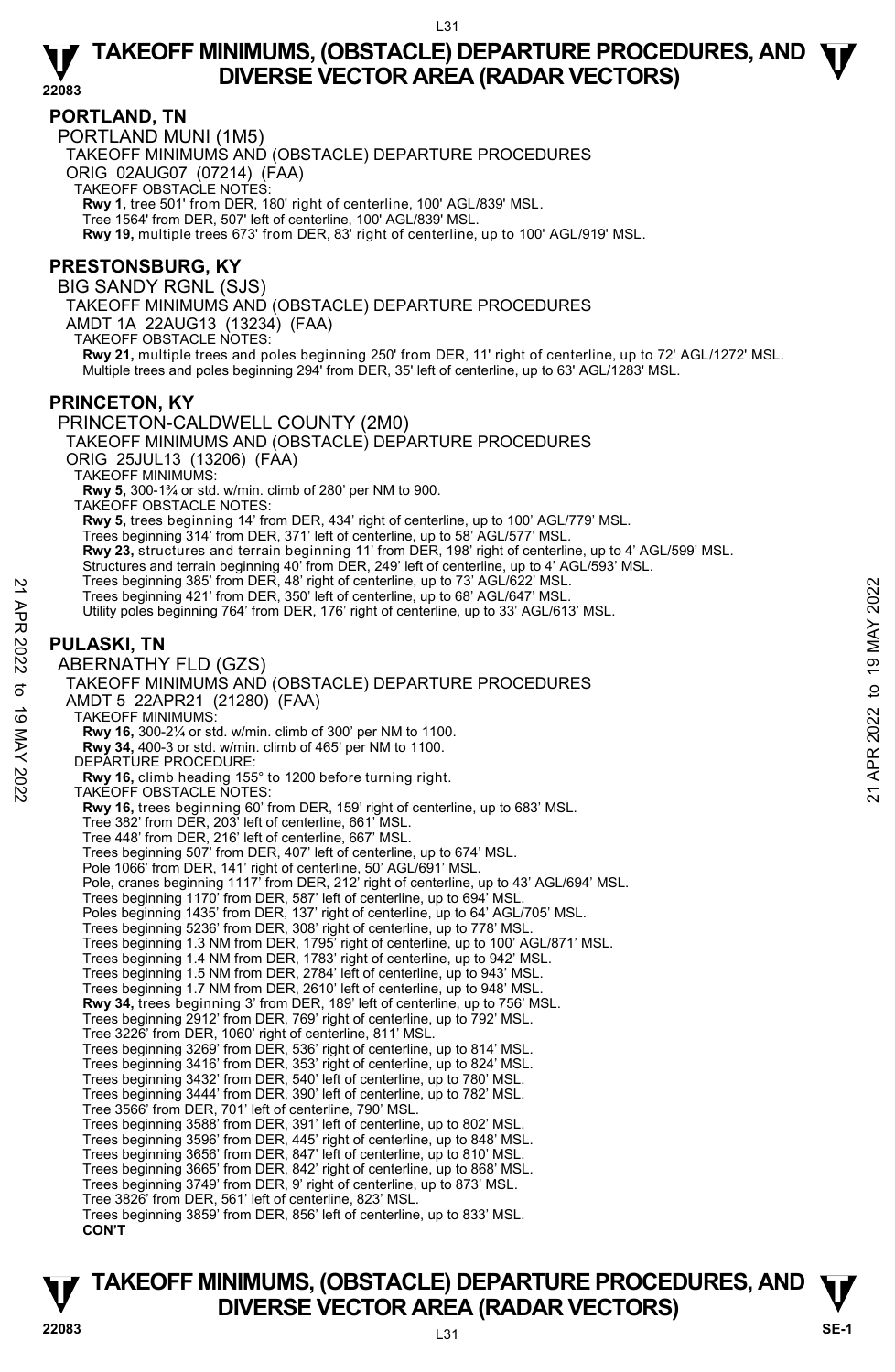**22083** 

#### **PULASKI, TN (CON'T)**

ABERNATHY FLD (GZS) (CON'T)

 **Rwy 34 (CON'T),** trees beginning 3878' from DER, 137' left of centerline, up to 841' MSL. Trees beginning 4052' from DER, 163' left of centerline, up to 860' MSL.

Trees beginning 4080' from DER, 671' left of centerline, up to 880' MSL.

Trees beginning 4165' from DER, 427' right of centerline, up to 883' MSL.

Tree 4197' from DER, 377' right of centerline, 887' MSL.

Tree 4251' from DER, 17' left of centerline, 899' MSL. Trees beginning 4256' from DER, 200' left of centerline, up to 916' MSL.

Trees beginning 4276' from DER, 576' left of centerline, up to 932' MSL. Trees beginning 4278' from DER, 39' right of centerline, up to 900' MSL.

Trees beginning 4323' from DER, 14' left of centerline, up to 938' MSL.

Trees, terrain beginning 4405' from DER, 13' right of centerline, up to 924' MSL. Trees beginning 5268' from DER, 348' left of centerline, up to 963' MSL.

Trees beginning 5323' from DER, 417' left of centerline, up to 965' MSL.

Trees, tower beginning 5431' from DER, 42' left of centerline, up to 981' MSL.

Trees beginning 5484' from DER, 8' right of centerline, up to 945' MSL. Trees beginning 1 NM from DER, 29' right of centerline, up to 960' MSL.

Trees beginning 1.1 nm from DER, 185' left of centerline, up to 1004' MSL.

Trees beginning 1.1 NM from DER, 9' right of centerline, up to 1013' MSL. Trees beginning 2.2 NM from DER, 1252' left of centerline, up to 1033' MSL.

Tree 2.3 NM from DER, 2547' left of centerline, 1071' MSL.

#### **RICHMOND, KY**

CENTRAL KENTUCKY RGNL (RGA) TAKEOFF MINIMUMS AND (OBSTACLE) DEPARTURE PROCEDURES AMDT 1A 21JUL16 (16203) (FAA) DEPARTURE PROCEDURE: **Rwy 18,** climb heading 180° to 1900 before turning left. TAKEOFF OBSTACLE NOTES: **Rwy 18,** trees beginning 19' from DER, 296' right of centerline, up to 1018' MSL. Tree 579' from DER, 563' left of centerline, 1038' MSL. Trees beginning 600' from DER, 479' left of centerline, 1048' MSL. Trees, beginning 824' from DER, 579' right of centerline, 1055' MSL. Trees, beginning 1637' from DER, 558' right of centerline, up to 1065' MSL. Tree 2293' from DER, 374' left of centerline, 1068' MSL. Tree 2355' from DER, 256' left of centerline, 1069' MSL. Trees, beginning 2422' from DER, 36' left of centerline, up to 1073' MSL. Trees, beginning 2443' from DER, 78' left of centerline, up to 1081' MSL. Tree 2468' from DER, 109' right of centerline, 1070' MSL. Tree 2605' from DER, 112' right of centerline, 1072' MSL. **Rwy 36,** fence beginning 5' from DER, 402' right of centerline, up to 968' MSL. Tree 21' from DER, 330' left of centerline, 978' MSL. **ROCKWOOD, TN**  ROCKWOOD MUNI (RKW) TAKEOFF MINIMUMS AND (OBSTACLE) DEPARTURE PROCEDURES AMDT 2 15DEC11 (11349) (FAA) **EVALUAT FROM 10.000 SET AND THE STATE SOMET AND THE STATE OF SOMETHING 1000 STATE CONDUCT THE SPOND OF A STATE AND STATE THE SUBDINING 000 TO DER, 579 right of centerline, 1048' MSL.<br>
Trees heginning 600' from DER, 579 r** 

DEPARTURE PROCEDURE:

**Rwy 4,** climb heading 044° to 2500 before turning left.

**Rwy 22,** climb heading 224° to 2600 before proceeding on course.

TAKEOFF OBSTACLE NOTES:

**Rwy 4,** trees beginning 100' from DER, 234' right of centerline, up to 81' AGL/1646' MSL. Trees beginning 593' from DER, 557' left of centerline, up to 88' AGL/1649' MSL. **Rwy 22,** trees beginning 54' from DER, 101' left of centerline, up to 71' AGL/1676' MSL. Trees beginning 630' from DER, 136' right of centerline, up to 70' AGL/1691' MSL.

#### **ROGERSVILLE, TN**

HAWKINS COUNTY (RVN) TAKEOFF MINIMUMS AND (OBSTACLE) DEPARTURE PROCEDURES AMDT 3 13SEP18 (18256) (FAA) TAKEOFF MINIMUMS: **Rwy 7,** 400-2¾ or std. w/min. climb of 385' per NM to 1700. **Rwy 25,** 400-2½ w/min. climb of 250' per NM to 1700 or 1700-3 for VCOA. DEPARTURE PROCEDURE: **Rwy 7,** climb heading 071° to 3100 before proceeding on course. **Rwy 25,** climb heading 236° to 2700 before proceeding on course. VCOA: **Rwy 25,** obtain ATC approval for VCOA when requesting IFR clearance. Climb in visual conditions to cross Hawkins County Airport at or above 2800 before proceeding on course. **CON'T**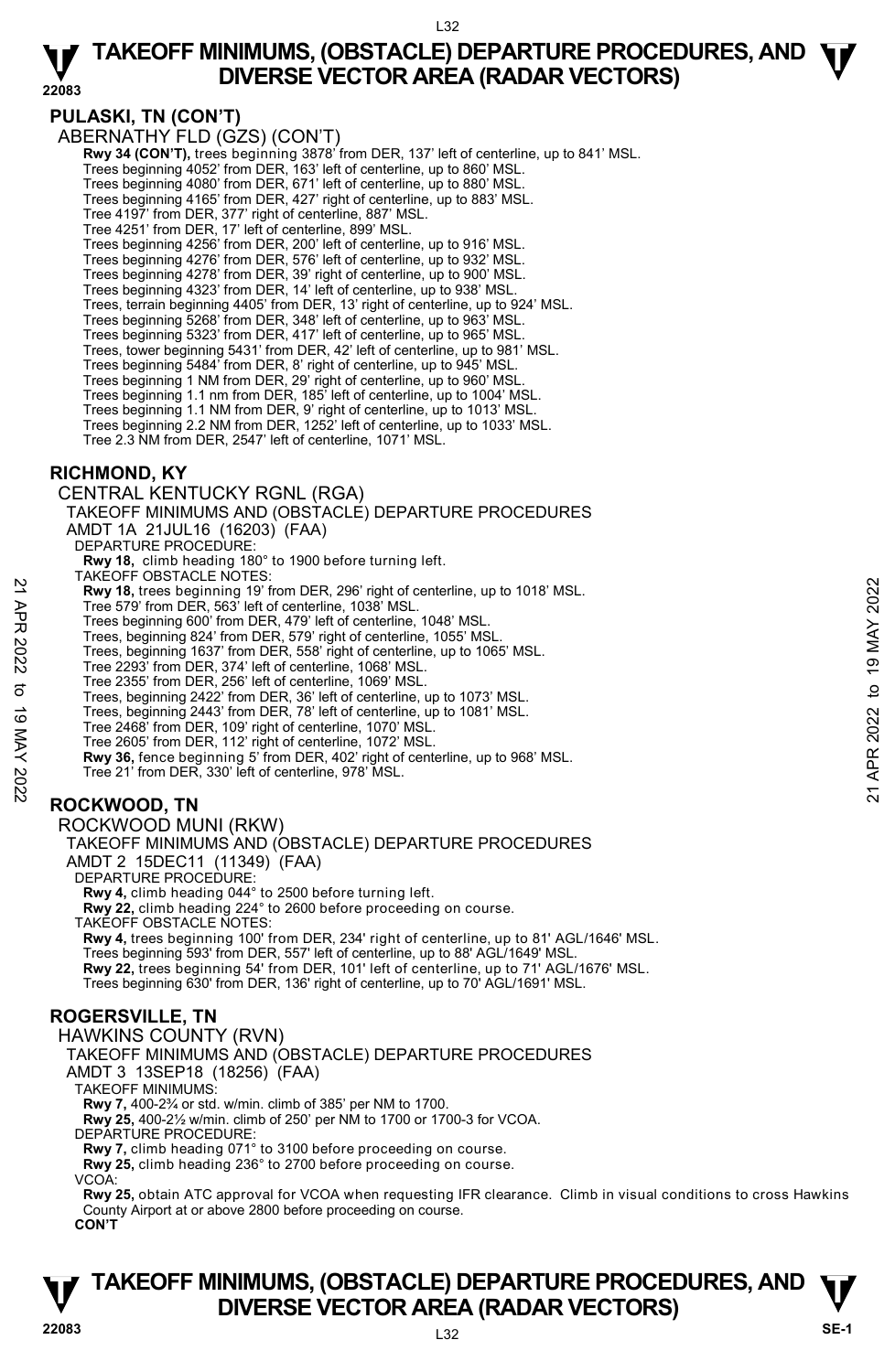#### **ROGERSVILLE, TN (CON'T)**

HAWKINS COUNTY (RVN) (CON'T) TAKEOFF OBSTACLE NOTES: **Rwy 7**, trees, terrain beginning 102' from DER, 193' left of centerline, up to 1317' MSL. Tree 346' from DER, 253' right of centerline, 1274' MSL. Trees beginning 349' from DER, 273' right of centerline, up to 1290' MSL. Tree 1188' from DER, 783' left of centerline, 1320' MSL. Tree 1211' from DER, 787' left of centerline, 1324' MSL. Trees beginning 1221' from DER, 207' right of centerline, up to 1306' MSL. Tree 1580' from DER, 775' left of centerline, 1337' MSL. Tree 1730' from DER, 795' left of centerline, 1346' MSL. Trees, building beginning 1752' from DER, 26' left of centerline, up to 1351' MSL. Tree 3880' from DER, 1357' right of centerline, 1340' MSL. Trees beginning 4070' from DER, 1580' left of centerline, up to 1354' MSL. Tree 5591' from DER, 1996' left of centerline, 1391' MSL. Trees beginning 5786' from DER, 1377' left of centerline, up to 1408' MSL. Trees beginning 5965' from DER, 1557' left of centerline, up to 1424' MSL. Trees beginning one NM from DER, 1331' left of centerline, up to 1523' MSL. Trees, building beginning 1.1 NM from DER, 1790' left of centerline, up to 1566' MSL. Tower 2.2 NM from DER, 3132' left of centerline, 223' AGL/1589' MSL. **Rwy 25,** catenary, 1' from DER, 427' right of centerline, up to 44' AGL/1318' MSL. Trees, beginning 75' from DER, 167' left of centerline, up to 1298' MSL. Terrain 93' from DER, 196' right of centerline, 1265' MSL. Building 153' from DER, 369' right of centerline, 34' AGL/1301' MSL. Fence, trees, transmission line, pole, beginning 185 from DER, 143' right of centerline, up to 1308' MSL. Trees, pole, transmission line, beginning 259' from DER, 105' left of centerline, up to 1309' MSL. Tree 861' from DER, 565' right of centerline, 1326' MSL. Trees, terrain, beginning 1087' from DER, 728' right of centerline, up to 1334' MSL. Trees, beginning 2010' from DER, 393' left of centerline, up to 1331' MSL. Tree 2088' from DER, 997' right of centerline, 1423' MSL. Trees, terrain, beginning 2257' from DER, 596' right of centerline, up to 1453' MSL. Tree 2344' from DER, 964' right of centerline, 1457' MSL. Trees, terrain, fence, transmission line, poles, beginning 2440' from DER, 47' right of centerline, up to 1478' MSL. Tree 3422' from DER, 204' left of centerline, 1341' MSL. Tree 3461' from DER, 97' left of centerline, 1384' MSL. Trees, beginning 3561' from DER, 7' left of centerline, up to 1402' MSL. Trees, beginning 4089' from DER, 2' left of centerline, up to 1420' MSL. Tree 4694' from DER, 1137' right of centerline, 1492' MSL. Trees, transmission line, pole, beginning 4722' from DER, 18' right of centerline, up to 1503' MSL. Trees, terrain, beginning 4863' from DER, 29' right of centerline, up to 1508' MSL. Trees, terrain, beginning 5061' from DER, 19' right of centerline, up to 1526' MSL. Trees, beginning 5200' from DER, 145' right of centerline, up to 1546' MSL. Trees, terrain, beginning 5410' from DER, 295' right of centerline, up to 1569' MSL. Tree 2344 from DER, 964 right of centerline, 1457 MSL.<br>Tree 2344 from DER, 964 right of centerline, 1457 MSL.<br>Tree 3422 from DER, 97 left of centerline, 1384 MSL.<br>Tree 3421 from DER, 97 left of centerline, 1384 MSL.<br>Tree 3 Terrain+veg, trees beginning 2.2 NM from DER, 3420' right of centerline, up to 100' AGL/1846' MSL. **RUSSELLVILLE, KY**  RUSSELLVILLE-LOGAN COUNTY (4M7) TAKEOFF MINIMUMS AND (OBSTACLE) DEPARTURE PROCEDURES AMDT 4 07DEC17 (17341) (FAA) TAKEOFF OBSTACLE NOTES: **Rwy 7,** tree, pole beginning 13' from DER, 242' left of centerline, up to 48' AGL/687' MSL. Tree 253' from DER, 347' right of centerline, 24' AGL/663' MSL. Trees beginning 303' from DER, 389' left of centerline, up to 84' AGL/721' MSL. Trees beginning 350' from DER, 346' right of centerline, up to 36' AGL/674' MSL. Tree 473' from DER, 309' left of centerline, 87' AGL/723' MSL Trees beginning 1070' from DER, 432' left of centerline, up to 97' AGL/732' MSL. Tree 1418' from DER, 638' right of centerline, 61' AGL/693' MSL. Trees beginning 1438' from DER, 255' right of centerline, up to 86' AGL/718' MSL. Transmission line 2580' from DER, 493' right of centerline, 84' AGL/731' MSL. Catenary 2648' from DER, 2' right of centerline, 103' AGL/737' MSL. Catenary 2698' from DER, 376' left of centerline, 105' AGL/740' MSL. Transmission line 2752' from DER, 792' left of centerline, 101' AGL/742' MSL.

Transmission line 2791' from DER, 791' left of centerline, 90' AGL/744' MSL.

Tree 4099' from DER, 12' right of centerline, 101' AGL/762' MSL.<br>**Rwy 25,** traverse way, terrain beginning 3' from DER, 332' right of centerline, up to 699' MSL.

Pole 346' from DER, 532' right of centerline, 23' AGL/709' MSL.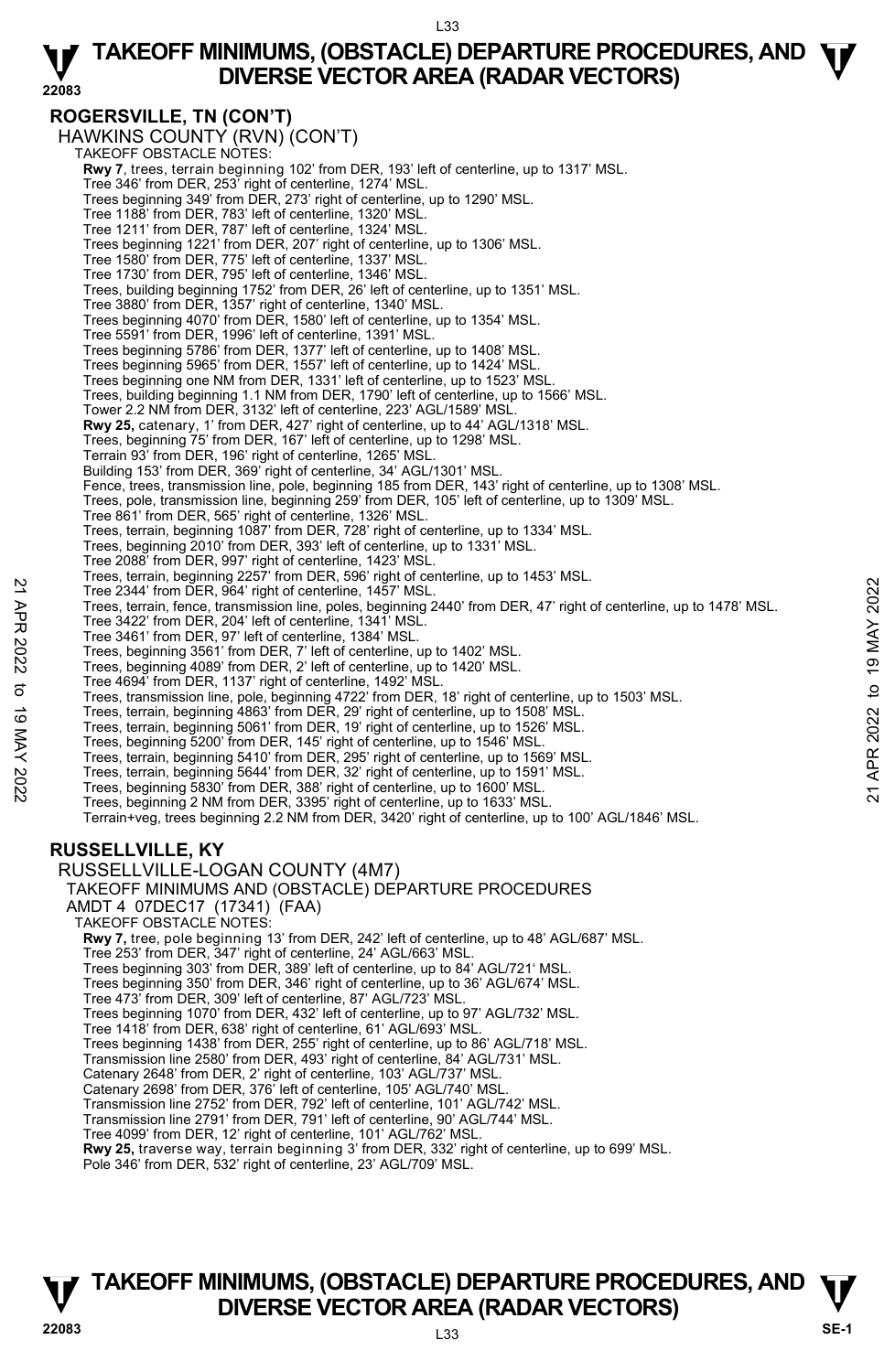#### **SABRE AAF (FORT CAMPBELL) (EOD)**

CLARKSVILLE, TN

TAKEOFF MINIMUMS AND (OBSTACLE) DEPARTURE PROCEDURES AMDT 1A 23JUN16 (16175) **Rwy 23,** vehicle on road 134' from DER, 259' right of centerline, up to 15' AGL/604' MSL..

#### **SAVANNAH, TN**

SAVANNAH-HARDIN COUNTY (SNH)

TAKEOFF MINIMUMS AND (OBSTACLE) DEPARTURE PROCEDURES

AMDT 3 30JUL09 (09211) (FAA)

TAKEOFF MINIMUMS:

**Rwy 19,** 400-2¼ or std. w/min. climb of 260' per NM to 1000. TAKEOFF OBSTACLE NOTES: **Rwy 1,** trees beginning 1243' from DER, 101' right of centerline, up to 70' AGL/589' MSL. **Rwy 19,** trees beginning 973' from DER, left and right of centerline, up to 70' AGL/789' MSL.

#### **SELMER, TN**

ROBERT SIBLEY (SZY) TAKEOFF MINIMUMS AND (OBSTACLE) DEPARTURE PROCEDURES ORIG 25SEP08 (08269) (FAA) TAKEOFF OBSTACLE NOTES: **Rwy 17,** terrain beginning 71' from DER, 154' right of centerline, up to 644' MSL. Trees beginning 104' from DER, 405' right of centerline, up to 76' AGL/695' MSL. Pole 1208' from DER, 810' right of centerline, 28' AGL/687' MSL. Pole 1857' from DER, 380' right of centerline, 45' AGL/664' MSL. **Rwy 35,** vehicles on roadway 107' from DER, on centerline, up to 15' AGL/622' MSL. Trees beginning 95' from DER, 206' right of centerline, up to 51' AGL/645' MSL.

#### **SEVIERVILLE, TN**

#### GATLINBURG-PIGEON FORGE (GKT)

#### TAKEOFF MINIMUMS AND (OBSTACLE) DEPARTURE PROCEDURES

AMDT 4A 26MAY16 (16147) (FAA)

#### TAKEOFF MINIMUMS:

**Rwy 10,** std. w/min. climb of 320' per NM to 2900 or 900-2½ for climb in visual conditions. **Rwy 28,** 400-2¾ or std. w/min. climb of 210' per NM to 1500 or alternatively, with std. takeoff minimums and a normal 200' per NM climb gradient, takeoff must occur not later than 1200' prior to DER. DEPARTURE PROCEDURE:

**Rwy 10,** Climbing left turn on VXV VORTAC R-090 westbound to VXV VORTAC to 5000 before proceeding on course. For climb in visual conditions: cross Gatlinburg-Pigeon Forge airport westbound on VXV VORTAC R-102 at or above 1900 MSL to VXV VORTAC; continue climb to 5000 before proceeding on course. When executing VCOA, notify ATC prior to departure **EVIERVILLE, TN**<br> **21 GATLINBURG-PIGEON FORGE (GKT)**<br>
TAKEOFF MINIMUMS AND (OBSTACLE) DEPARTURE PROCEDURES<br>
AMDT 4A 26MAY16 (16147) (FAA)<br>
TAKEOFF MINIMUMS:<br> **2022**<br> **22** TAKEOFF MINIMUMS:<br> **22** TAKEOFF MINIMUMS:<br> **22** TA

#### **Rwy 28,** Climb on heading 282° and on VXV VORTAC R-102 to VXV VORTAC to 5000 before proceeding on course. TAKEOFF OBSTACLE NOTES:

**Rwy 10,** trees beginning 194' from DER, 378' right of centerline, up to 80' AGL/1123' MSL.<br>Trees beginning 300' from DER, 350' left of centerline, up to 80' AGL/1123' MSL. Trees beginning 716' from DER, 255' left of centerline, up to 85' AGL/1131' MSL. Power line 941' from DER, 602' right of centerline, 55' AGL/1079' MSL. **Rwy 28,** trees beginning 184' from DER, 259' left of centerline, up to 45' AGL/1071' MSL. Trees beginning 949' from DER, 376' right of centerline, up to 45' AGL/1116' MSL. Tower 1119' from DER, 624' right of centerline, 78' AGL/1079' MSL. Tower 2.2 NM from DER, 2629' right of centerline, 175' AGL/1359' MSL.

#### **SHELBYVILLE, TN**

BOMAR FLD/SHELBYVILLE MUNI (SYI)

TAKEOFF MINIMUMS AND (OBSTACLE) DÉPARTURE PROCEDURES

- AMDT 1 31JUL08 (21336) (FAA)
- DEPARTURE PROCEDURE:
- **Rwy 18,** climb heading 180° to 1600 before turning left.
- **Rwy 36,** climb heading 345° to 1700 before turning right.
- TAKEOFF OBSTACLE NOTES:
- **Rwy 18,** tree 81' from DER, 176' right of centerline, up to 100' AGL/890' MSL.
- Tree 86' from DER, 199' left of centerline, up to 100' AGL/880' MSL.

**Rwy 36,** trees and terrain 505' from DER, 36' left of centerline, up to 7' AGL/806' MSL.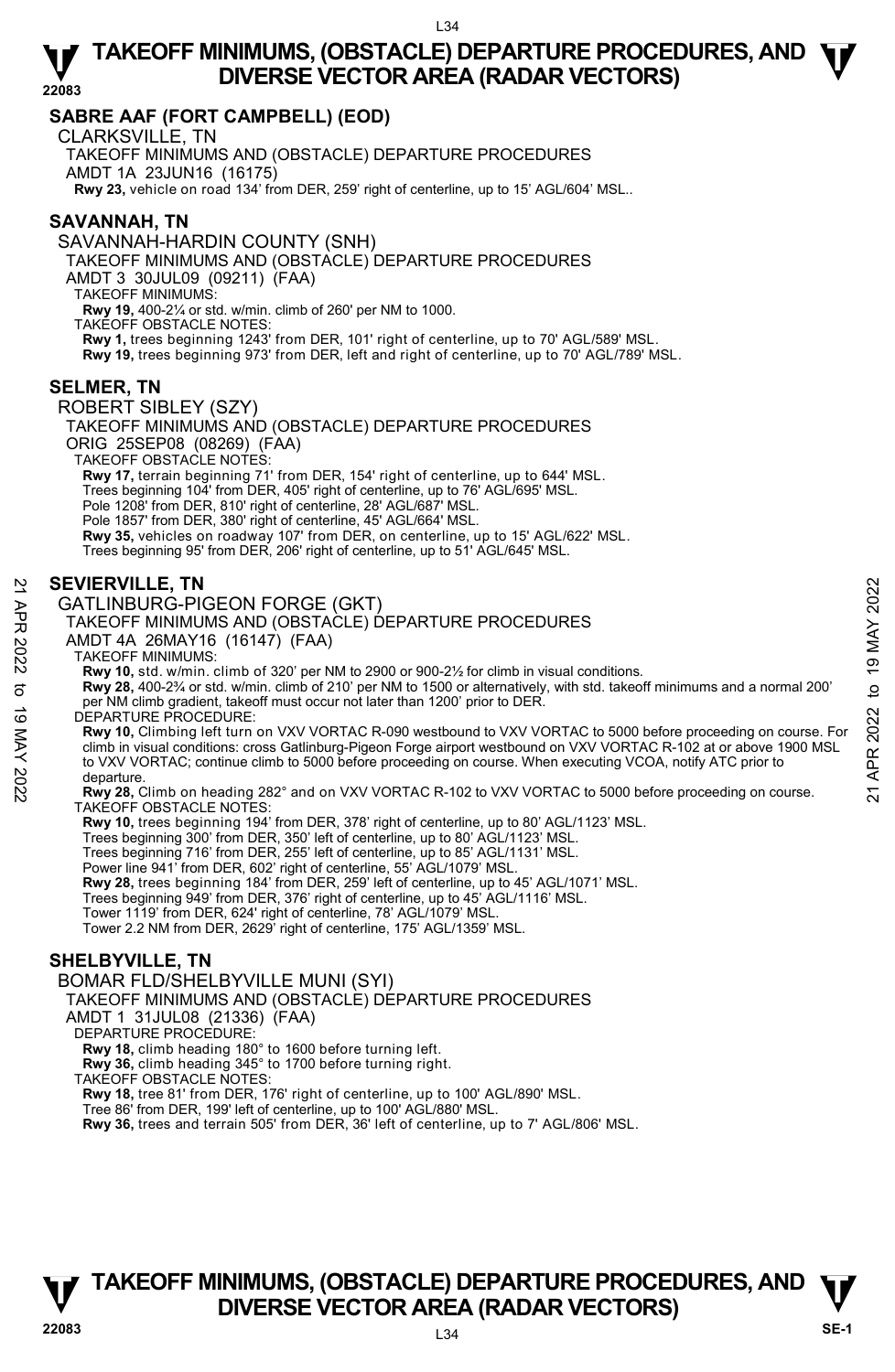**22083** 

**SMITHVILLE, TN**  SMITHVILLE MUNI (0A3) TAKEOFF MINIMUMS AND (OBSTACLE) DEPARTURE PROCEDURES ORIG 05JUN08 (08157) (FAA) TAKEOFF OBSTACLE NOTES: **Rwy 6,** trees and terrain beginning 76' from DER, 256' right of centerline, up to 100' AGL/1199' MSL.<br>Trees beginning 733' from DER, 11' left of centerline up to 100' AGL/1119' MSL. **Rwy 24,** trees and terrain beginning 76' from DER, 8' left of centerline, up to 100' AGL/1119' MSL. Trees and terrain beginning 83' from DER, 162' right of centerline, up to 100' AGL/1179' MSL. **SMYRNA, TN**  SMYRNA (MQY) TAKEOFF MINIMUMS AND (OBSTACLE) DEPARTURE PROCEDURES AMDT 7 02DEC21 (21336) (FAA) TAKEOFF MINIMUMS: **Rwy 19,** 300-2¼ or std. w/min. climb of 255' per NM to 1000, or alternatively, with standard takeoff minimums and a normal 200' per NM climb gradient, takeoff must occur no later than 1400' prior to DER. **Rwy 32,** 300-1 or std. w/min. climb of 260' per NM to 800. DEPARTURE PROCEDURE **Rwy 1,** climb heading 006° to 1200 before turning northeast. TAKEOFF OBSTACLE NOTES: **Rwy 1,** lighting 32' from DER, 120' right of centerline, 2' AGL/523' MSL. Lighting 141' from DER, 250' left of centerline, 6' AGL/528' MSL. Trees beginning 776' from DER, 26' right of centerline, up to 590' MSL. Tree 991' from DER, 525' left of centerline, 564' MSL. Trees beginning 1101' from DER, 53' left of centerline, up to 566' MSL. Tree 1202' from DER, 263' left of centerline, 568' MSL. Trees, beginning 1241' from DER, 26' left of centerline, up to 612' MSL. Trees beginning 1436' from DER, 20' right of centerline, up to 601' MSL. Trees beginning 1676' from DER, 9' right of centerline, up to 614' MSL. Trees beginning 2085' from DER, 816' right of centerline, up to 615' MSL. Trees beginning 2250' from DER, 819' left of centerline, up to 617' MSL. **Rwy 14,** lighting 9' from DER, 104' right of centerline, 4' AGL/520' MSL. Lighting 37' from DER, 254' left of centerline, 4' AGL/520' MSL. Tree 1319' from DER, 808' left of centerline, 572' MSL. Tree 3208' from DER, 198' left of centerline, 598' MSL. **Rwy 19,** lighting 9' from DER, 125' right of centerline, 3' AGL/521' MSL. Lighting 9' from DER, 125' left of centerline, 3' AGL/521' MSL. Pole 1468' from DER, 139' left of centerline, 23' AGL/556' MSL Pole 1473' from DER, 40' left of centerline, 26' AGL/558' MSL. Transmission line, pole, trees beginning 1547' from DER, 24' right of centerline, up to 50' AGL/580' MSL. Pole 1594' from DER, 122' left of centerline, 33' AGL/566' MSL Tree 1647' from DER, 251' left of centerline, 577' MSL. Trees, pole beginning 1690' from DER, 18' left of centerline, up to 609' MSL. Tree 1786' from DER, 79' right of centerline, 590' MSL. Trees beginning 1846' from DER, 293' right of centerline, up to 596' MSL. Tree 1900' from DER, 571' left of centerline, 619' MSL. Trees beginning 1973' from DER, 20' left of centerline, up to 626' MSL. Tree 2038' from DER, 843' right of centerline, 597' MSL. Tree 2057' from DER, 75' right of centerline, 600' MSL. Trees beginning 2099' from DER, 316' right of centerline, up to 606' MSL. Tree 2260' from DER, 648' right of centerline, 609' MSL. Trees beginning 2271' from DER, 203' right of centerline, up to 613' MSL. Trees beginning 2525' from DER, 40' right of centerline, up to 614' MSL. Trees beginning 2973' from DER, 379' left of centerline, up to 634' MSL. Trees beginning 3022' from DER, 28' left of centerline, up to 639' MSL. Trees beginning 3546' from DER, 193' right of centerline, up to 618' MSL. Tower, antenna beginning 1.7 NM from DER, 2303' right of centerline, up to 143' AGL/788' MSL. **Rwy 32,** lighting 10' from DER, 105' right of centerline, 3' AGL/545' MSL. Tree 78' from DER, 503' left of centerline, 563' MSL. Trees beginning 89' from DER, 438' left of centerline, up to 598' MSL. Trees beginning 402' from DER, 472' right of centerline, up to 583' MSL. Tree 888' from DER, 552' right of centerline, 585' MSL. Trees beginning 1067' from DER, 25' right of centerline, up to 588' MSL. Trees beginning 1158' from DER, 82' left of centerline, up to 600' MSL. Tree 1278' from DER, 86' right of centerline, 593' MSL. Trees beginning 1310' from DER, 110' right of centerline, up to 598' MSL. Tree 1339' from DER, 517' left of centerline, 609' MSL. Trees beginning 1346' from DER, 61' left of centerline, up to 614' MSL. Trees beginning 1371' from DER, 221' right of centerline, up to 599' MSL. Tree 1503' from DER, 208' right of centerline, 601' MSL. Trees beginning 1528' from DER, 26' right of centerline, up to 606' MSL. Trees beginning 1684' from DER, 7' left of centerline, up to 617' MSL. Tree 1995' from DER, 260' right of centerline, 623' MSL. **CON'T** Trees beginning 10/6' trom DER, 9' right of centerline, up to 613' MSL.<br>
Trees beginning 2085' from DER, 816' right of centerline, up to 617' MSL.<br>
Trees beginning 2250' from DER, 819' left of centerline, up to 617' MSL.<br>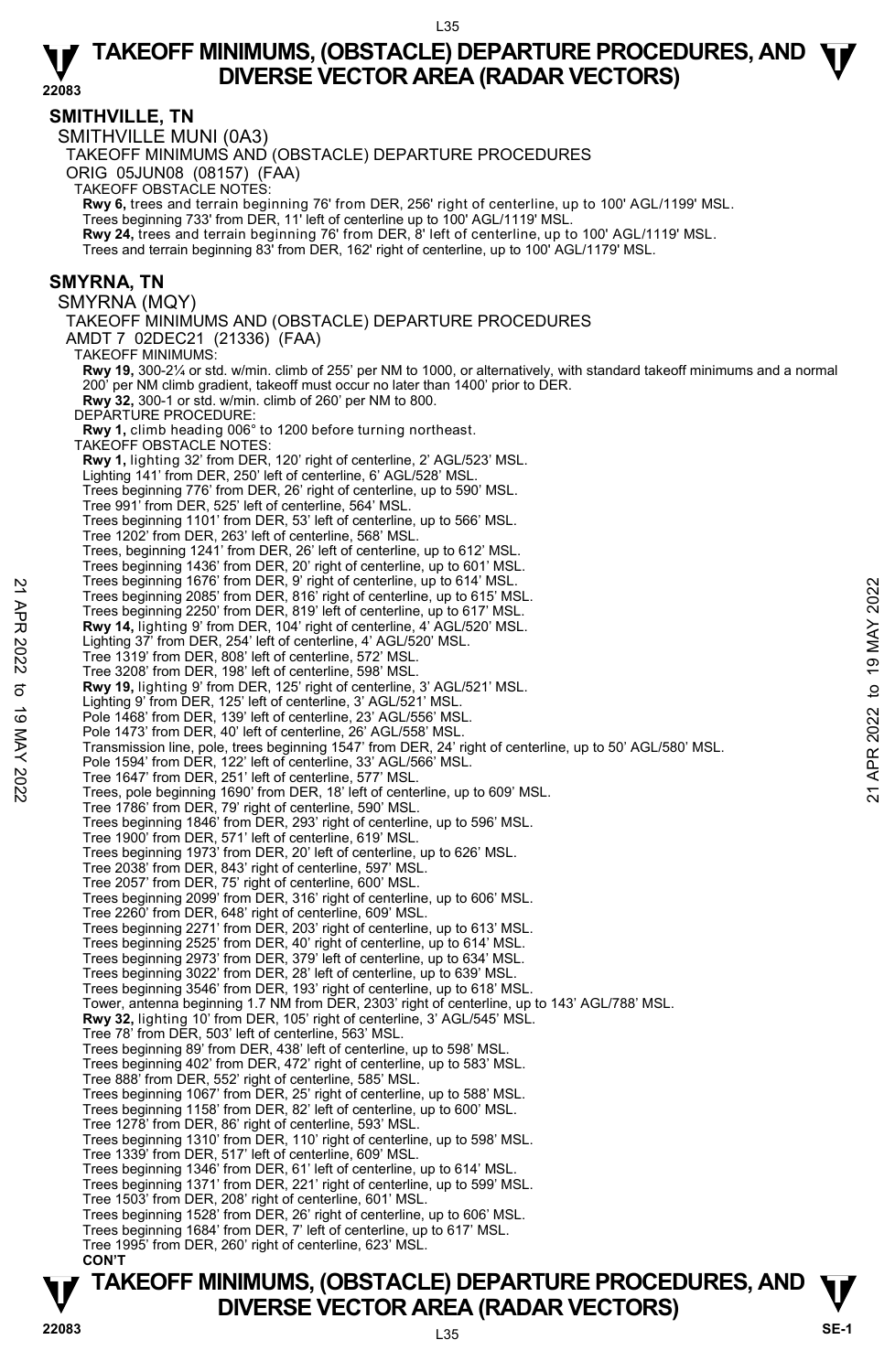#### L36

### **TAKEOFF MINIMUMS, (OBSTACLE) DEPARTURE PROCEDURES, AND**  $\Psi$ **<br>DIVERSE VECTOR AREA (RADAR VECTORS) DIVERSE VECTOR AREA (RADAR VECTORS)**

#### **SMYRNA, TN (CON'T)**

SMYRNA (MQY) (CON'T) **Rwy 32 (CON'T),** trees beginning 2002' from DER, 61' right of centerline, up to 624' MSL.<br>Trees beginning 2082' from DER, 169' right of centerline, up to 625' MSL. Trees beginning 2103' from DER, 388' left of centerline, up to 620' MSL. Trees beginning 2523' from DER, 134' left of centerline, up to 621' MSL. Trees beginning 2540' from DER, 57' right of centerline, up to 627' MSL. Trees beginning 2672' from DER, 130' left of centerline, up to 625' MSL.<br>Trees beginning 2777' from DER, 108' left of centerline, up to 634' MSL.<br>Trees beginning 2880' from DER, 37' right of centerline, up to 633' MSL.<br>Tre Trees beginning 3069' from DER, 129' left of centerline, up to 635' MSL. Tree 3346' from DER, 290' right of centerline, 641' MSL. Trees beginning 3409' from DER, 186' left of centerline, up to 637' MSL. Trees beginning 3460' from DER, 180' right of centerline, up to 644' MSL. Trees beginning 3549' from DER, 285' left of centerline, up to 643' MSL. Trees beginning 3613' from DER, 181' left of centerline, up to 646' MSL. Trees beginning 3928' from DER, 33' right of centerline, up to 648' MSL. Trees beginning 4083' from DER, 17' right of centerline, up to 651' MSL. Trees beginning 4091' from DER, 55' left of centerline, up to 657' MSL. Trees beginning 4099' from DER, 48' right of centerline, up to 655' MSL. Trees beginning 4147' from DER, 28' left of centerline, up to 666' MSL. Trees beginning 4226' from DER, 31' right of centerline, up to 663' MSL. Tree 4270' from DER, 487' right of centerline, 670' MSL. Trees beginning 4425' from DER, 120' right of centerline, up to 685' MSL. Tree 4436' from DER, 138' left of centerline, 669' MSL. Trees beginning 4499' from DER, 28' right of centerline, up to 686' MSL. Trees beginning 4512' from DER, 262' left of centerline, up to 672' MSL. Tree 4526' from DER, 436' left of centerline, 678' MSL. Trees beginning 4590' from DER, 197' left of centerline, up to 688' MSL. Trees beginning 4594' from DER, 59' right of centerline, up to 690' MSL. Trees beginning 4820' from DER, 60' right of centerline, up to 694' MSL. Trees, tower beginning 4915' from DER, 34' left of centerline, up to 694' MSL. Trees beginning 4988' from DER, 41' right of centerline, up to 704' MSL. Trees beginning 5145' from DER, 142' right of centerline, up to 709' MSL. Trees beginning 5182' from DER, 11' right of centerline, up to 702' MSL. Trees beginning 4820' from DER, 60' right of centerline, up to 694' MSL.<br>
Trees beginning 4820' from DER, 34' left of centerline, up to 694' MSL.<br>
Trees beginning 4888' from DER, 14' right of centerline, up to 709' MSL.<br>

#### **SOMERSET, KY**

LAKE CUMBERLAND RGNL (SME) TAKEOFF MINIMUMS AND (OBSTACLE) DEPARTURE PROCEDURES AMDT 4A 12AUG21 (21224) (FAA) TAKEOFF MINIMUMS: **Rwy 5,** 500-2 or std. w/min. climb of 440' per NM to 1600. **Rwy 23,** 300-1¼ or std. w/min. climb of 375' per NM to 1300. DEPARTURE PROCEDURE: **Rwy 5,** climb heading 048° to 2000 before proceeding on course. **Rwy 23,** climb heading 228° to 2000 before turning southbound. TAKEOFF OBSTACLE NOTES: **Rwy 5,** power lines beginning 2350' from DER, on centerline, up to 100' AGL/1009' MSL. Trees beginning 5685' from DER, left and right of centerline, up to 100' AGL/1369' MSL. Tower 1.7 NM from DER, 500' right of centerline, 100' AGL/1300' MSL. **Rwy 23,** poles beginning 178' from DER, on centerline, up to 102' AGL/1111' MSL. Trees beginning 281' from DER, left and right of centerline, up to 81' AGL/1190' MSL. Buildings beginning 412' from DER, 336' right of centerline, up to 10' AGL/1089' MSL. Hills beginning 982' from DER, 102' left of centerline, up to 927' MSL. Signs beginning 1214' from DER, 45' right of centerline, 45' AGL/959' MSL. Antenna 2939' from DER, 54' left of centerline, 56' AGL/1005' MSL.

#### **SOMERVILLE, TN**

FAYETTE COUNTY (FYE)

TAKEOFF MINIMUMS AND (OBSTACLE) DEPARTURE PROCEDURES

AMDT 1 28SEP06 (06271) (FAA)

TAKEOFF OBSTACLE NOTES:

**Rwy 1,** multiple trees beginning 527' from DER, 343' right of centerline, up to 100' AGL/529' MSL. Multiple trees beginning 427' from DER, 8' left of centerline, up to 100' AGL/529' MSL. **Rwy 19,** multiple trees beginning 87' from DER, 306' right of centerline, up to 100' AGL/539' MSL.<br>Multiple trees beginning 709' from DER, 455' left of centerline, up to 100' AGL/549' MSL.

### **T T TAKEOFF MINIMUMS, (OBSTACLE) DEPARTURE PROCEDURES, AND V** DIVERSE VECTOR AREA (RADAR VECTORS) **V**<br>22083 SE-1

**22083**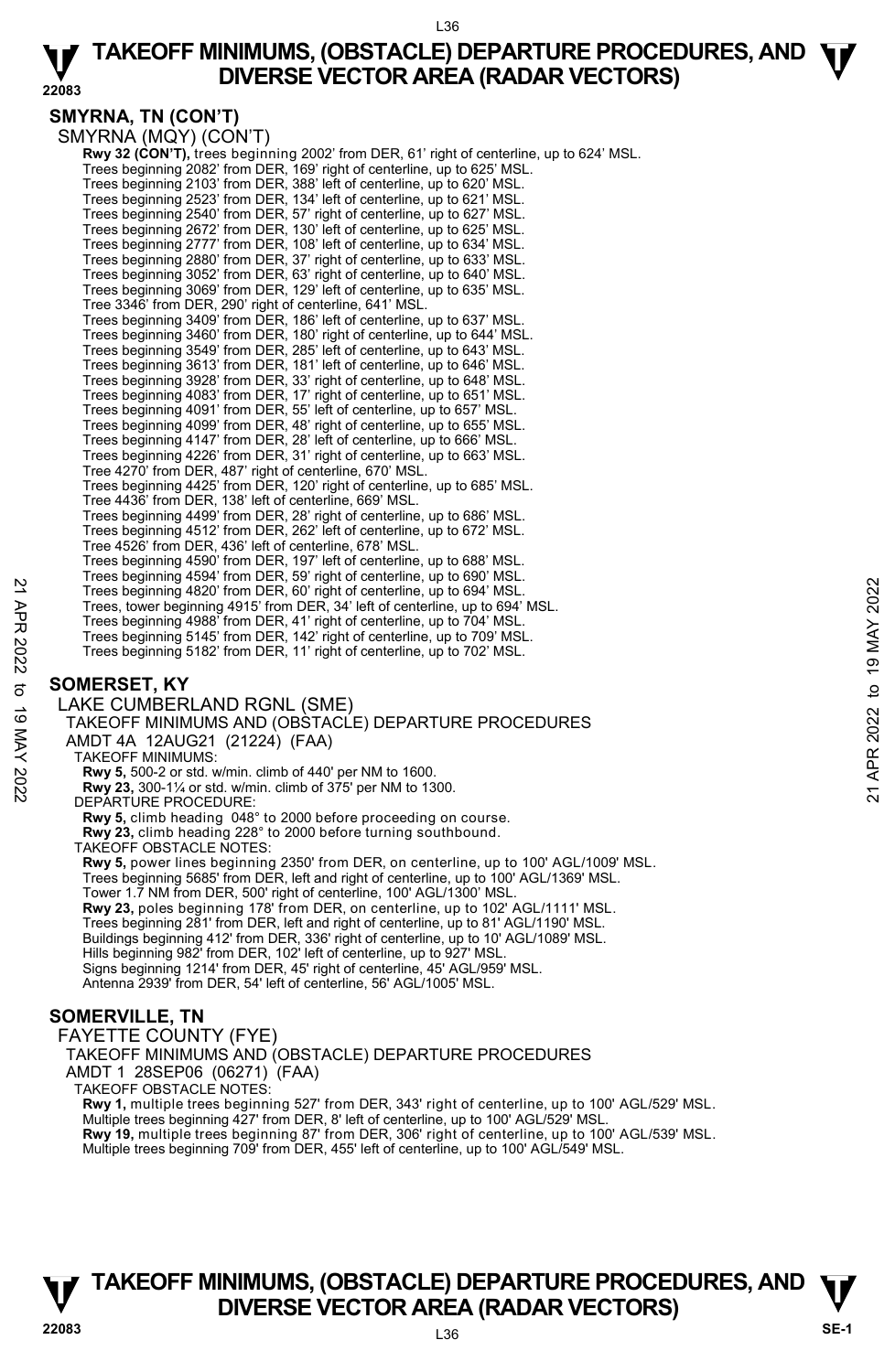**22083** 

#### **SPARTA, TN**

UPPER CUMBERLAND RGNL (SRB)

TAKEOFF MINIMUMS AND (OBSTACLE) DEPARTURE PROCEDURES ORIG 15JAN09 (09015) (FAA)

DEPARTURE PROCEDURE:

**Rwy 4,** climb via heading 037° to 3400 before proceeding on course. TAKEOFF OBSTACLE NOTES: **Rwy 4,** tree 56' from DER, 448' right of centerline, 100' AGL/1049' MSL.

Tree 484' from DER, 574' right of centerline, 100' AGL/1056' MSL.

**Rwy 22,** tree 1646' from DER, 775' left of centerline, 100' AGL/1069' MSL.

#### **SPRINGFIELD, KY**

LEBANON-SPRINGFIELD-GEORGE HOERTER FLD (6I2)

TAKEOFF MINIMUMS AND (OBSTACLE) DEPARTURE PROCEDURES

AMDT 3 31MAR16 (21280) (FAA)

TAKEOFF OBSTACLE NOTES:

**Rwy 11,** trees beginning 137' from DER, 506' right of centerline, up to 75' AGL/956' MSL.

Trees beginning 217' from DER, 485' left of centerline, up to 90' AGL/897' MSL.

Trees beginning 330' from DER, 21' left of centerline, up to 26' AGL/885' MSL. Trees beginning 764' from DER, 68' left of centerline, up to 80' AGL/891' MSL.

**Rwy 29,** vehicle on road 2' from DER, 304' right of centerline, 14' AGL/824' MSL.

Trees and pole beginning 402' from DER, 457' right of centerline, up to 43' AGL/860' MSL.<br>Trees beginning 1283' from DER, 639' left of centerline, up to 44' AGL/852' MSL.

#### **SPRINGFIELD, TN**

SPRINGFIELD ROBERTSON COUNTY (M91)

TAKEOFF MINIMUMS AND (OBSTACLE) DEPARTURE PROCEDURES AMDT 1 09FEB12 (12040) (FAA)

TAKEOFF OBSTACLE NOTES:

**Rwy 4,** ground 129' from DER, 495' right of centerline, 715' MSL.

Trees beginning 495' from DER, 209' right of centerline, up to 100' AGL/800' MSL. Trees beginning 863' from DER, 442' left of centerline, up to 100' AGL/784' MSL.

Transmission poles beginning 1410' from DER, 229' left of centerline, up to 38' AGL/748' MSL. PIARCOFF MISHIACLE NOTEST<br>
21 ARCOF OBSTACLE NOT DER, 495' right of centerline, up to 100' AGL/800' MSL.<br>
Trees beginning 495' from DER, 209' right of centerline, up to 100' AGL/800' MSL.<br>
Trees beginning 830' from DER, 2

**Rwy 22,** power lines beginning 530' from DER, 625' left of centerline, up to 100' AGL/819' MSL.

Trees beginning 630' from DER, 520' left of centerline, up to 100' AGL/819' MSL.

#### **STURGIS, KY**

STURGIS MUNI (TWT)

TAKEOFF MINIMUMS AND (OBSTACLE) DEPARTURE PROCEDURES

AMDT 4 03APR14 (14093) (FAA)

TAKEOFF MINIMUMS:

**Rwy 1,** 400-2¼ or std. w/ min. climb of 280' per NM to 800.

TAKEOFF OBSTACLE NOTES:

**Rwy 1,** trees beginning 2114' from DER, 514' left of centerline, up to 100' AGL/689' MSL. **Rwy 19,** trees beginning 1248' from DER, 19' left of centerline, up to 94' AGL/454' MSL. Trees beginning 2144' from DER, 226' right of centerline, up to 100' AGL/509' MSL.

#### **TAZEWELL, TN**

NEW TAZEWELL MUNI (3A2)

TAKEOFF MINIMUMS AND (OBSTACLE) DEPARTURE PROCEDURES

ORIG 29MAY14 (14149) (FAA)

TAKEOFF MINIMUMS:

**Rwy 7,** NA-Environmental and obstacles**.** 

**Rwy 25,** 300-1 w/min. climb of 480' per NM to 2700, or 1800-2½ for climb in visual conditions.

DEPARTURE PROCEDURE:

**Rwy 25,** climb heading 250° to 2500 before proceeding on course.

VCOA:

**Rwy 25,** obtain ATC approval for climb in visual conditions when requesting IFR clearance. Climb in visual conditions to cross New Tazewell Muni airport at or above 2800 before proceeding on course.

TAKEOFF OBSTACLE NOTES:

**Rwy 25,** multiple trees and bushes beginning 12' from DER, 190' right and left of centerline, up to 100' AGL/1213' MSL. Fence 77' from DER, 246' right of centerline, 4' AGL/1185' MSL.

Poles 302' from DER, 254' right of centerline, 29' AGL/1253' MSL.

Building 691' from DER, 482' right of centerline, 16' AGL/1211' MSL. Multiple trees beginning 5703' from DER, 406' right of centerline, up to 100' AGL/1328' MSL.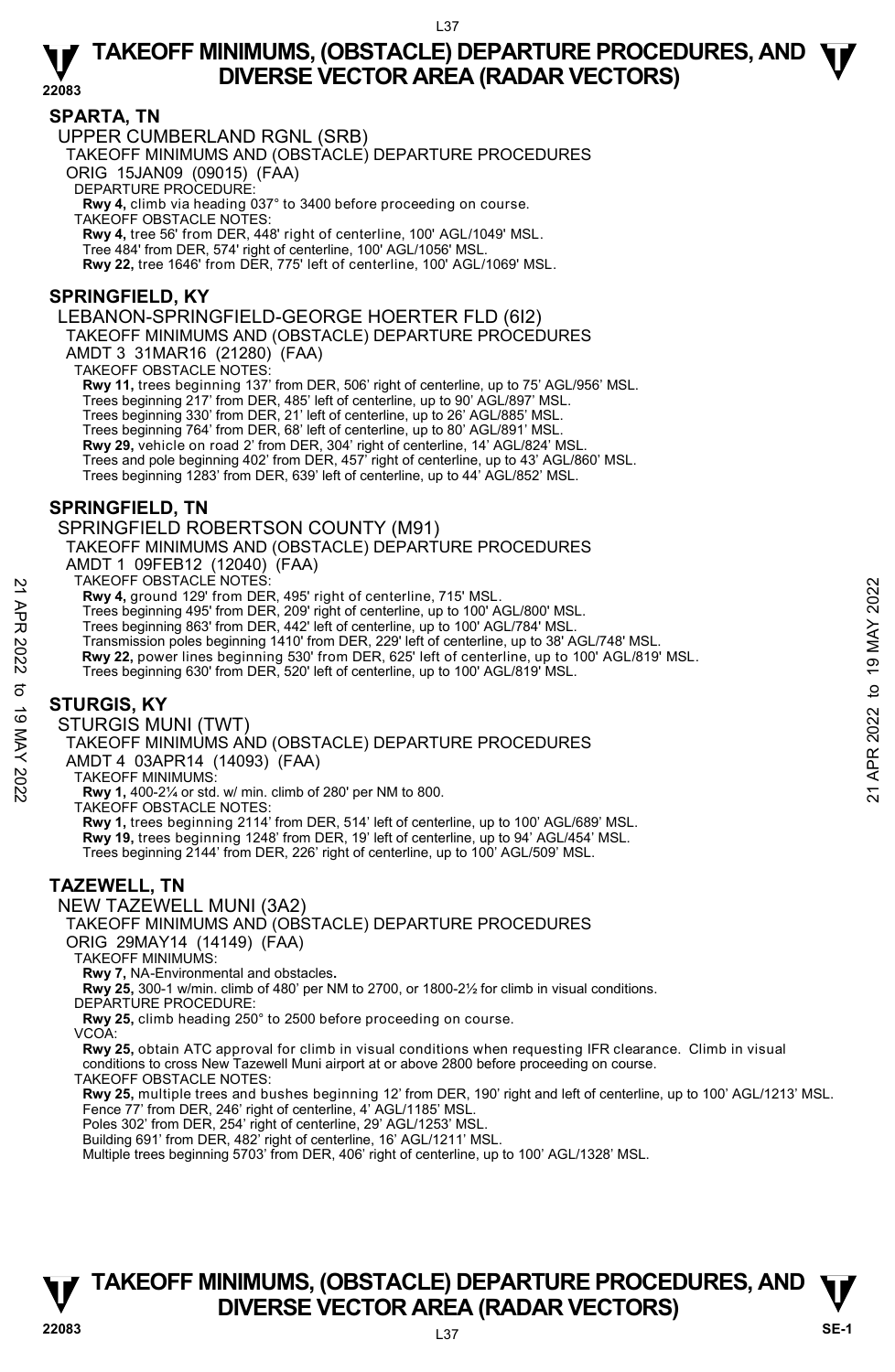**T T TAKEOFF MINIMUMS, (OBSTACLE) DEPARTURE PROCEDURES, AND V** DIVERSE VECTOR AREA (RADAR VECTORS) **V**<br>22083 SE-1 **TOMPKINSVILLE, KY**  TOMPKINSVILLE/MONROE COUNTY (TZV) TAKEOFF MINIMUMS AND (OBSTACLE) DEPARTURE PROCEDURES ORIG 17DEC09 (22027) (FAA) DEPARTURE PROCEDURE: **Rwy 22,** climb heading 218° to 2000 before proceeding on course. TAKEOFF OBSTACLE NOTES: **Rwy 4,** trees beginning at DER, left and right of centerline, up to 100' AGL/1100' MSL. **Rwy 22,** pole 10' from DER, 114' right of centerline, 2' AGL/1016' MSL. Trees beginning at DER, left and right of centerline, up to 100' AGL/1132' MSL. **TRENTON, TN**  GIBSON COUNTY (TGC) TAKEOFF MINIMUMS AND (OBSTACLE) DEPARTURE PROCEDURES AMDT 2 31JAN19 (19031) (FAA) TAKEOFF MINIMUMS: **Rwy 1**, 300-1¾ or std. w/min. climb of 360' per NM to 700. DEPARTURE PROCEDURE: **Rwy 1,** climb on heading 011° to 1200 before proceeding on course. **Rwy 19,** climb on heading 191° to 1900 before proceeding on course. TAKEOFF OBSTACLE NOTES: **Rwy 1**, tree, fence beginning 7' from DER, 157' left of centerline, up to 44' AGL/402' MSL. Tree, fence beginning 45' from DER, 228' right of centerline, up to 44' AGL/394' MSL. Trees beginning 337' from DER, 267' right of centerline, up to 43' AGL/398' MSL. Tree, tower beginning 942' from DER, 352' right of centerline, up to 48' AGL/418' MSL. Tree, pole beginning 1011' from DER, 265' left of centerline, up to 65' AGL/437' MSL.<br>Tree, pole, traverse way, antenna beginning 1060' from DER, 4' left of centerline, up to 80' AGL/461' MSL. Tree, tower beginning 1088' from DER, 342' right of centerline, up to 63' AGL/434' MSL. Tree, pole beginning 1137' from DER, 220' right of centerline, up to 85' AGL/448' MSL.<br>Tree, pole beginning 1266' from DER, 26' left of centerline, up to 84' AGL/472' MSL. Trees beginning 1366' from DER, 72' right of centerline, up to 80' AGL/450' MSL. Tree, building beginning 1916' from DER, 74' left of centerline, up to 69' AGL/477' MSL. Trees beginning 2022' from DER, 89' right of centerline, up to 71' AGL/451' MSL. Tree, pole, building, tower beginning 2250' from DER, 72' left of centerline, up to 82' AGL/483' MSL. Trees beginning 2447' from DER, 419' right of centerline, up to 65' AGL/461' MSL. Tree, pole beginning 2480' from DER, 491' right of centerline, up to 61' AGL/464' MSL. Tree 3078' from DER, 984' right of centerline, 86' AGL/469' MSL. Trees beginning 3182' from DER, 1105' right of centerline, up to 95' AGL/471' MSL. Trees beginning 3574' from DER, 121' right of centerline, up to 75' AGL/474' MSL. Trees beginning 4148' from DER, 1099' left of centerline, up to 88' AGL/501' MSL. Tree, pole beginning 4576' from DER, 1065' left of centerline, up to 76' AGL/536' MSL. Tree, tower, pole, building beginning 4762' from DER, 578' left of centerline, up to 80' AGL/567' MSL. Tree, pole, tower, tree beginning 5573' from DER, 119' left of centerline, up to 83' AGL/588' MSL. Tree 1 NM from DER, 2033' right of centerline, 100' AGL/520' MSL. Tree 1.4 NM from DER, 2773' left of centerline, 100' AGL/579' MSL. **Rwy 19,** lighting 38' from DER, 111' right of centerline, 23' AGL/360' MSL.<br>Trees beginning 138' from DER, 286' right of centerline, up to 89' AGL/425' MSL. Tree 209' from DER, 485' left of centerline, 62' AGL/397' MSL. Tree 222' from DER, 254' left of centerline, 62' AGL/398' MSL. Tree 267' from DER, 380' left of centerline, 66' AGL/401' MSL. Tree 469' from DER, 465' left of centerline, 98' AGL/431' MSL. Tree 501' from DER, 432' right of centerline, 107' AGL/439' MSL. Trees beginning 510' from DER, 28' right of centerline, up to 120' AGL/451' MSL. Tree 574' from DER, 618' left of centerline, 108' AGL/440' MSL. Trees beginning 633' from DER, 56' left of centerline, up to 111' AGL/442' MSL. Trees beginning 2171' from DER, 169' left of centerline, up to 101' AGL/453' MSL. **TULLAHOMA, TN**  TULLAHOMA RGNL/WM NORTHERN FLD (THA) TAKEOFF MINIMUMS AND (OBSTACLE) DEPARTURE PROCEDURES AMDT 1 25AUG11 (22027) (FAA) TAKEOFF MINIMUMS: **Rwys 9, 27,** NA-Environmental. TAKEOFF OBSTACLE NOTES: **Rwy 6,** buildings beginning 36' from DER, 439' right of centerline, up to 28' AGL/1098' MSL. Rising terrain, beginning 41' from DER, 5' right of centerline, up to 1090' MSL. Fence 83' from DER, 393' right of centerline, up to 12' AGL/1082' MSL. Trees beginning 130' from DER, left and right of centerline, up to 100' AGL/1199' MSL. Light poles beginning 674' from DER, 311' left of centerline, up to 36' AGL/1096' MSL. **Rwy 18,** trees beginning 146' from DER, left and right of centerline, up to 100' AGL/1199' MSL. Buildings beginning 299' from DER, 217' right of centerline, up to 32' AGL/1102' MSL. **Rwy 24,** trees beginning 454' from DER, left and right of centerline, up to 100' AGL/1219' MSL. **Rwy 36,** trees beginning 24' from DER, left and right of centerline, up to 100' AGL/1229' MSL.<br>Light pole 260' from DER, 498' left of centerline, 18' AGL/1088' MSL. Tree, bee leginning 1266 from DER, 26' lett of centerline, up to 80' AGL/450' MSL.<br>
Trees beginning 1966 from DER, 74' left of centerline, up to 80' AGL/450' MSL.<br>
Trees beginning 2022' from DER, 74' left of centerline, up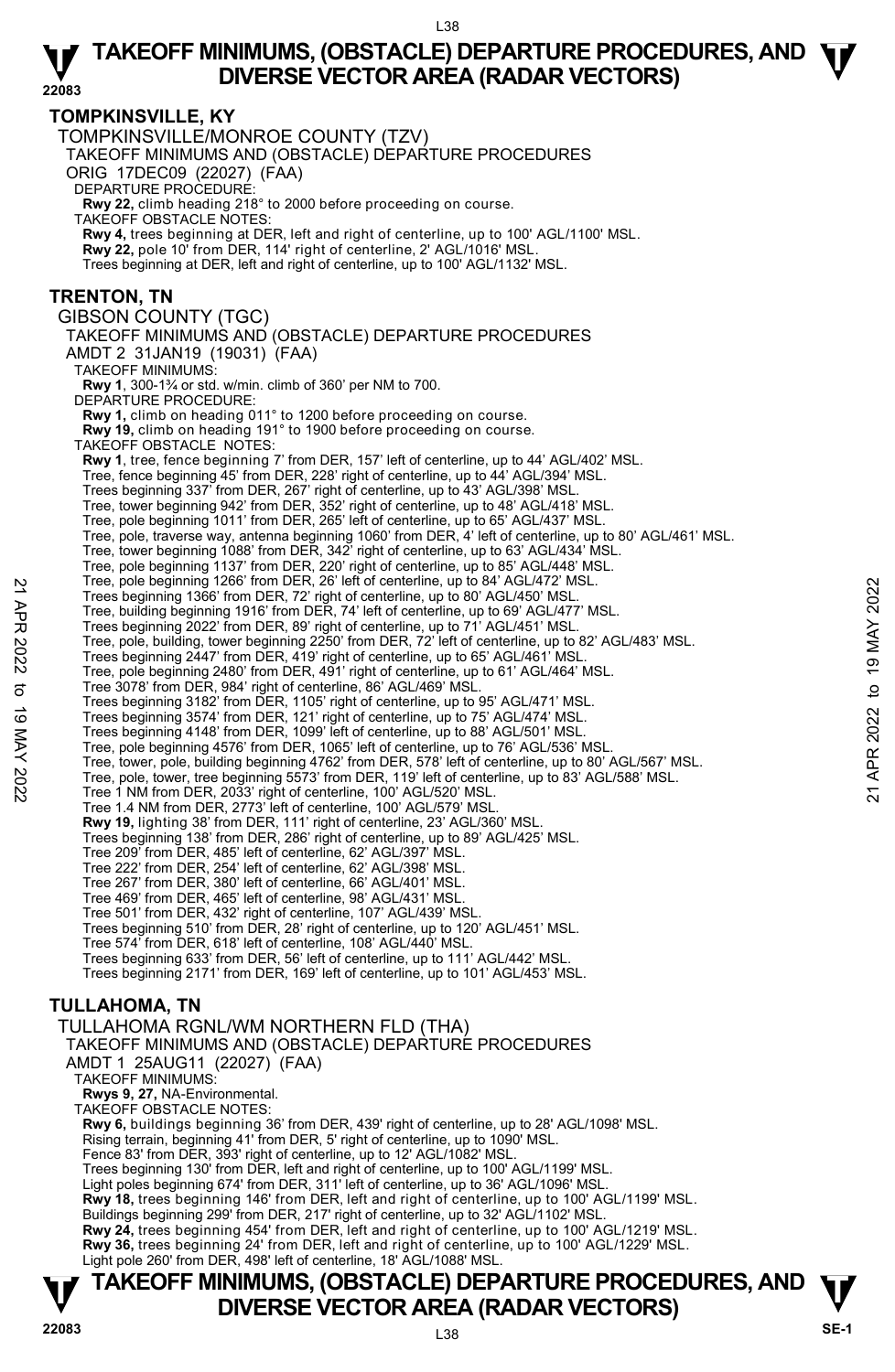#### **UNION CITY, TN**

EVERETT-STEWART RGNL (UCY) TAKEOFF MINIMUMS AND (OBSTACLE) DEPARTURE PROCEDURES AMDT 1 25AUG11 (11237) (FAA) TAKEOFF OBSTACLE NOTES: **Rwy 1,** obstruction light 9' from DER, 124' right of centerline, 2' AGL/310' MSL. Trees 1200' from DER, 734' left of centerline, up to 69' AGL/379' MSL. Tractor 112' from DER, 405' left of centerline, 12' AGL/321' MSL. **Rwy 19,** trees 1050' from DER, 61' left of centerline, up to 100' AGL/449' MSL. Trees 1452' from DER, 865' right of centerline, up to 100' AGL/459' MSL. Tractor 32' from DER, 81' left of centerline, 12' AGL/351' MSL.

#### **WAVERLY, TN**

HUMPHREYS COUNTY (0M5) TAKEOFF MINIMUMS AND (OBSTACLE) DEPARTURE PROCEDURES ORIG 09AUG79 (79221) (FAA)

TAKEOFF MINIMUMS: **Rwys 3, 21,** 200-1.

#### **WILLIAMSBURG, KY**

WILLIAMSBURG-WHITLEY COUNTY (BYL) TAKEOFF MINIMUMS AND (OBSTACLE) DEPARTURE PROCEDURES AMDT 2A 25FEB21 (21056) (FAA) TAKEOFF MINIMUMS: **Rwy 2,** 300-1¼ or std. w/ min. climb of 280' per NM to 1400.  **Rwy 20,** std. w/ min. climb of 350' per NM to 2500, or 1400-3 for VCOA. DEPARTURE PROCEDURE: **Rwy 2,** climb on heading 023° to 2000 before turning east. **Rwy 20,** climb on heading 203° to 2000 before proceeding on course. VCOA: **Rwy 20,** obtain ATC approval for VCOA when requesting IFR clearance. Climb in visual conditions to cross Williamsburg-Whitley County Airport at or above 2400 before proceeding on course TAKEOFF OBSTACLE NOTES: **Rwy 2,** tree 182' from DER, 250' left of centerline, 1184' MSL. Tree 231' from DER, 243' left of centerline, 1195' MSL. Trees beginning 1270' from DER, 592' right of centerline, up to 1225' MSL. Trees beginning 1519' from DER, 684' left of centerline, up to 1263' MSL. Tree 2306' from DER, 665' right of centerline, 1245' MSL. Tree 3204' from DER, 1087' right of centerline, 1262' MSL. Tree 3563' from DER, 466' left of centerline, 1268' MSL. Tree 3644' from DER, 329' left of centerline, 1270' MSL. Tree 3697' from DER, 126' left of centerline, 1273' MSL. Tree 3704' from DER, 369' left of centerline, 1276' MSL. Trees beginning 3731' from DER, 171' left of centerline, up to 1278' MSL. Tree 4152' from DER, 311' left of centerline, 1282' MSL. Trees beginning 4285' from DER, 24' right of centerline, up to 1296' MSL. Tree 4355' from DER, 75' left of centerline, 1300' MSL. Trees beginning 4406' from DER, 12' left of centerline, up to 1316' MSL. Trees beginning 4451' from DER, 125' right of centerline, up to 1297' MSL. Trees beginning 4504' from DER, 151' right of centerline, up to 1303' MSL. Trees beginning 4536' from DER, 170' right of centerline, up to 1304' MSL. Tree, terrain beginning 4720' from DER, 2' right of centerline, up to 1328' MSL. Tree, terrain beginning 4986' from DER, on centerline, up to 1329' MSL. Tree 5424' from DER, 43' left of centerline, 1322' MSL. **Rwy 20,** tree 177' from DER, 347' left of centerline, 1165' MSL. Tree 306' from DER, 466' left of centerline, 1192' MSL. Tree, fence beginning 348' from DER, 409' left of centerline, up to 1217' MSL. Trees beginning 405' from DER, 399' left of centerline, up to 1223' MSL. Tree 1230' from DER, 787' right of centerline, 1187' MSL. Tree 1411' from DER, 321' right of centerline, 1195' MSL. **Example 2022**<br> **Example 2022** to 2000 before turning east.<br> **Example 2022** to 2000 before proceeding on course.<br> **EXAMPLY 20**, obtain ATC approval for VCOA when requesting IFR clearance. Climb in visual conditions to cro